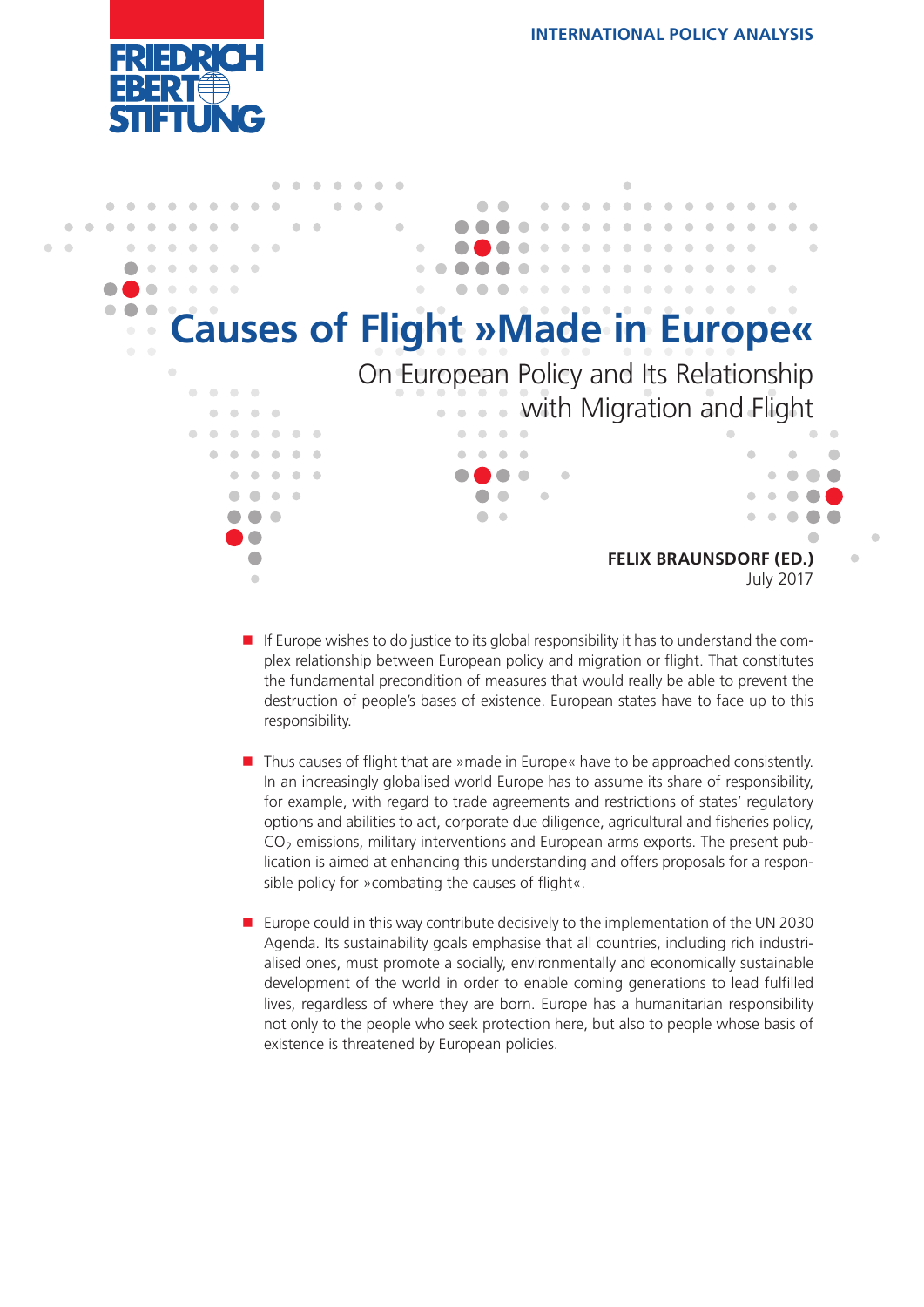

# **Contents**

| Felix Braunsdorf<br>Causes of Flight »Made in Europe«.                                                                            |
|-----------------------------------------------------------------------------------------------------------------------------------|
| Jochen Hippler<br>Western Foreign Policy as a Cause of Flight?                                                                    |
| Julia Gurol, Esther Meininghaus,<br>Max M. Mutschler, Carina Schlüsing                                                            |
| Thomas Hirsch<br>Climate-induced Migration and European Responsibility [11] Climate-induced Migration and European Responsibility |
| Wolfgang Obenland                                                                                                                 |
| Christopher Schuller<br>How Can Displacement of People by Corporate Activities Be Prevented?  22                                  |
| Francisco J. Marí<br><b>Fisheries, Agriculture and Economic Policy:</b><br>How the EU Creates Hunger and Poverty in Africa  26    |
| Dr Evita Schmieg<br>European Trade Policy: Does It Boost or Hinder Migratory Movements?  31                                       |
|                                                                                                                                   |
|                                                                                                                                   |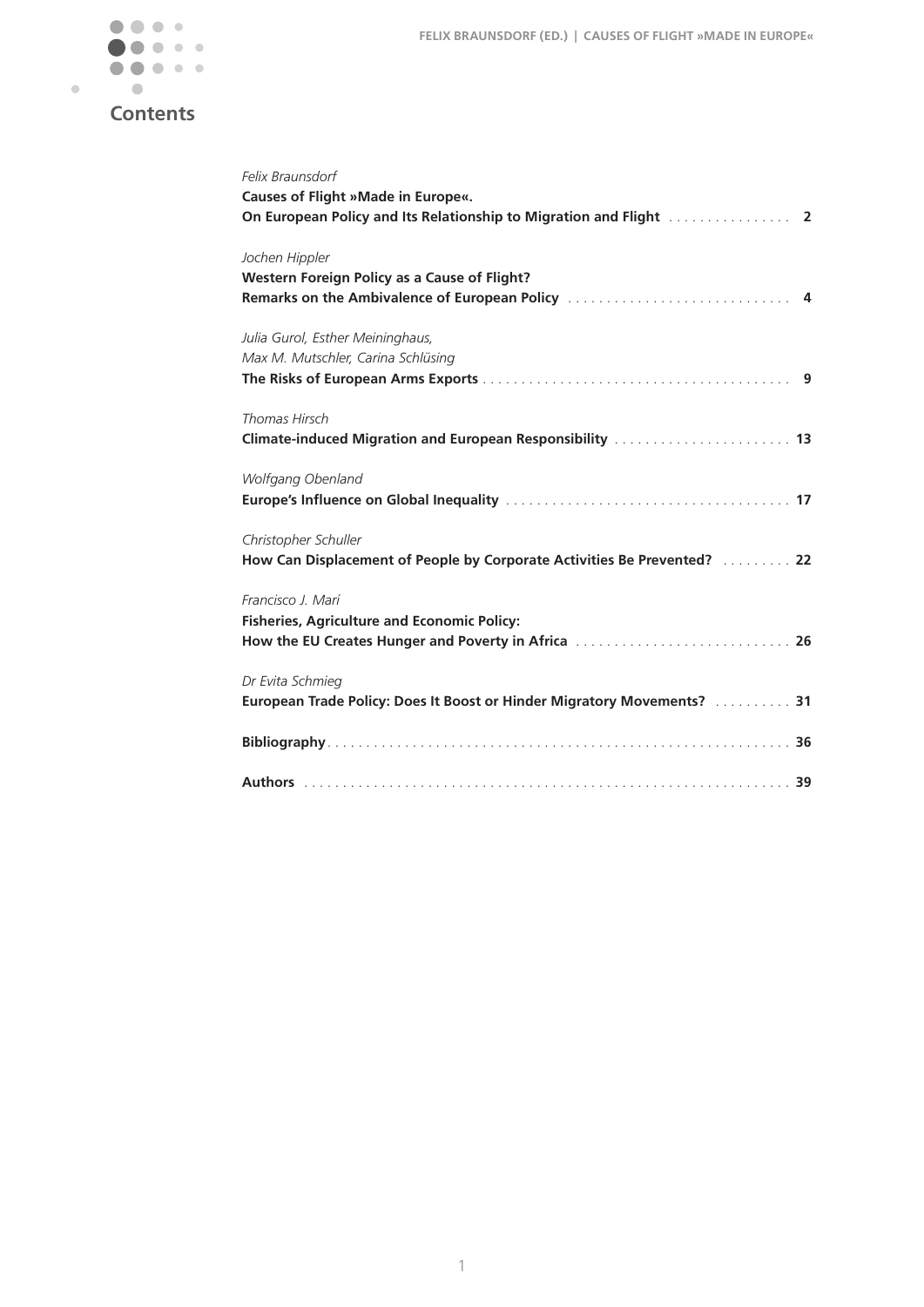<span id="page-2-0"></span>

### Causes of Flight »Made in Europe«. On European Policy and Its Relationship to Migration and Flight **Felix Braunsdorf**

To date, policymakers have tried to »tackle« the causes of flight in crisis regions locally. However, that is nowhere near sufficient. Causes of flight that are »made in Europe« also have to be addressed and Europe bears its share of the responsibility, for example, with regard to the drafting of trade agreements and restrictions of states' regulatory options and abilities to act, corporate due diligence, agricultural and fisheries policy,  $CO<sub>2</sub>$ emissions, military interventions and European arms exports. If Europe wishes to do justice to its global responsibility it has to understand the complex relations between European policy and migration or flight. That constitutes the fundamental precondition of measures that would really be able to help prevent the destruction of people's bases of existence. Precisely this is the present publication's point of departure, in which the topic is examined from a number of perspectives.

In recent years substantially more asylum-seekers than ever before have come to the countries of the European Union (EU). The general public and politicians in Europe are engaged in an intensive debate on how to deal with the people arriving here, the phenomena of migration and flight and their causes. In the course of discussion a number of new concepts have found their way into the public debate.

»Combating the causes of flight« is one such new concept that has come to inhabit political reality. The German government has been constantly topping up the resources available for development-policy measures, insofar as they are used to tackle the causes of flight. The European Commission has brought into being a trust fund in order to deal with the causes of irregular migration in Africa. These measures indicate that politicians wish to take energetic action against the »problem« with the intention of »combating« it at its roots. But what does that really mean? Although the expression »combating the causes of flight« may appear to be clear, in political practice it is interpreted and deployed in very different ways. The concept thus threatens to become a political mantra void of meaning.

To date, politicians have responded to the increasing number of people fleeing or migrating with various short-term measures. For example, states consolidate their development-policy commitments in the destination regions, break up smuggler networks or cooperate on border management in the area of security policy. Many of these measures are thus aimed not at the causes of flight in the countries of origin, but rather at stemming the flight and migratory movements to Europe.

Instead, »combating the causes of flight« should start with the question of why people leave their homeland in the first place. In accordance with the international law definition refugees are suffering from political persecution. The Geneva Refugee Convention defines a refugee as a person who owing to a well-founded fear of being persecuted for reasons of race, religion, nationality, membership of a particular social group or political opinion, is outside the country of his or her nationality. Such persons are entitled to asylum because the government of their home country is not in a position to protect them against lethal threats or indeed itself threatens them, life and limb.

However, a glance at the public debates and political practice suffices to show that causes of flight go beyond political persecution in a particular country. In fact, the narrow concept of the political refugee captures little of the reality of people fleeing from their country of origin. For many, the decision to leave their home is a necessary adaptation to deteriorating living conditions and has deep-lying political, environmental and economic causes. Many factors are making life in many parts of the world increasingly unbearable, even impossible. People are fleeing conflicts and wars, and the longer the violence lasts the longer they are simply forced into an often precarious existence as »refugees«. Natural catastrophes, such as droughts, are endangering more and more livelihoods and fuelling conflicts over scarce resources. Discrimination ranging up to out and out persecution often leaves people with no choice but to flee. Poverty, inequality and lack of prospects, particularly among young people, are rife in many societies.

In an increasingly globalised world European policy sometimes has considerable effects on the life conditions of people not only within, but also outside Europe. These complex relationships between European policies and migration or flight need to be revealed and understood.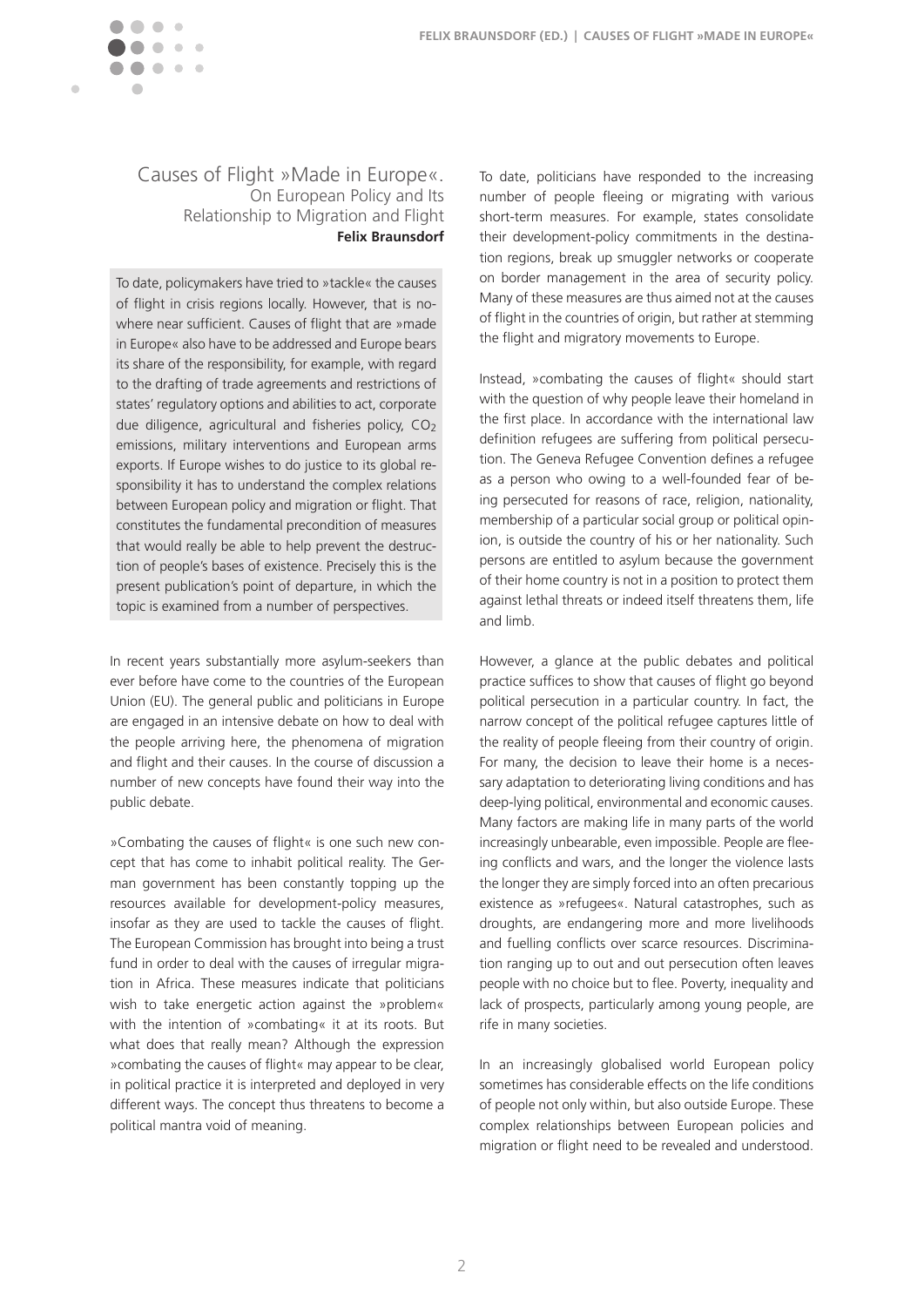

Only in this way can political alternatives be worked out that really help to prevent the destruction of the bases of people's lives.

The present volume enhances this understanding and offers proposals for a responsible policy on »combating the causes of flight«. This volume collects contributions from authors from various fields that identify the causes of flight »made in Europe« in seven selected policy areas. To kick off, Jochen Hippler weighs the options and limitations of European foreign and security policy, making clear the possible consequences of an ambivalent approach to intervention. Julia Gurol, Esther Meininghaus, Max M. Mutschler and Carina Schlüsing examine the risks of European arms exports to crisis regions, taking the examples of Syria and Libya. Thomas Hirsch invokes European responsibility for implementing the Paris climate change agreement and calls for more humanitarian involvement in tackling climate-induced migration on a global basis. Wolfgang Obenland unravels the complex relations between inequality and migration, identifying international tax policy and state indebtedness as the main starting points. Christopher Schuller points to human rights violations and displacements of populations perpetrated by European companies, which at present are neither prevented nor appropriately compensated. Francisco J. Marí identifies the effects of European agricultural and fishing policies on the local economy in West Africa. Evita Schmieg, finally, makes clear how EU trade policy would have to change in order to enable partner countries to develop sustainably and provide everyone with a positive future.

The contributions offer a range of perspectives on one and the same phenomenon, namely people fleeing or migrating. They make clear the complexity of the issue and lay bare the difficulty of distinguishing in practice between flight and migration. Above all they show that Europe not only has a humanitarian responsibility to the people seeking protection here, but also to those whose bases of existence are under threat from European policy. European countries must face up to this responsibility. In that way they can also contribute to implementing the UN's 2030 Agenda. Its sustainability goals emphasise that all countries, including rich industrialised states, must advance a socially, environmentally and economically sustainable development of the world in order to enable coming generations to live a fulfilled life, regardless of where they are born.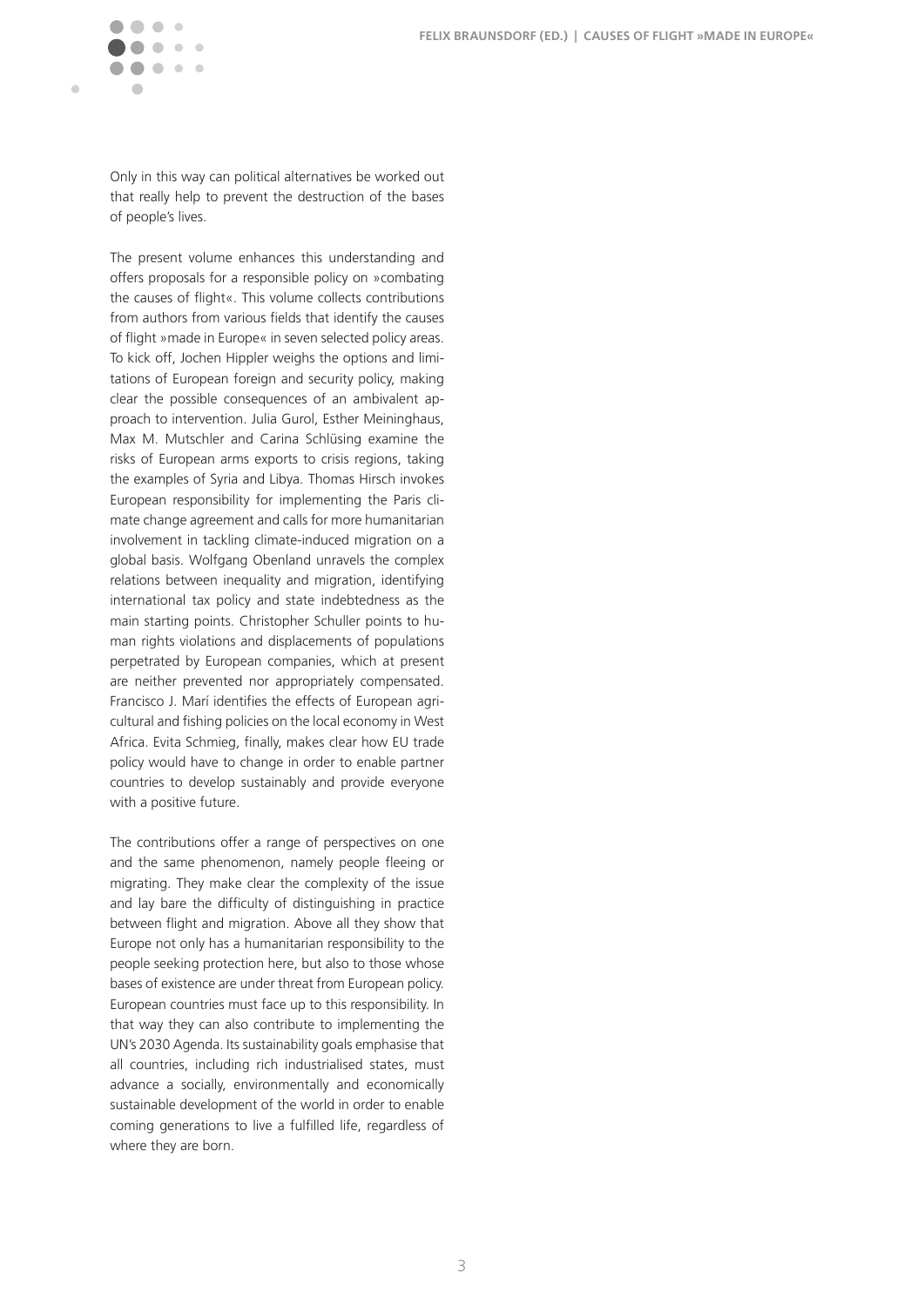**FELIX BRAUNSDORF (ED.) | CAUSES OF FLIGHT »MADE IN EUROPE«**

<span id="page-4-0"></span>

 $\blacksquare$ 

### Western Foreign Policy as a Cause of Flight? Remarks on the Ambivalence of European Policy **Jochen Hippler**

Migration, flight and population displacement are not new, but have been with us for millennia. Even in Europe they are far from unknown. However, mass migration and mass flight are mainly regional phenomena that remain within their countries of origin or their neighbourhood. Afghani refugees have since the Soviet invasion in the late 1970s departed mainly for Pakistan and Iran. Today the vast majority of Syrian refugees – apart from those who simply remain in the country as »internally displaced persons« – flee to neighbouring countries: the Lebanon, Turkey or Jordan. The fact that refugees are now also coming to Europe is something new and has stirred up considerable disquiet. Europe has long experienced labour migration or immigration from former colonies, but the sudden influx of a large number of war refugees from outside Europe is regarded as a new challenge, also for security policy.

In this contribution we ask whether and to what extent, by contrast, European foreign and security policy also plays a role in flight and migration movements. This concerns not only Western policy on the Middle East, but also global economic conditions.

### War and Conflict as Acute Causes of Flight

Major migratory movements usually arise when the previous homeland no longer offers prospects of a decent life or has even become positively life-threatening (push

»Even in times of strongly increasing numbers refugees are very unevenly distributed globally. Richer countries take in far fewer refugees than poorer ones. Just under nine out of ten refugees (86 per cent) in 2015 were in less economically developed countries. A quarter of all refugees were in states on the UN list of least developed countries.« **UNHCR (2015)**

factors) and when another country or another region in the home country appears to be much better or at least more secure (pull factors). The push factors can be particularly wide-ranging: economic and social hopelessness in the country of origin, political repression, »ethnic cleansing« and displacement, wars and civil wars play key roles. In future environmental reasons are likely to become increasingly important, such as migration due to the expansion of deserts, water shortages or flooding as a result of rising sea levels. The pull factors are in themselves seldom the causes of mass migration, but can lower the bar and play a key role in the choice of a place of refuge. If one has to flee in any case then regions that offer better life prospects suggest themselves much more readily than other crisis countries.

The causes of flight of the victims of political persecution and of war refugees are many and various. In both instances, however, it can be assumed that the lifethreatening danger rules out remaining safely at home, whether subjectively and/or objectively. In the case of political refugees the causes range from systematic discrimination (for example, occupational prohibitions or loss of job) through intimidation (for example, with regard to the expression of unpopular opinions or political activities), threats of or actual arrest or torture, to the threat of murder. Usually several factors combine and make a normal, especially a politically active life impossible. Often the victims of such political repression also have their bases of existence taken away from them, for example, in the form of sources of income; writers are banned from publishing or artists are forbidden from exhibiting. In the case of war refugees the situation is different. It is simply a matter of saving one's life if a city is subjected to air raids or attacked with heavy weaponry, if ethnic cleansing or mass rapes become instruments of war or civilians get caught in the crossfire. Additionally, very often a population's means of subsistence are deliberately destroyed, for example, with attacks on the water or electricity supply, health care facilities or food supplies. Sometimes this is intended to weaken the enemy's will to resist, sometimes to depopulate whole regions in order then to be able to invade unhindered. In all cases, however, it is made impossible for the population to remain in their homeland – and when this happens in large parts of the country concerned there is little option than to flee abroad. This can be demonstrated with regard to Syria and Iraq: UN organisations estimate the number of Syrians in the country (not including those who have fled)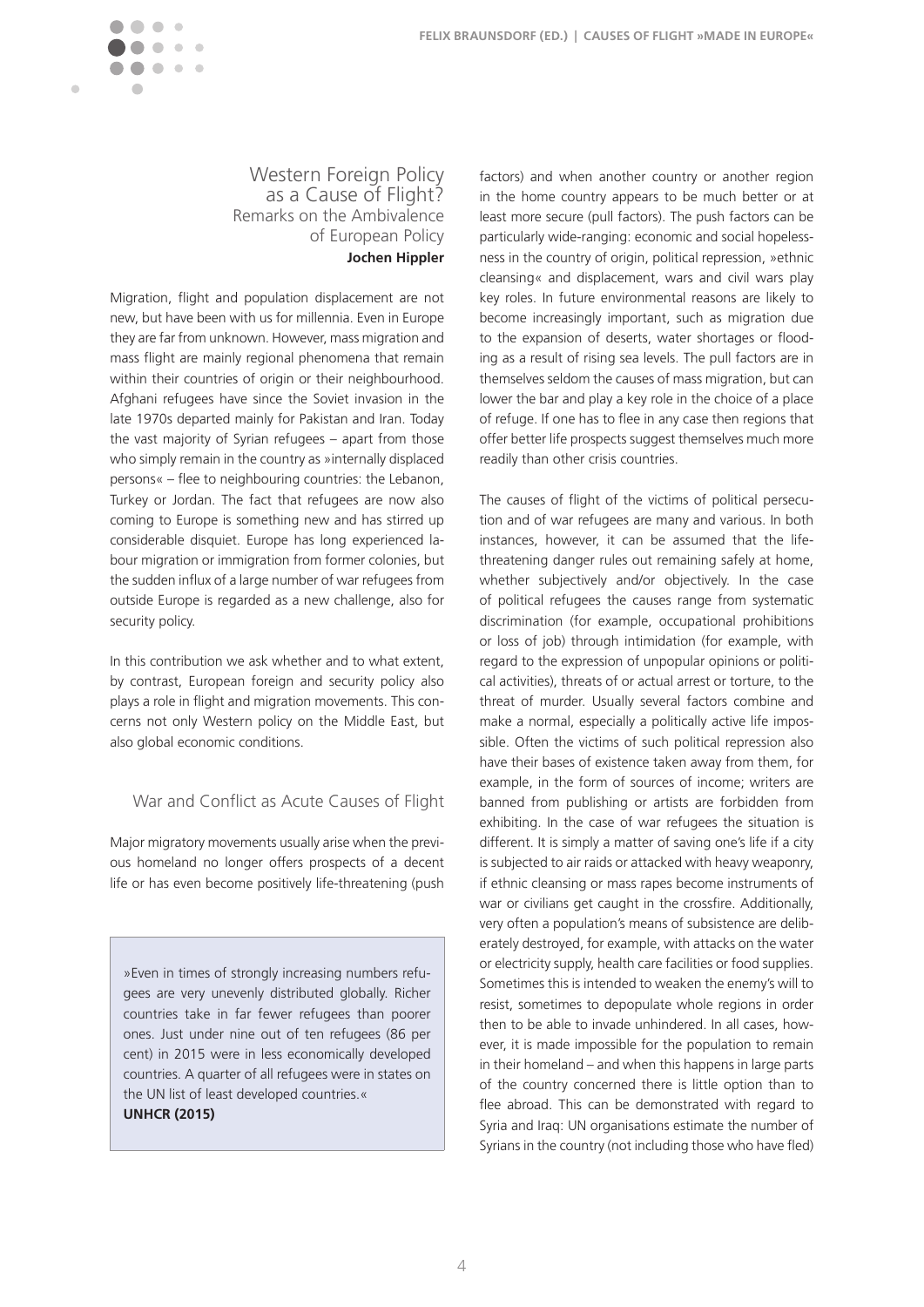

 $\mathbb{C}$ 

 $\sim$ 

who need humanitarian aid at around 13.5 million out of 22 million inhabitants, 8.7 million of whom are no longer in a position to provide themselves with sufficient food. As many as 70 per cent of people do not have regular access to drinking water. Average life expectancy in Syria has fallen by 20 years since the outbreak of the civil war (OCHA 2015). These low figures alone – which don't even include the dead and wounded – show clearly why perhaps 4.5 million Syrians have sought safety abroad. The overwhelming majority of refugees has remained in the region: well over 2 million in Turkey, 1.2 million in Lebanon (whose total population is lower than Germany's Ruhr district) and 600,000 to 700,000 in Jordan.

The mass flight movement of 2015 was given its particular thrust by war refugees – in Europe especially from Syria and Afghanistan.<sup>1</sup>

It is evident that the wars and violent conflicts in the respective countries represented the decisive cause of flight and it is clear that only a small part of these refugees came to Europe; most remained in their own regions. Regardless of the target countries, however, the question arises of whether Western governments have contributed to the refugee movements from such conflict regions due to their actions or neglect. This refers not only to war-related migration, but also to other causes of flight.

### Social Tensions due to External Socioeconomic Influences

Causes of flight are multi-dimensional and complex. Wars and major violent conflicts do not emerge overnight, but due to economic, social and political developments that lead to the violent unfolding of pent-up conflicts. Mass flight is thus often the result of a long-term negative development that either emerges from the society in question or comes from outside. Many of these factors can easily be attributed to specific actors, if for example, a government resolves on »ethnic cleansing« or starts a war. This also applies if the causes of such decisions go even further back and involve other actors. Other factors may appear to be rather »anonymous« or structural: a series of bad harvests or a collapse of commodity prices for key export goods can exacerbate social tensions and rivalries. Natural catastrophes that are partly man-made or global market mechanisms can play a role here, as can the social structure of a society, such as extreme inequality or the political dominance of one population group over others. In particular when the internal situation is already tense external factors – such as global economic problems – can tip a society into violent conflict and trigger flight movements. If competition for resources is already sharp a shrinking of the scope for redistribution due to a collapse in export revenues or foreign competition surging into the domestic market can have devastating effects. In such circumstances foreign or international actors have a major responsibility: IMF and World Bank »structural adjustment programmes« or pressure from the European Union or the United States have in the past done a lot to exacerbate conflicts. Neoliberal policies imposed from outside can intensify distribution conflicts.

#### Disastrous Interventions

A further aspect of international responsibility is the military policy of large powers, especially when they get involved in regional trouble spots. This can happen in the context of imperialist interventions, such as the Soviet invasion of Afghanistan in the 1980s or George W. Bush's Iraq War in 2003. But it can also happen within the framework of what were intended as humanitarian interventions, such as in Somalia in 1992. Other interventions are more difficult to categorise in these terms: for example, the war to bring down the Taliban in Afghanistan was neither humanitarian nor primarily imperialist, but rather emerged from a mixture of security-policy aims (combating terrorism in the wake of 11 September 2001), the transformation of Afghani society and state and geostrategic considerations. The consequences of military interventions are determined partly by the intentions of the intervening countries, but mainly by their military and civilian practices, conditions and problems in the target country and by the intervening country's perception and greater or lesser understanding of the country concerned.

Military interventions do not always lead directly and automatically to flight movements, as has often been seen. For example, before the US war in Iraq in 2003 large reception camps were built for refugees which were never

The six countries responsible for the largest number of refugees in 2015 are Syria (4.9 million), Afghanistan (2.7 million), Somalia (1.12 million), South Sudan (778,700), Sudan (628,800) and the Democratic Republic of Congo (541,500) (UNHCR 2015).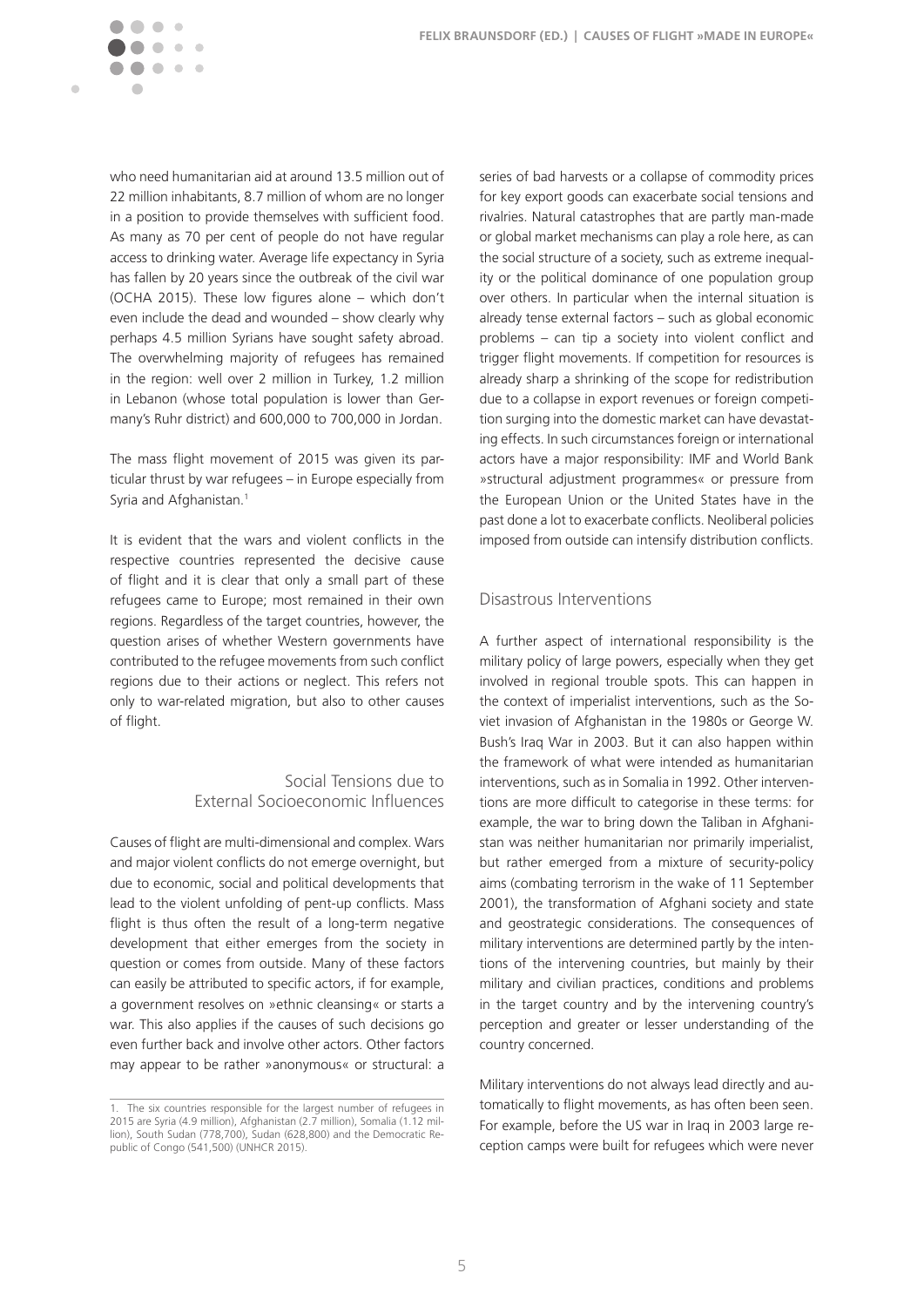used. However, substantial flight movements can ensue at a later date if fighting continues and lead not only directly to civilian casualties, but also to the destruction of a society's bases of existence, such as irrigation systems, hospitals, food supply, drinking water or electricity. Then it may no longer be feasible for people to remain and the number of internally displaced people and then of refugees rises accordingly. This development was observed, for example, in the case of the Soviet invasion of Afghanistan (over 5 million refugees) (Bressensdorf 2016) and more recently in Syria.

 $\sim$   $\sim$ 

 $\blacksquare$ 

In many cases interventions, especially those involving ground troops, in due course lead to the destabilisation of the society concerned. This happens, for example, when a foreign military takes over the law and order and sovereign functions of a country for an extended period because this tends to provoke counter forces and nurture radicalisation. Iraq again serves as an example: the US intervention in 2003 did not lead directly and immediately to flight movements, but it did exacerbate interconfessional tensions, triggered a multidimensional civil war, facilitated the rise of "Islamic State" and thus created the conditions for internal and international flight movements. Even if an external military wants to avoid such a quasi-colonial situation and makes a prompt effort to hand back power to domestic forces, it nevertheless becomes the main body responsible for allocating domestic power, without ever really getting to grips with social and political conditions in the country concerned. Domestic power actors regularly try to exploit such situations, jockeying for position with domestic political rivals. Afghanistan and Iraq again provide examples of this. This can foster ethnic fragmentation, religious polarisation and other destructive social tendencies, which in turn trigger or exacerbate a dynamic of violence. Major inflows of resources from outside can also aggravate domestic distributional conflicts – often beneficiary sectors of society use these resources to fund client networks, which in turn mobilises their opponents. Once such factors pass a certain threshold an already fragile society can collapse and polarise. Then, resort to violence becomes a viable option for certain segments of society, triggering flight movements not caused by the original intervention. The question of »blame« or causation is rarely simple in such circumstances: local power actors usually play a key role, but their destructive behaviour often unfolds in an externally imposed political and social framework that induces a dynamic of violence, keeps it going or even

escalates it. On this basis the external actors not only bear responsibility for their own activities, but also for the circumstances that favour escalation on the part of local violent actors. This applies to both active policies and decisions, and omissions. A good example is US occupation policy in Iraq from 2003 to 2005, which intensified ethnicisation and confessionalisation in an effort to win over local partners (Hippler 2008 and 2012). One might also mention Western policy in Afghanistan, which in many parts of the country favoured the resurgence of the warlords with a view to making use of them for security purposes (Chayes 2007).

#### Learning from Stabilisation Dogma

Military interventions since the end of the Cold War have generally had rather ambivalent outcomes. Their destructive aspects – for example, the fall of the Taliban, Saddam Hussein or Gaddafi – have usually been implemented rapidly and successfully. In other words, their direct military aims – namely the destruction of opposing military forces or facilities could be achieved quickly and efficiently due to the massive Western – especially US – superiority in terms of manpower and matériel. However, the strategic or political aims have foundered almost without exception, however great the military superiority. Political stability, new and well functioning state structures, democratisation and other noble aims were achieved neither in Somalia, Afghanistan, Iraq or Libya; one cannot even say that a stable and well functioning statehood has emerged in Bosnia and Kosovo, notwithstanding the extraordinary personnel and financial commitment. To be sure, the countries concerned were already fragile and unstable before the interventions. However, they have not been able to stabilise them; to some extent they have even destabilised them further. The military interventions were the main causes of flight movements only in exceptional cases, such as the Soviet invasion of Afghanistan. However, they have rarely successfully stabilised a crisis country and more often have further entangled the domestic political situation and all too often led to social fragmentation and conflict escalation. This contributed indirectly to flight movements or at least neglected them. In all these cases those responsible for military interventions at least bear some of the responsibility for flight movements.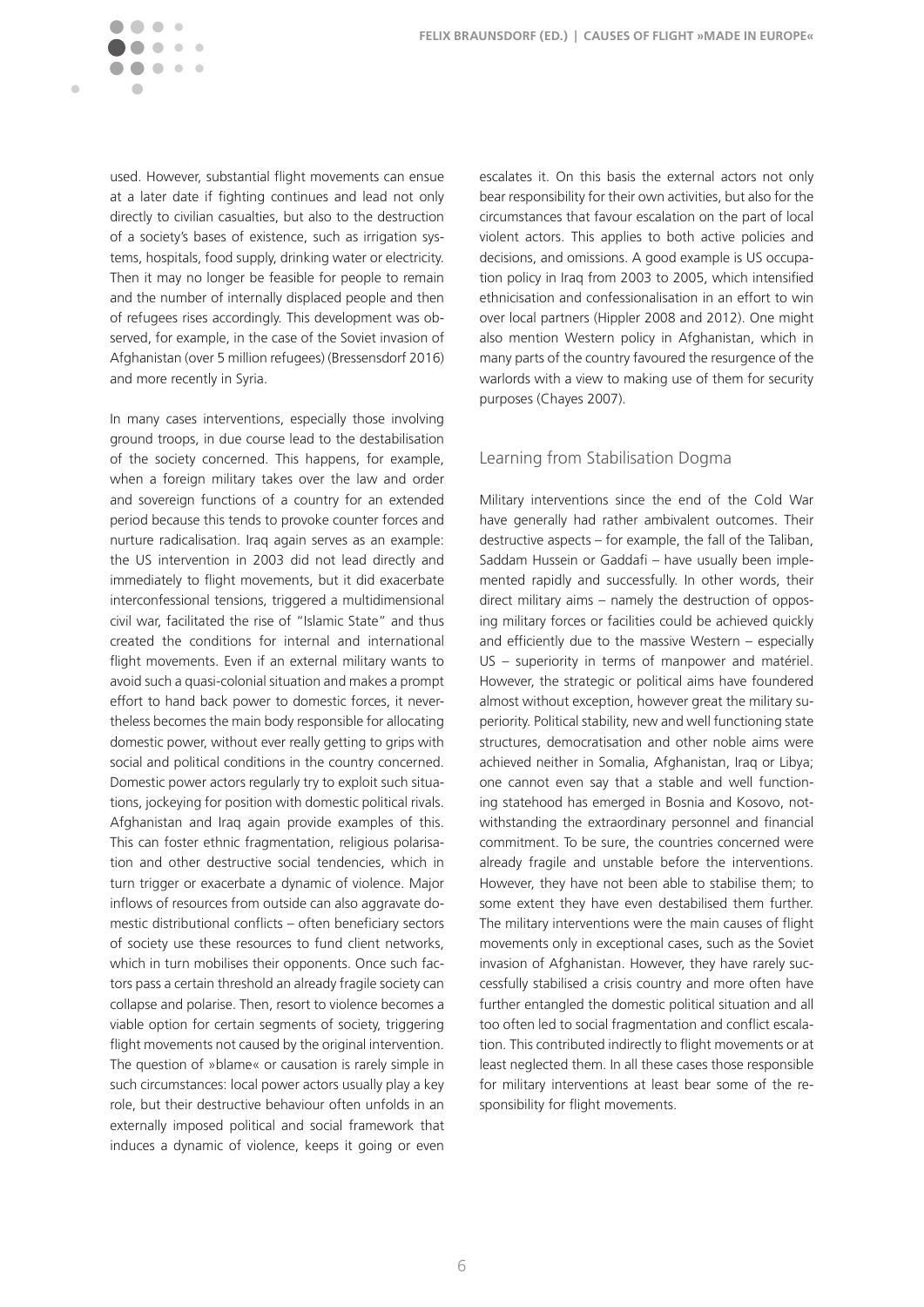

### Options and Limitations of German and European Foreign and Security Policy

In response to regional violent crises German and European foreign and security policy have long sought to contribute to crisis prevention, conflict management and diplomatic solutions. In recent years »combating the causes of flight« has been added to the range of policy aims, for example, in the coalition agreement of the CDU, CSU and SPD, and since 2015 various federal government ministers and the Chancellor herself have formulated it in more detail. Because the great majority of refugees in Germany and Europe come from areas hit by civil war – primarily Syria and Afghanistan – there is a direct connection between the two aims. However, it has to be said that success has been meagre.

Foreign economic policy lacks initiatives that help to improve basic socioeconomic conditions in potential and current crisis countries. Rather they often contribute – as addressed in other contributions to this publication – to undermine the economy in fragile regions of the world. Here a crisis prevention policy would be desirable in order to relieve the external socioeconomic pressure on potential crisis countries.

On the other hand, since the end of the Cold War many European countries, including Germany, have time and again participated in military interventions in crisis countries, sometimes for reasons that have little or nothing to do with the countries concerned: at least the interventions in Somalia, Afghanistan and, in the cases of Iraq and Libya, by the »coalitions of the willing« were supported by many countries because they wanted to strengthen relations with Western partners – especially the United States, but also the United Kingdom and France – not because they were particularly interested in Somalia or Afghanistan. This applies, for example, to the despatch of German troops to Somalia and Afghanistan, but also to Mali, backing Washington or Paris. Then German Chancellor Schröder had already made this clear in his government announcement on the despatch of German troops to Afghanistan in 2001.<sup>2</sup>

The primarily alliance-policy character of military interventions, at least from Germany's standpoint, led to falling in line with the leadership of the United States and renouncing its own strategy for the intervention. Because the United States, too, operated largely in strategic disarray the interventions were ill-considered or long lists of often vague intentions and aims served as a substitute for strategy. As a result the task of stabilisation failed fundamentally. Alliance policy took priority over conflict management from the ground up.

However, the failures were the result not only of subjective weaknesses and mistakes by the intervening forces, but also of objective circumstances. While the military destruction of operational targets and the violent overthrow of foreign governments generally turned out to be relatively simple due to the intervening countries' overwhelming military superiority and total control of airspace , the fundamental rebooting of social and political conditions in a foreign country depends on certain preconditions. Even in the best case military superiority is neither here nor there. If those implementing external interventions for good reasons wish to avoid pursuing political rebuilding as a quasi-colonial effort over one or two generations, then there have to be strong social and political sectors in the country concerned that are able to take on this task. Providing strong support for these sectors can be promising – without partners in the country concerned the attempt to transform the country fundamentally will usually not just fail, but permanently exacerbate the instability. Here a wide gap opens up between the intervening forces' publically proclaimed goals and expectations, on one hand, and the actual political options, on the other. Stabilising missions are first and foremost a task of political organisation. Although economic or security policy problems are generally important factors in social fragmentation and the development of civil wars, they are rarely decisive. What is crucial in whether societies fall into fundamental crisis is often their *governance* system. If it is effective and legitimate it can handle or resolve many social problems, but if it is not then problems will be drastically exacerbated and often even a dynamic of violence will be unleashed. It is thus not enough to try to stabilise a country by means of development policy and security policy measures. The decisive factor is the establishment of legitimate and effective statehood. An attempt must also be made to prevent violent conflicts or to cope with them effectively. The aim of legitimate and functioning statehood goes much

<sup>2.</sup> »For decades we have enjoyed solidarity. Thus it is simply our duty – in accordance with our understanding of self-esteem – if in the current situation we repay our allied solidarity … Is the success of this allied action guaranteed? No one can say, at least with certainty. But what kind of solidarity would it be if we made it dependent on success?« German Chancellor Gerhard Schröder (Plenardebatte 2001).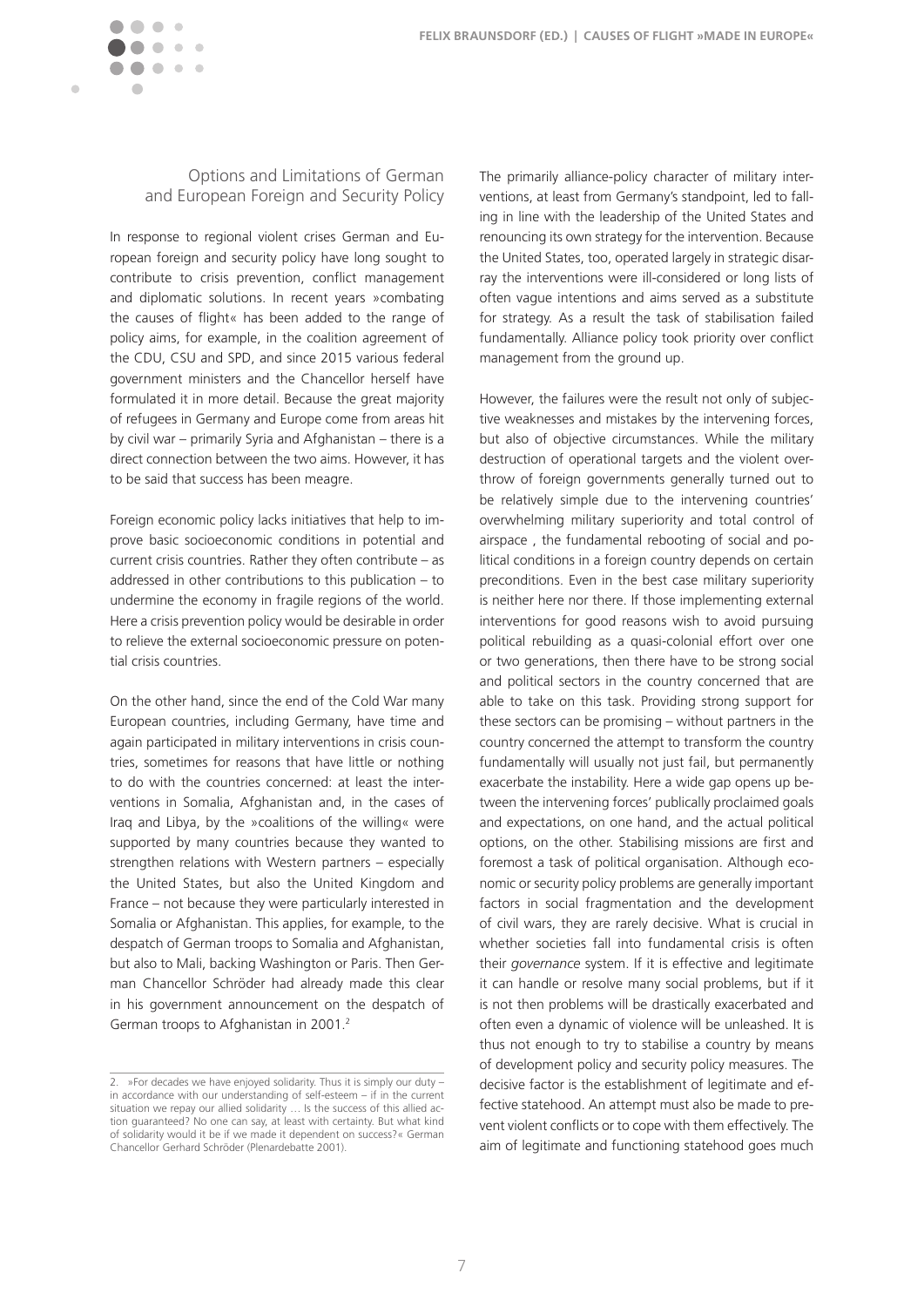

further than »capacity building«; it generally requires farreaching reforms in the target country. Western policy has to date not done very well in this regard: often the will is lacking to take determined action because other policy aims counteract it. Furthermore, particularly effective instruments have not been available for this purpose, even if the political will existed. If conflict management is to be pursued consistently such instruments have to be created and put to work. In this respect foreign, security and development policy have a long way to go.

Anyone seeking to avoid such efforts by leaving policy to soldiers will not only fail, but reinforce and amplify the instability. Dealing with the causes of flight is very different.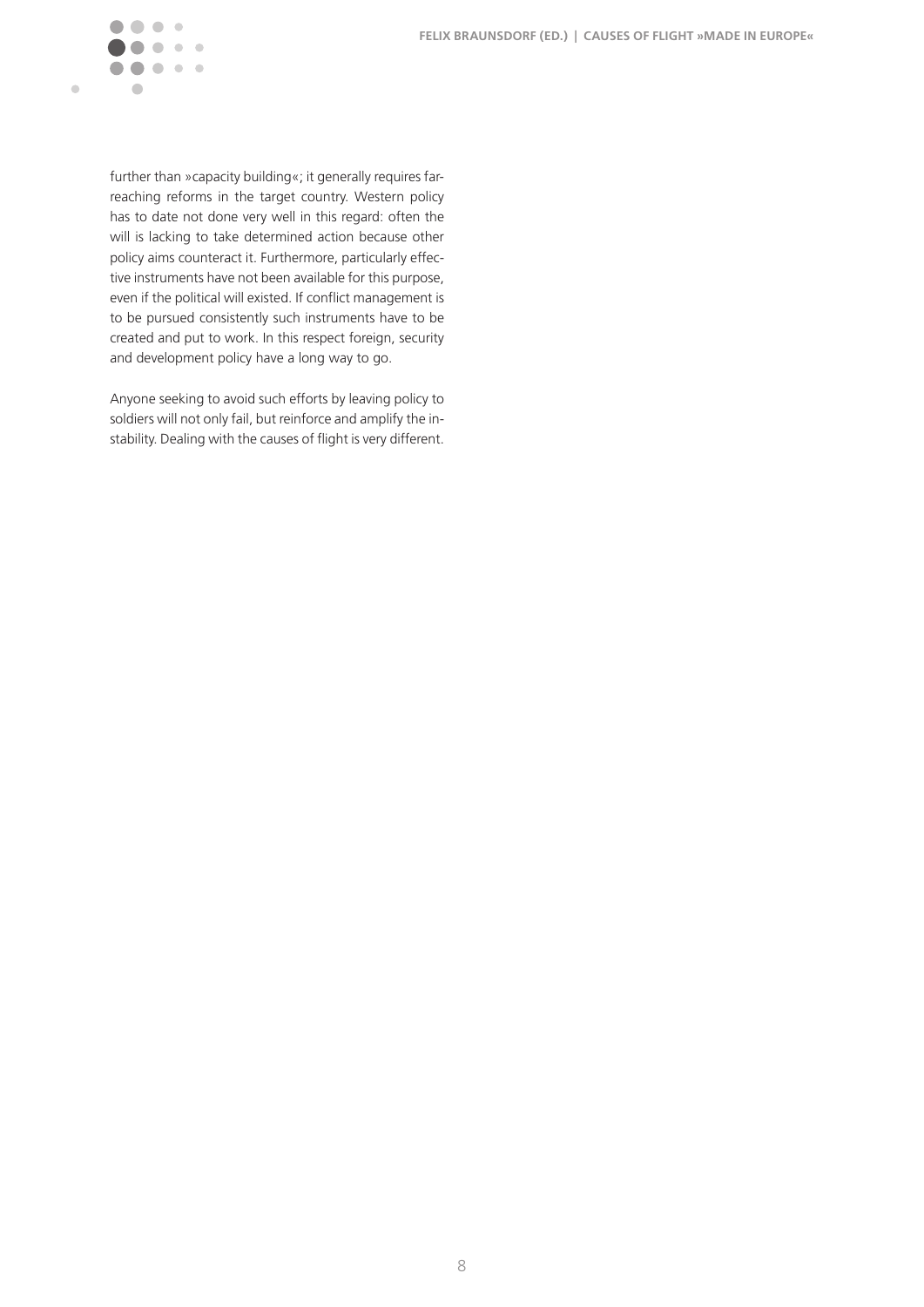## The Risks of European Arms Exports **Julia Gurol, Esther Meininghaus, Max M. Mutschler, Carina Schlüsing**

 $\sim$ 

<span id="page-9-0"></span>Ċ

The export of European arms to conflict zones inevitably gives rise to European responsibility for flight and displacement. In 2015, 65.3 million people were either internally displaced persons or fleeing from their country of origin, more than ever before (UNHCR 2016a: 2). Most of them remained in the regions directly bordering their homeland, not even showing up on the world's radar. Only the increased influx into Europe, relentless reports on the inhumane conditions suffered by the refugees and over 3,000 deaths in the Mediterranean in 2016 (IOM 2016) somehow endowed their desperation with a human face, from which people could no longer easily turn away. Violent conflicts are the main causes of flight within the meaning of the Geneva Convention. With the beginning of the so-called »Arab Spring« in December 2010 the Middle East returned to the centre of the stage. For the first time in decades millions of people came onto the streets demanding an end to political repression.

When it comes to the EU states' shared responsibility Syria and Libya are particularly relevant, given the quantity of arms exported there over the years. We shall look more closely at these two examples in what follows. Syria is riven by several lines of conflict. However, two main conflicts can be discerned: a war in which the Baath regime under Bashar al-Assad is grimly hanging on to power at all costs against the opposition and its own people, and a second war in which the self-proclaimed Islamic State (ISIS) is trying to expand its power in Syria and Iraq. Several EU member states are solely involved in the military intervention against ISIS. In Syria now every second person (around 11 million) has abandoned their home; 4.8 million have crossed the border as refugees. Syrians have thus become the largest group among refugees worldwide. Although most of them remain in the neighbouring countries the 10 per cent of Syrians seeking protection in Europe represent the largest proportion of asylum seekers in the EU (UNHCR 2016a: 35, UNHCR 2016b).

In the case of Libya, protests starting at the end of 2010 finally led to armed resistance involving various groups, which the Gaddafi regime brutally suppressed. In March 2011 UN Security Council Resolution 1973 permitted direct intervention pursuant to the Responsibility to Protect,

in which several EU member states were involved. This international support enabled the armed groups to overthrow Gaddafi. Since then there have been a number of transitional governments, none of which has been able to stabilise the country. Since early 2016, with the mediation of the UN, there has been a unity government under prime minister Fayiz al-Sarraj. Due to the ongoing violent conflicts and the political instability, however, Libya has become a major transit country for people from all parts of Africa fleeing violence, poverty and fears for their survival and heading for Europe (Frontex 2016: 39). The European Union agency Frontex estimates that in 2015 around 885,000 people fled for Europe via the eastern Mediterranean route, as well as a further 154,000 via the eastern Mediterranean route from Libya (Frontex 2016: 6). In particular, since the closing of the Balkan route from Turkey via Greece the central Mediterranean route to Italy, which has resulted in many deaths, has gained in significance among human traffickers.

Although it is clear that arms exports are not the sole, inevitable and direct cause of the outbreak of violent conflicts, they do inflame emerging and ongoing conflicts by enabling individual conflict actors to pursue their violent strategies. Thus the question arises of the degree to which EU member states are involved in arms supplies to the two crisis areas and what conclusions can be drawn from this for future EU arms exports.

#### The Case of Libya

Arms exports to Libya can be divided into three phases: up to 2004 UN and EU weapons embargos were imposed on Libya because of its support for terrorist organisations (UN 1992–2003; EU 1986–2004). In 2003 Gaddafi finally accepted responsibility for the terrorist attacks on Pan-Am flight 103 over Lockerbie in 1988 and on a French airliner in 1989, joined the War on Terror as a partner and announced the end of Libya's weapons of mass destruction programme. The UN then lifted the weapons embargo, followed by the EU in 2004. After the outbreak of violent conflicts in the wake of the Arab Spring the UN Security Council again imposed a weapons embargo on Libya; since September 2011 only deliveries to the National Transitional Council – the temporary transitional government – have been permitted, as long as the UN Sanctions Committee does not forbid it (SIPRI 2014). Between 2005 and 2010 there were considerable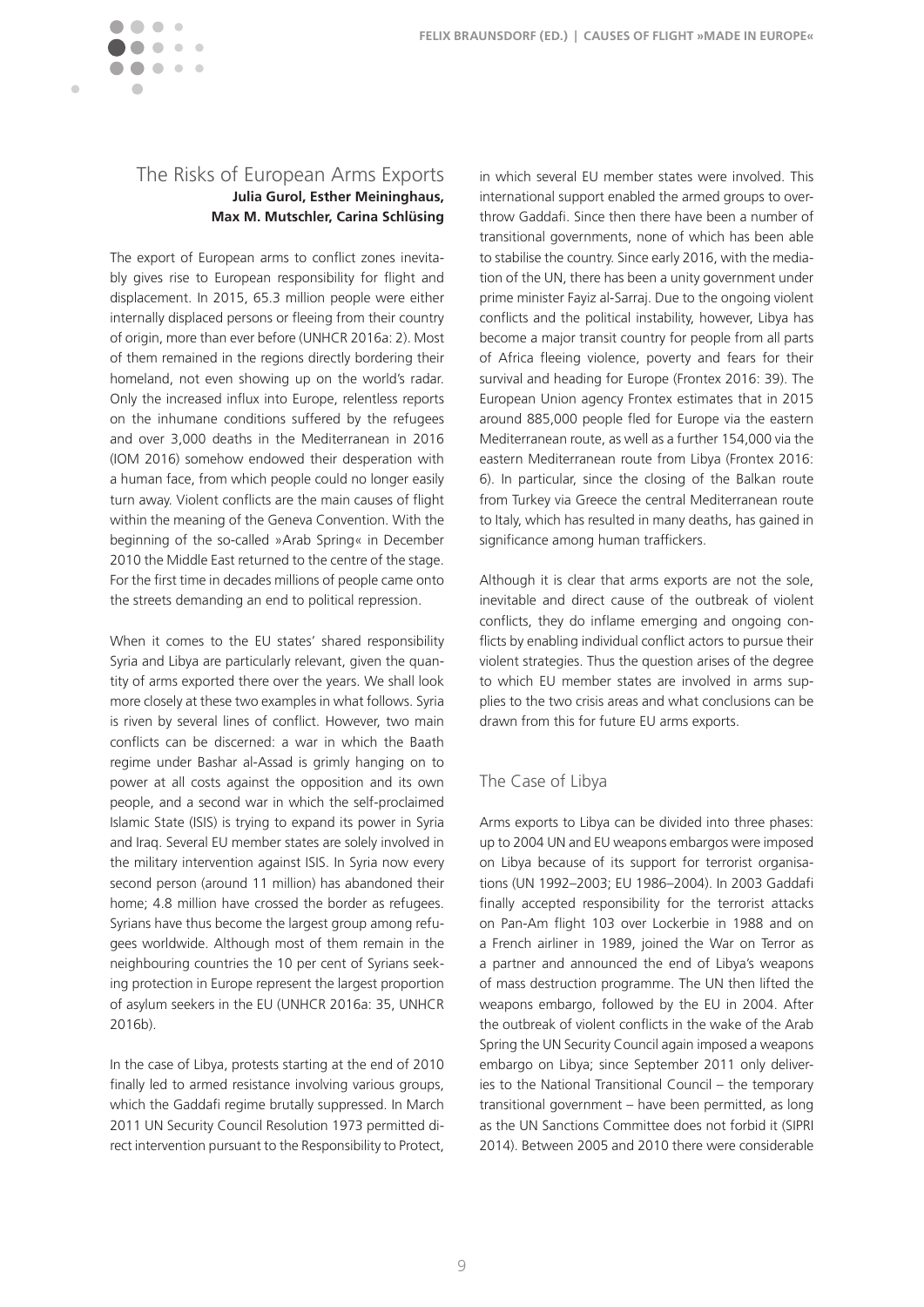arms deliveries to Libya, which were reduced from 2011 but not completely suppressed.

 $\bullet$  $\mathfrak{g}$  $\begin{array}{c} \begin{array}{c} \begin{array}{c} \begin{array}{c} \end{array} \end{array} \end{array} \end{array} \end{array}$  $\mathcal{C}$ 

 $\sim$  $\mathbf{r} = \mathbf{r}$ 

 $\blacksquare$ 

For years Russia was Libya's main arms supplier (BICC country report 06/2016; SIPRI Arms Transfers Database 2016). The bulk of Libyan armaments come from Soviet stocks, and in recent years Russia has supplied – among other things – anti-tank missiles and portable anti-aircraft missiles. However, numerous EU member states have also exported arms to the Libyan government since 2004. Although comparatively many requests have been refused (Duquet 2014: 22; SIPRI Fact Sheet 2011: 4) license values for at least 10 EU member states exceeded 1 million between 2004 and 2011 (Hansen/Marsh 2015: 278 ff).1 Leading the field is France, with arms export licence values of over 381 million euros. Among other things, France supplied 1,999 MILAN anti-tank missiles and 100 launchers at a value of 88 million euros, parts for Mirage F1 aircraft, small arms and munitions. Italy recorded licence values of over 315 million euros, among other things for light helicopters, military vehicles, missiles and small arms. Belgium supplied small arms (F2000, P90 rifles) and in March 2008 Spain supplied 1,050 cluster munitions to the value of over 3 million euros (Vranckx/ Slijper/Isbister 2011: 44). These munitions were used to bombard the town of Misrata in the civil war in 2011. The United Kingdom approved arms exports in the amount of over 98 million euros, followed by Germany with more than 93 million euros. While the United Kingdom, among other things, supplied Libya with a tactical communications system and military vehicles, Germany approved, for example, the export of all-terrain vehicles, helicopters and their components, as well as a battlefield monitoring system. Although Germany, in contrast to Belgium, France and Italy, refused to supply Libya with small arms German Heckler & Koch G36 rifles and G36-KV pistols were found in Libyan arsenals after the fall of Gaddafi. They got to Libya via a circuitous route, possibly from Egypt (Vranckx/Slijper/Isbister 2011: 36).

Despite the UN embargo in June 2011 France was still supplying Libya with weapons, now no longer for stabilisation but to bring down the Gaddafi regime. This included assault rifles, machine guns and bazookas (New

York Times, 30.6.2011). Malta and the United Kingdom also supplied the rebels with small arms (Small Arms Survey 2015: 104).

After the collapse of state authority the Libyan weapons arsenal became a source of illegal proliferation, especially for small and light weapons. Weapons from Libyan stocks found their way to Algeria, Mali, Gaza and the Sinai (Der Spiegel, 30.3.2013), as well as, via North Lebanon and probably also Turkey and Qatar, to Syria (UNSC S/2014/106: 47 ff).

#### The Case of Syria

Three phases can also be identified with regard to arms exports to Syria, in which the EU weapons embargo of 2011 and its lifting in 2013 represent two pauses. The most important arms supplier for Syria since the 1950s has been Russia. During the period 2010–2015 alone Russian arms supplies to Syria amounted to around USD 1.2 billion (SIPRI Arms Transfer Database 2016).

EU member states, too, supplied arms to Syria up to the imposition of the embargo in 2011 and after its lifting in 2013. As early as the 1970s the Syrian regime received a delivery of around 4,400 German-French MILAN missiles, which since 2011 have time and again resurfaced in the crisis region, including in ISIS hands. Between 1977 and 1981 France supplied anti-tank missiles (SIPRI Arms Transfer Database) and between 1980 and 1981 16 armed Gazelle helicopters, which presumably are being deployed in the ongoing civil war (Duquet 2014: 39). Between 1998 and 2009 Italy supplied, among other things, fire control systems to upgrade around 122 Syrian T72 tanks (Wezeman 2012: 22).

In this context the supply of 360 tonnes of chemicals must also be mentioned, which arrived in Syria from Germany between 1998 and 2011 (Spiegel Online, 30.9.2013). It's true that these were not armaments, but so-called dual-use goods that could also be used for civilian purposes, such as the production of toothpaste, the chemicals supplied included hydrogen fluoride, which is also used in the production of the nerve gas sarin (Daily Record 1.9.2013). The fact that the Syrian government would not use these chemicals solely for civilian purposes became evident in August 2013 when up to 1,400 people were killed by sarin in al-Ghoutha near Damascus. It

<sup>1.</sup> See Table 3 in: Hansen/Marsh (2015), pp. 278–280. These figures are derived from national arms export reports and other publically accessible information sources. There are, however, large gaps and inaccuracies in reporting. It should also be noted that in many cases we only have information on licence values and not on actual exports of armaments.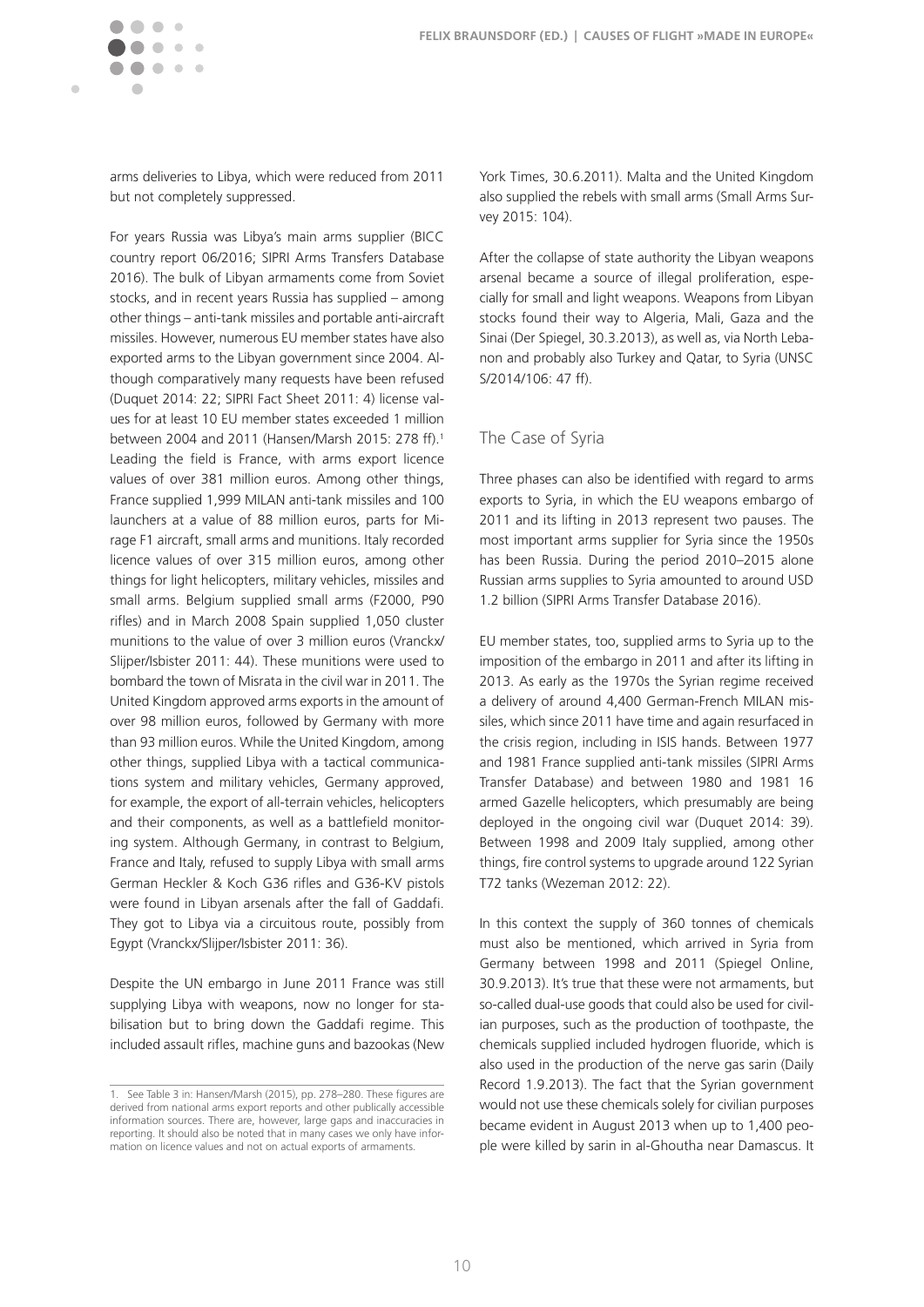also turned out that the United Kingdom and the Netherlands had also supplied Syria with dual-use chemicals (Bromley 2014: 9ff).

 $\sim$   $\sim$ 

 $\blacksquare$ 

When the Syrian regime commenced its violent suppression of the opposition in 2011 the EU imposed an arms embargo on Syria, although according to reports it was violated by a number of member states. For example, in 2012 France is supposed to have supplied armaments and military equipment to Syrian rebels and from 2013, among other things, 12.7 SMEs machine guns, rocket launchers, body armour and communications equipment to the Free Syrian Army (France24, 21.8.2014). Together with the United Kingdom France favoured a modification of the embargo in order to be able to supply legal weapons to selected rebel groups (n-tv, 15.3.2013). In May 2013 the EU foreign minister gave in to pressure from London and Paris and lifted the embargo again.

After the imposition of the embargo in 2011 Germany did not export any armaments to the Syrian regime or the rebels. However, German-built weapons have been used in the Syrian civil war. First and foremost G3 assault rifles have been found in the hands of combatants on both sides, from Hezbollah fighters from the Lebanon fighting for Assad, through moderate opponents of the Assad regime all the way to ISIS. It is not improbable that these weapons come from licenced production in Saudi Arabia, Turkey and Iran. Germany supported these states in the past in the construction of their own small arms production capacities. As late as 2008 Germany licenced Saudi Arabia to produce G36 rifles (Mutschler/Wisotzki 2016). The fact that weapons from European states frequently end up in war zones via circuitous routes is also revealed by the disclosures of the Balkan Investigative Reporting Network (BIRN) and the Organized Crime and Corruption Reporting Project (OCCRP, 2016). According to them since 2012 weapons to the value of at least 1.2 billion euros have reached Syria from Croatia, the Czech Republic, Serbia, Slovakia, Bulgaria, Romania, Bosnia-Herzegovina and Montenegro via Saudi Arabia, Jordan, the UAE and Turkey.

#### Summary

These examples demonstrate that also European weapons and armaments are being deployed in violent conflicts in Europe's neighbourhood. The causes of these conflicts and the resulting flight movements lie deeper and cannot be eliminated by limiting weapons supplies. However, the availability of means of violence cannot be ignored. Without weapons supplies the actors in these conflicts would not be able to pursue their strategies of violence as they do. That begins with the long-term support for repressive regimes, such as those of Gaddafi and Assad, on the premise that they guarantee stability. How rapidly such alleged stability can turn into the opposite is made abundantly and frighteningly clear by these two cases because regimes have responded to those challenging them with the full force of their military apparatus, aiming to crush opposition movements. Supporting parts of this opposition with weapons supplies may initially appear to be necessary help for the purpose of self-defence, but in many cases it has rather led to an escalation and prolongation of violence and thus exacerbated flight and displacement. These developments in Syria and Libya should give the EU member states further occasion to strengthen their system of export controls on military technology and equipment. As both cases show although EU member states were not the main weapons suppliers, quite a number of them have contributed to arming first the repressive regimes and then parts of the opposition.

We need a more restrictive and consistent European system of arms export controls. With the Code of Conduct on arms export controls of 1998, which in 2008 was upgraded to a »Common Position of the EU«, the EU member states agreed on common criteria for arms exports. This includes, among other things, attention to human rights, the internal situation in the country of final destination and the risk that the weapons will be passed on into undesirable hands. But decision-making on arms transfers still lies in the hands of governments, which can interpret them pretty much how they wish on the basis of criteria that are much too vague. For example, although some EU member states did not approve at least 113 applications to export arms to Libya between 2006 and 2012, among other things on human rights grounds (von Boemcken/Grebe 2014), in other cases these member states were not deterred from arming the Gaddafi regime.

The EU member states should thus first of all agree on stricter and more unambiguous criteria. In particular against repressive regimes that are guilty of massive human rights violations there must be a general export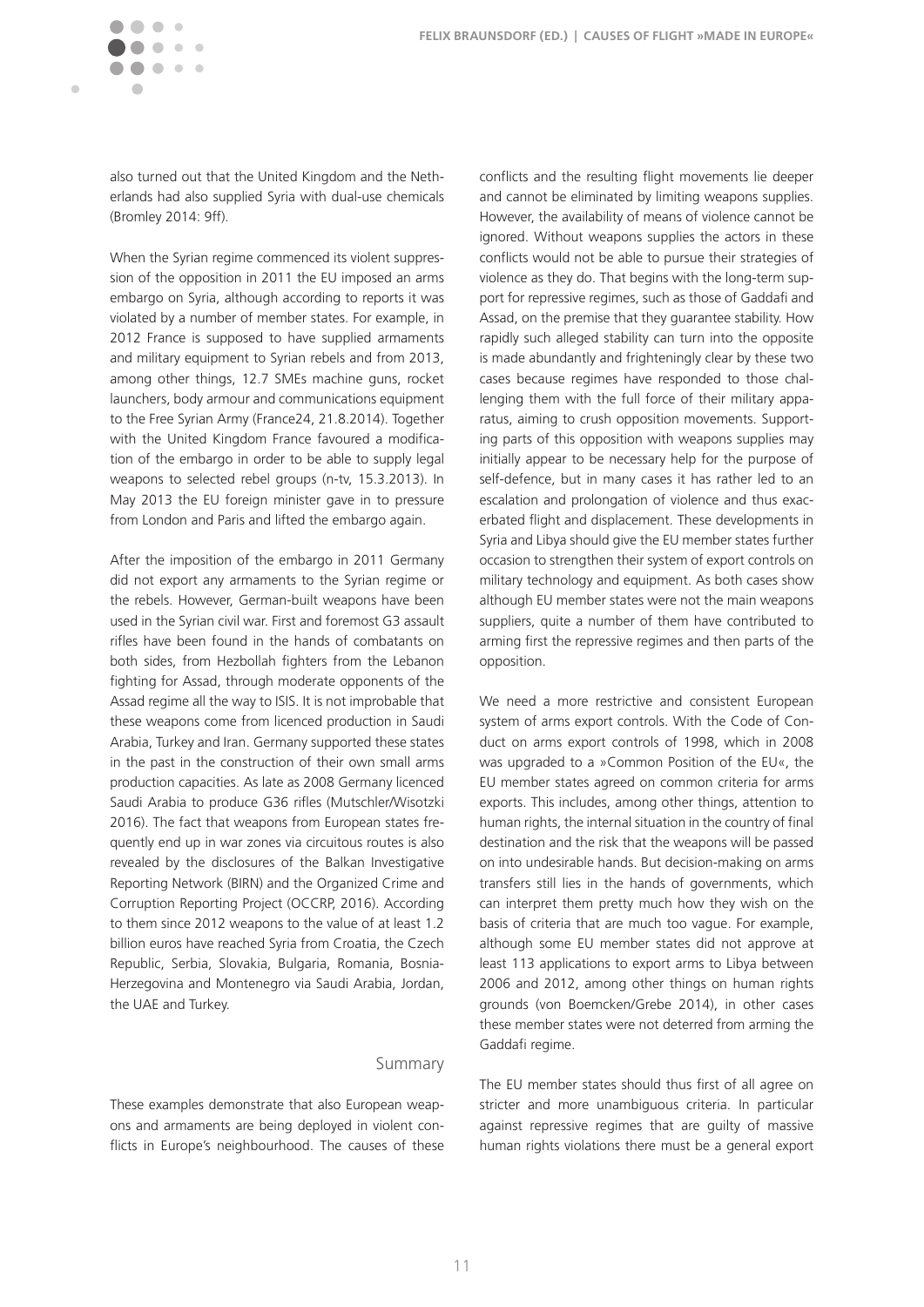

ban and mechanisms to monitor and implement such standards. One possibility to this end might be a centralisation of European export controls by an EU institution furnished with the relevant competences (von Boemcken/Grebe 2014). This ought to be accompanied by a reduction in overcapacity in the European arms industry. Demand for armaments in the EU is too low to utilise existing capacities. The result is high export pressure. Technology transfers in the form of the issue of production licences and the related construction of manufacturing plants for armaments in third states outside the EU and NATO should cease, especially in cases in which illegal transfer of weapons has been verified.

Their arms export to third states make many EU member states con-responsible for violent conflicts in Europe's neighbourhood and thus also for a key cause of flight. This includes ongoing deliveries to countries such as Saudi Arabia despite human rights violations and strong indirect involvement in the Syrian war, as well as direct intervention in Yemen. A serious, long-term oriented approach to the causes of flight requires structural changes in European arms export policy.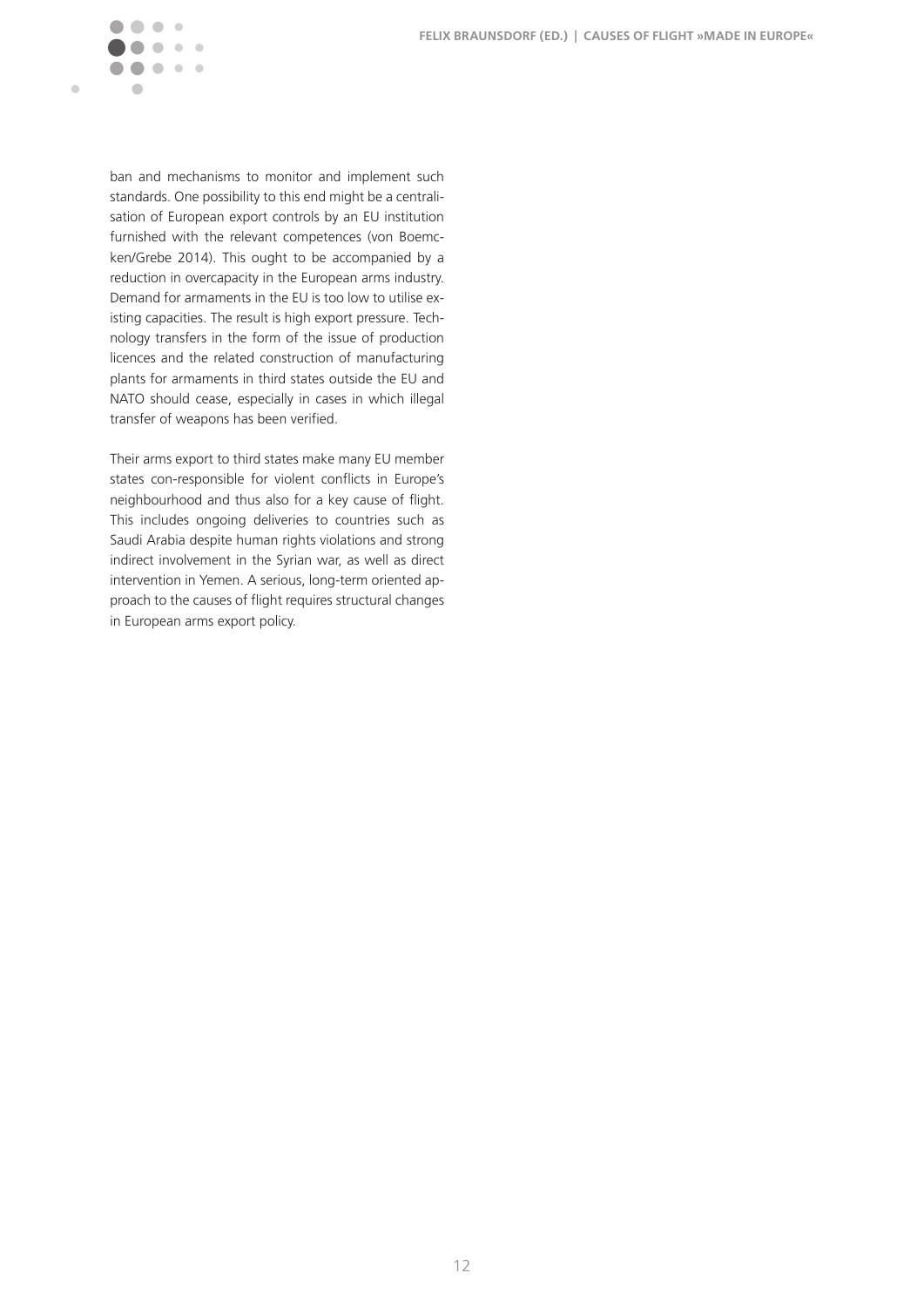



Less climate protection means more climate-induced damage, exacerbates conflicts about scarce resources and boosts migration pressure. This is becoming particularly significant in the African drought zone south of the Sahara, in Central and South(east) Asia and in low-lying Pacific island states.

 $\mathcal{C}$  $\mathbf{a}$  and  $\mathbf{a}$ 

<span id="page-13-0"></span> $\blacksquare$ 

The stronger the global migration pressure, the more important it becomes to develop a clearly regulated approach to human mobility. This also applies with regard to sustainable human development: subgoal 10.7 of the UN's Sustainable Development Goals (SDG) advocates facilitation of safer, more regular and more responsible migration and human mobility by means of a well governed migration policy.

However, aspirations and reality remain far apart. How this discrepancy can be overcome, what responsibility lies with the European Union and how the EU could close the responsibility gaps in its climate and migration policy is the task of this contribution. The point of departure is the obligations arising from the Paris Climate Agreement.

# European Climate Policy as Reflected in the Paris Agreement

The Paris Climate Agreement of December 2015 was acknowledged worldwide as a significant breakthrough on the road to the decarbonisation of the world economy and entry into the age of renewable energies. Years of negotiation by the international community under the umbrella of the United Nations Framework Convention on Climate Change (UNFCCC) were brought to a successful conclusion under the French presidency and the supporting efforts of the EU. With its triad of aims the agreement stands for a new, transformative understanding of development and thus goes far beyond climate protection:

1. limitation of global warming to significantly under 2°C, if possible 1.5°C;

2. boosting adaptation capacity, especially in particularly vulnerable countries;

3. diversion of global financial flows to low-emission and climate-resilient investments.

By recognising a joint responsibility for reducing climate risks and committing themselves both to more national ambition and enhanced cooperation in tackling climate change states have given a sign of solidarity in relation to the most vulnerable states. With the Agreement the fight against climate change has not been won, however. In the coming years major efforts will be needed if the conclusions are in fact to be implemented.

The European Union (EU), as the third biggest emitter after China and the United States, has long been in the vanguard of international climate policy and claims for itself a decisive role in achieving the Paris Agreement. Its climate target of an at least 40 per cent emissions cut by 2030 (compared with 1990) was laid down before Paris, however, and has not been adjusted since. This target is not compatible with the Agreement: scientific analyses, such as those of Climate Analytics, Ecofys and the Potsdam Institute for Climate Impact Research, show that a 40 per cent emissions reduction by 2030 is at best at the absolute lower end of what would be a fair European share of the necessary climate protection in order to achieve the  $2^{\circ}$ C target.<sup>1</sup> The aim of the Agreement, however, is to cap global warming significantly below 2°C and if possible 1.5°C. The fact that the EU has not refined its targets makes it clear that it is set to violate the spirit of the Paris Agreement which it helped to conjure into being. The loss of trust that that would give rise to is considerable and requires a fundamental new beginning for EU climate policy.

## Climate Change, Migration and European Responsibility

The International Organization for Migration (IOM) estimates the number of international migrants worldwide at 244 million. If one includes internal migration the number rises to just under 1 billion. Migration is an umbrella term for various forms of mobility due to a range of motivations, which in the wake of globalisation are rapidly increasing in complexity and dynamism. At around 65.3 million – including 38 million internally displaced persons – there have never been so many

<sup>1.</sup> See [www.climateactiontracker.org](http://www.climateactiontracker.org).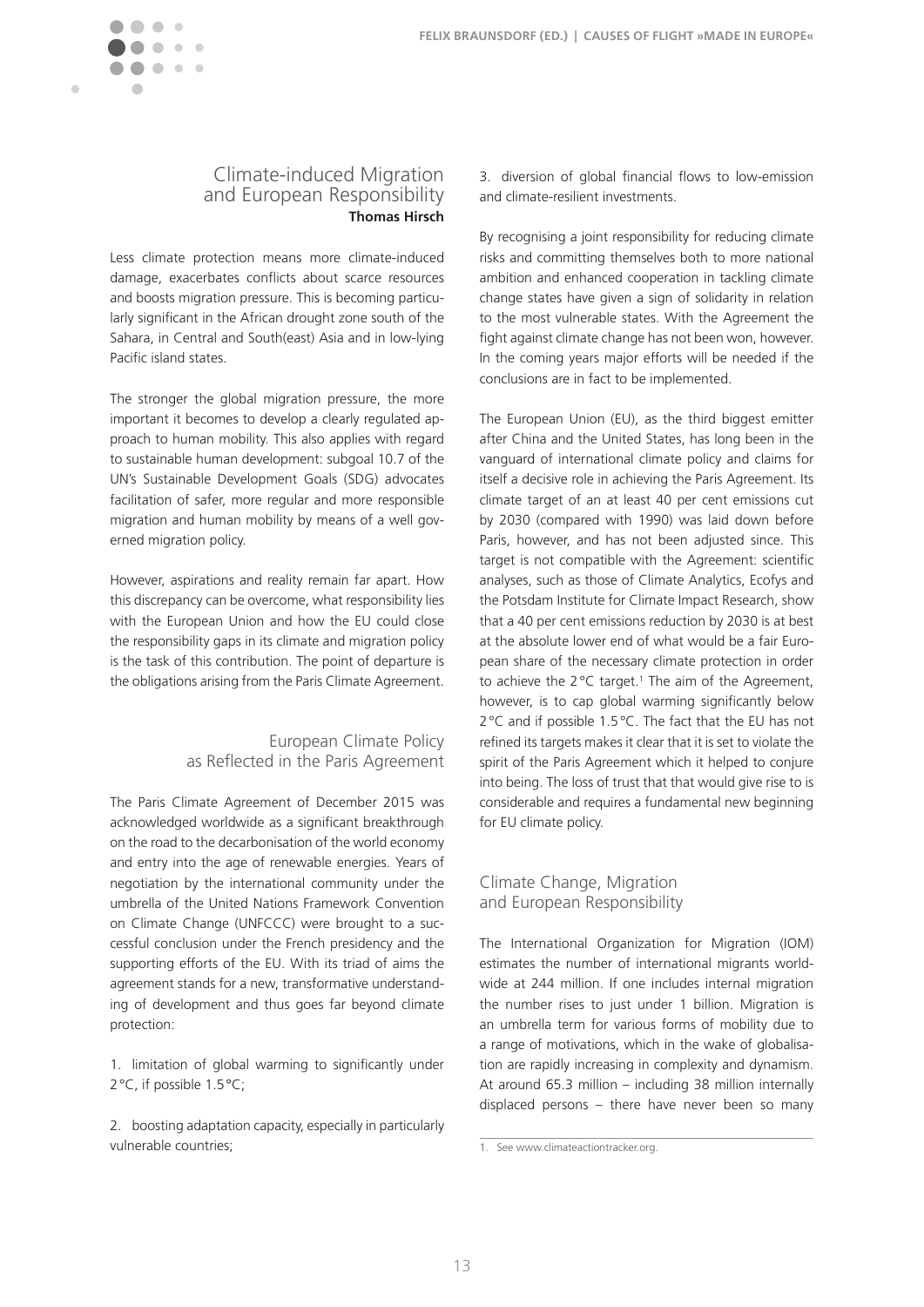$\blacksquare$ 

 $\mathfrak{g}$  $\sim$ 

refugees among the migrants (UNHCR 2016). Natural catastrophes and environmental damage have been the main causes of flight for a number of years now, well ahead of armed conflicts: in 2014 alone 19.3 million people had to flee their homes because of natural catastrophes (IDMC 2015). That means that migration due to environmental and climate causes is not something for the distant future, but is already straining the absorption capacity of many, especially poor countries. At the same time, the risk is rising that a failure to act on climate protection and advancing global warming will give rise to unprecedented migratory movements in the coming decades. The figures for potential displaced persons due to climate change range from 25 million to 1 billion people, which shows how difficult making such estimates is (IOM 2014). Probable hotspots include densely-populated river deltas (for example, the Ganges-Brahmaputra, the Nile, the Amazon, the Mississippi, the Irrawaddy, the Mekong and the Yellow River); coastal cities particularly affected by rising sea levels (for example, Guangzhou, Guayaquil, Ho Chi Minh City, Abidjan); island states (for example, Kiribati, Tuvalu, Maldives); and arid areas (for example, Nigeria, Niger, East Africa, North Africa, Central Asia). In the African drought zone on the southern edge of the Sahara alone 300 million people live under vulnerable conditions.

The fragility or vulnerability that give rise to multicausal and climate-induced migration are multifaceted: human mobility – displacement, flight or voluntary migration – results from the confluence of a number of factors. If natural catastrophes, fragile agriculture, high population pressure, failing states and ethnic or religious conflicts come together and there is the prospect of a better life elsewhere the probability of migration is high. Climate change operates as a risk multiplier that can exacerbate existing problems, depriving people of their bases of existence and forcing them to leave their homes.

A joint study by the Potsdam Institute for Climate Impact Research, Climate Analytics and Humboldt University Berlin (Schleussner et al. 2016) comes to the conclusion, based on mathematical coincidence analysis, that climate-induced damage, in particular in ethnically divided areas, significantly increases the risk of armed conflict and flight. Almost a quarter of all violent outbreaks coincided with natural catastrophes. Thus climate stress is a much more significant trigger than, for example, social inequality. Even the bloody civil war in South Sudan, which has had tens of thousands of victims, and has forced even more people to flee to neighbouring countries, further deteriorated during the drought caused by El Nino in 2015/2016. Ethnic tensions between livestock farmers and crop farmers were exacerbated by the massive pressure on water and land.

How the pressure on natural resources in Bangladesh, one of the poorest countries in the world, so undermines human security that it leads to migration has been shown by research by the Center for Participatory Research and Development: in a survey of 600 rural households in six districts 90 per cent of respondents stated that they were suffering from climate-induced problems. Particularly hard hit were households who make a living from fishing or agriculture. In order to try to make up for income losses due to flooding, salinization or tropical cyclones 90 per cent of respondents first of all took out microcredits, which led to further debt. In 70 per cent of cases food security was at least temporarily jeopardised. Depending on the region between 26 and 46 per cent of respondents stated that at least part of the family in the end had migrated looking for work. Most remained in the region to be as close as possible to the family. The majority of respondents did not choose migration, rather it was a last resort.<sup>2</sup>

This and many other research projects show that for people displaced by climate change the causes and processes of flight and migration are not complex and diverse; rather the destruction of the bases of existence as a result of environmental degradation, resource scarcity and, increasingly, climate change have become the main drivers of migration. It is also clear that, generally speaking, the weakest remain behind (the so-called »trapped population«): those who are too old, too young, too weak or too poor, lack networks, have no skills or no prospects of a job elsewhere are left behind and dependent on external support (CPRD 2015).

Although the term »environmental refugee« has been current in public discourse since at least 1985 and »climate refugee« since at least 2007, and there have been calls for legal recognition or political support for those affected, the chances of a legal status being conferred

<sup>2.</sup> The cited study »Climate Induced Displacement and Migration: The Ground Reality« by M. Shamsuddoha and M. M. Islam, written at the behest of Bread for the World, had still not been published at the time of writing, but a draft was made available to the present writer.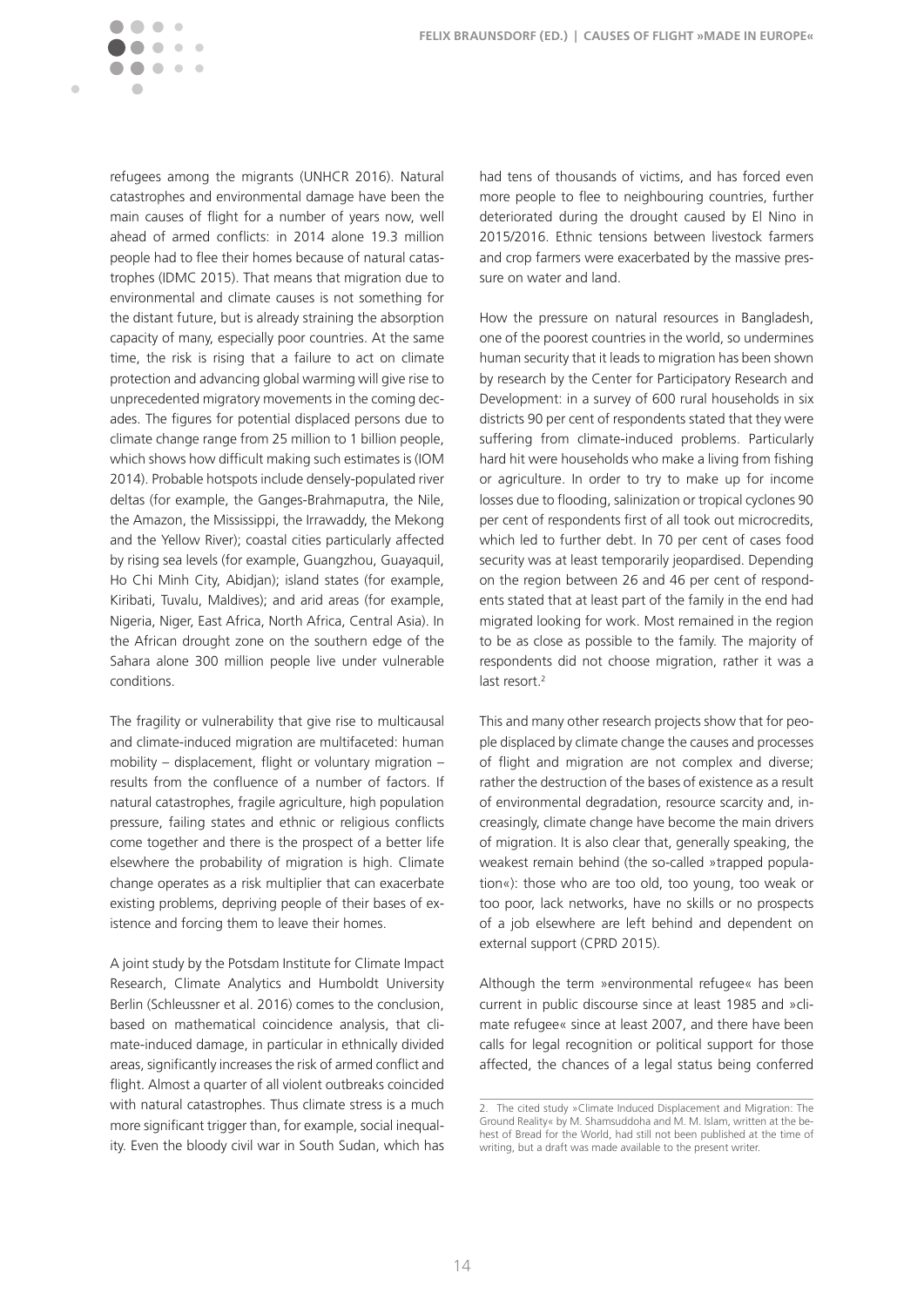

 $\blacksquare$ 

on such people in the foreseeable future are almost zero. On the contrary, the fact that in many places the human rights situation is grave and the refugee debate is politically charged leads human rights experts to urgently warn against renegotiating the Geneva Refugee Convention. They fear that in the end it will not be expanded, but rather further undermined.

Anyone fleeing from climate change needs a minimum degree of protection. This requires improved practice, but not a new UN convention, as the participants in an FES podium discussion in April 2016 also opined.<sup>3</sup>

What about Europe's role and responsibility? Although the EU, not least at the urging of the Greens in the European Parliament, at the latest since 2010 has addressed the topic within the framework of its climate, refugee, foreign and security policy and since 2011 has produced a study with recommendations for action (European Parliament 2011),<sup>4</sup> it still does not have an agreed strategy, policy or even instruments. »Defence through denial« seems to be the motto. Also within the framework of the UNFCCC negotiations the EU has at no time supported the small island states in developing solutions for climate-induced migration – and indeed out of fears of being made liable itself. It is thus thanks to the political intervention of the small island states and many other developing countries that a specific article (Article 8) was included in the Paris Agreement on dealing with climateinduced damage and losses and that the International Warsaw Mechanism (IWM), which deals with climateinduced damage and losses, was tasked with setting up a task force on climate-induced migration in 2016. The EU's reluctance, by contrast, has been disappointing.

The obvious lack of ambition in relation to both climate change and climate-induced migration means that the EU is currently not meeting its political responsibility. As the third largest greenhouse gas emitter and one of the richest regions on earth its economic success, in historical terms, is based not insignificantly on the burning of fossil fuels and the exploitation of natural resources. Europe undoubtedly has a major, at least moral co-responsibility

for people being driven involuntarily to flee climate change. The Equity Review, in which a number of trade unions and NGOs analysed the announced climate protection contributions (Intended Nationally Determined Contributions or INDCs) of large emitters before the Paris Summit, comes to the conclusion that the EU's level of ambition is only around 20 per cent of what is fair (ITUC et al. 2015). Even if one can criticise the approach taken by the Equity Review on methodological and political grounds, it is nevertheless clear that the EU has fallen well short of its capabilities, but also of its responsibility. In particular with regard to the 1.5°C pledge that the EU has backed the current lack of action on climate policy borders on cynicism.

What would it mean, based on the polluter pays principle, if the EU, whose responsibility for closing the emissions gap by 2030 on a 1.5°C-compatible path – taking into consideration economic capacity and historical emissions – has been calculated by the issuers of the Equity Review at 20 per cent ([https://calculator.climateequityreference.](https://calculator.climateequityreference.org) [org\)](https://calculator.climateequityreference.org), in fact only comes up with a fifth of its »fair« climate protection contribution? Would that mean that the EU would have a proportionate financial responsibility for those who flee climate change? Even if such simple correlation calculations do not tally with complex reality the example nevertheless illustrates that the EU must do much more than hitherto both with regard to emissions reduction and combating climate impact and migration.

### Closing Responsibility Gaps – Proposals for a New EU Climate Policy

The EU needs a climate policy oriented towards ambition, reliability and trust-building, based on three pillars:

Close emissions gaps: the 2030 minimum targets must be raised to at least 55 per cent and there must be a resolution on total decarbonisation by 2050;

 Close risk gaps: climate risk management oriented towards boosting resilience and solidaristic support for vulnerable states;

Close humanitarian protection gaps: a voluntary agreement on human-rights based minimum standards on the protection of people from climate catastrophes, further development of the EU Temporary Protection

<sup>3.</sup> FES Podium discussion »Flucht vor dem Klimawandel« [Flight from climate change], 28.6.2016, Berlin.

<sup>4.</sup> The study states, among other things, that there is reason to fear an increase in climate-induced migration, there are major gaps in the protection of those affected and that the EU does not have a policy on this but must develop one.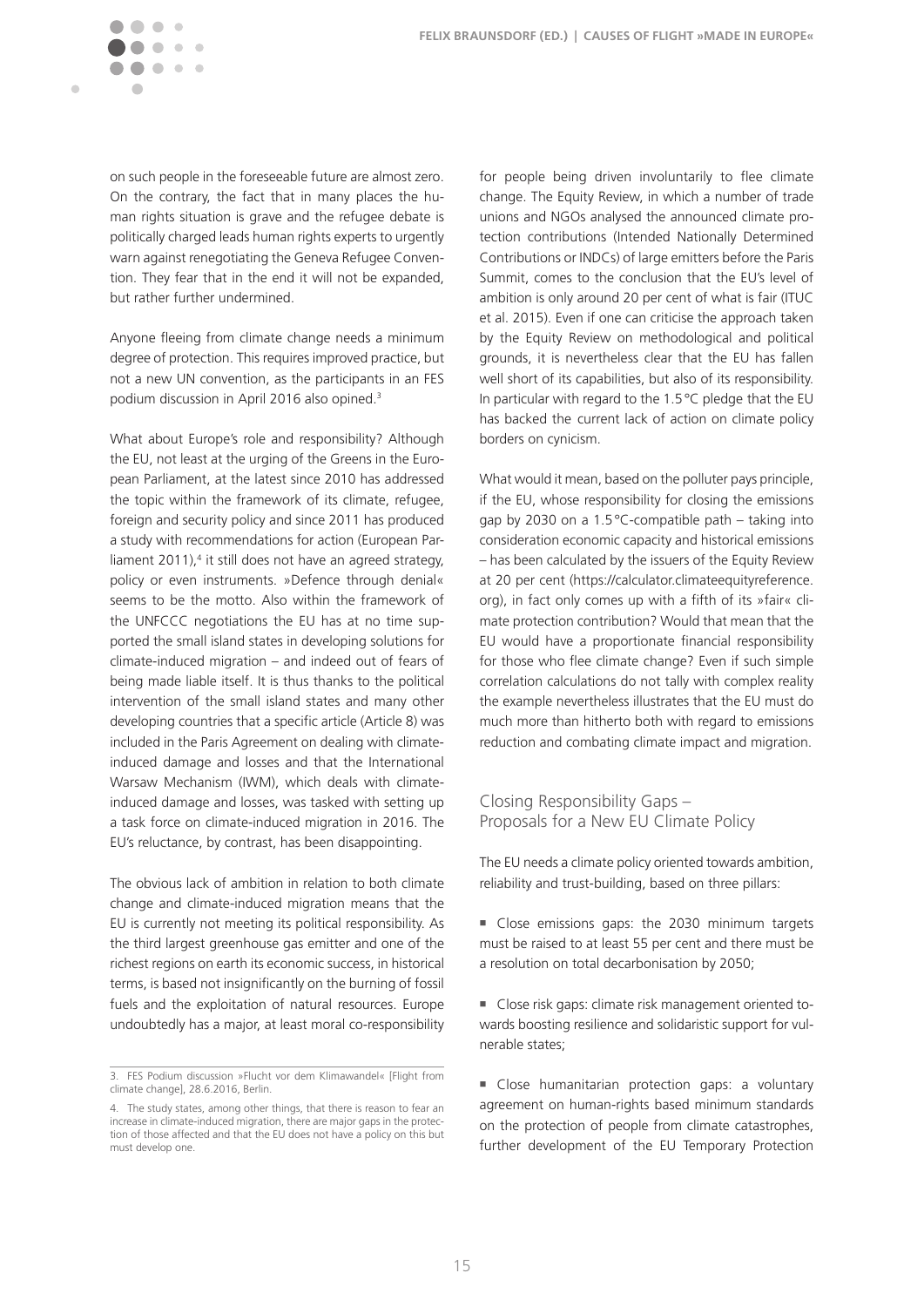$\blacksquare$ 

Agenda and the establishment of a voluntary international fund for climate-induced resettlement and rehabilitation.

More ambitious EU climate change targets for 2030 should be deposited with the UNFCCC secretariat by 2018 at the latest and a decarbonisation strategy up to 2050 in the same year. In this way the EU would come closer into line with the Paris Agreement and counteract the long-term migration pressure.

A systematic adaptation and risk management policy based on standardised climate risk analyses, which also gives priority to the needs of the most vulnerable population groups, boosts adaptation capacity, prevents catastrophes and ameliorates migration pressure.

People who flee temporarily or permanently from climate catastrophes or precarious environmental situations need a minimum degree of human security. Ensuring their human rights is a humanitarian imperative. Because at present a global regulation anchored in international law has no prospect of success, the EU should cooperate in providing subsidiary protection within the framework of voluntary agreements at national or regional level. Examples of this include the Global Protection Agenda for cross-border climate migration, initiated by the Nansen Initiative and continued by the Platform on Disaster Displacement, the Peninsula Principles in the case of climate-induced internal displacement or the UNHCR and Georgetown University's »Guidance on protecting people from disasters and environmental change through planned relocation« (UNHCR/Georgetown University 2015).

The EU can temporarily offer protection to those affected by extending its Temporary Protection Directive, improving immigration options and creating a voluntary international fund to help the affected countries implement sustainable climate-induced relocations in line with human rights. Thus they would also send out a signal that those affected are being put back into the centre of attention as against a pervasive defensive stance that perceives refugees only as a security risk and threat.

Such a further developed EU climate policy – accompanied by a forward-looking migration policy – would send a signal internationally and mark a new beginning that restores trust in the EU's climate policy capacities. In par-

ticular the following measures would form a heptagon of climate-policy responsibility that could serve as an anchor of stability in a period of stormy global changes: (i–iii) a return to the three most important basic principles of European environmental policy, namely the precautionary principle, the preventive principle and the polluter pays principle; (iv) the anchoring of human rights and (v) the goals of sustainable development; (vi) enhanced international cooperation; and (vii) the drafting of an extended concept of »human security«. At the same time the EU could develop a narrative from this on what comprises the new essential core and the vision of an efficient, credible and integrated EU climate policy. That could not least improve the urgently needed internal re-establishment and legitimation of its climate policy action and thus help to accelerate the effective implementation of the Paris Climate Agreement, achieved at the discretion of the executive, which hitherto has been neither understood nor assimilated beyond a small climate policy elite.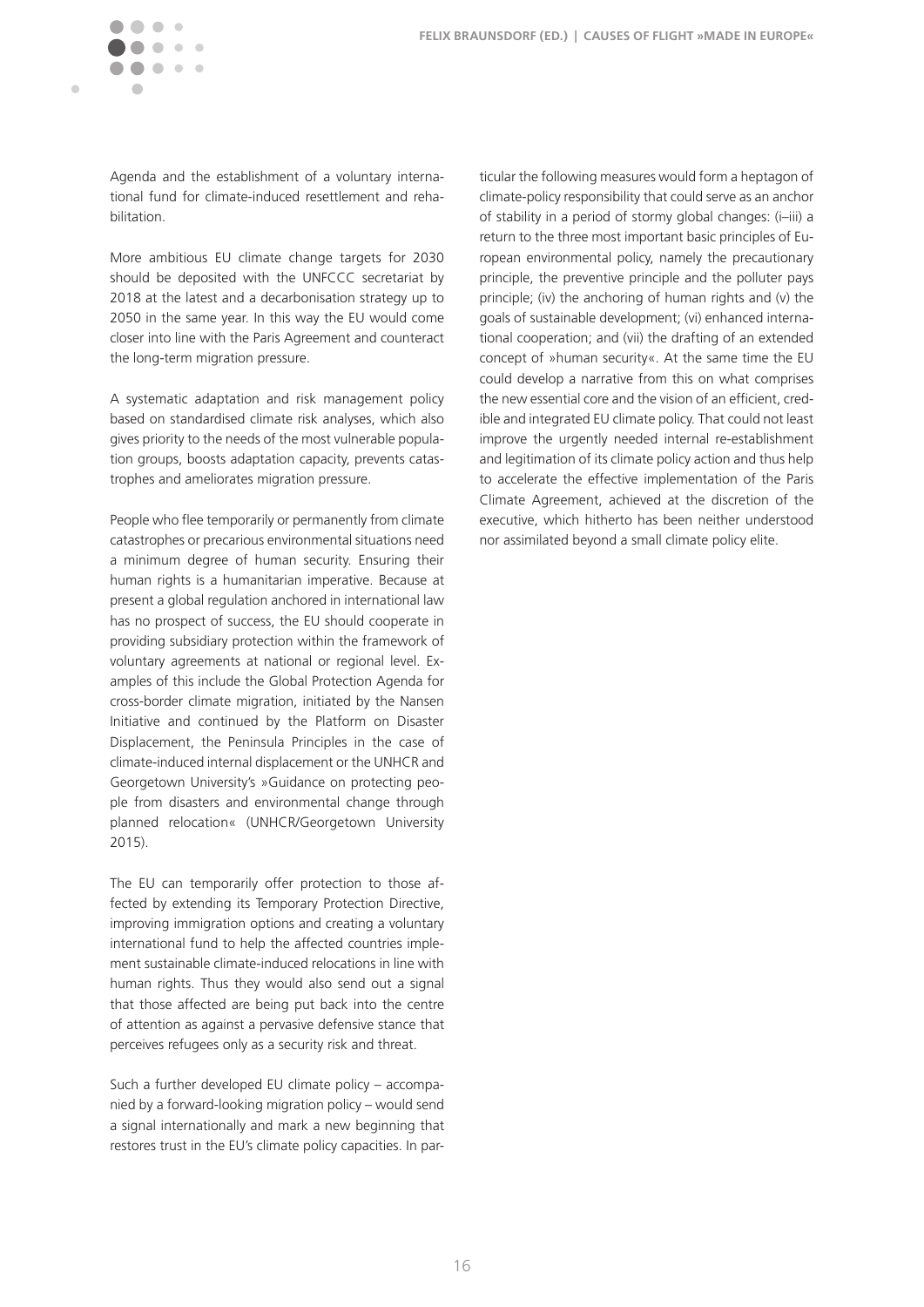<span id="page-17-0"></span>

## Europe's Influence on Global Inequality **Wolfgang Obenland**

Inequality is one of the most urgent problems facing us today. The topic is also increasingly coming to the fore in the scholarly and political discussion of the causes of migration and flight (Morazán/Mauz 2016; Seitz 2016). Anyone wishing to discuss inequality has to look at local problems and their sometimes global causes, as well as the current dependencies between migrants' countries of origin and host countries. It is precisely those factors that lead to the unequal distribution of prosperity between countries and constitute such strong push and pull factors that they trigger migration. The effects of specific policies of European states and the European Union on economic inequalities both between countries and also within countries are not inconsiderable. Besides the topics discussed below (international tax policy, public debt and interdependent inequalities) there are many other policy areas that are important for the development of global and national inequality. They include monetary policy and the consequences of quantitative easing; the question of how return remittances increase or reduce inequalities; the topic of decent income and how it might be achieved; and the question of how far social systems in the countries of the Global South can be constructed or strengthened.

#### What Inequality Means

Inequalities of the demographic, economic and social kind between North and South are regarded as key factors in migration research (Martin 2005). A particularly important role is attributed to wage differences. For example, the assumption is that the number of migrants increases by 10 per cent if the income difference increases by 1,000 USD (purchasing power parities) (Ortega and Peri 2009).<sup>1</sup> The wage disparities between industrialised, emerging or developing countries currently average 2,000 USD (PPP) a month (ILO 2015). While real-wage increases in some developing and emerging countries in Asia and central and eastern Europe in recent years have been greater than in the countries of the Global North income development between Europe and Africa has moved further apart and in 2015 stood at just under 34,000 USD (see Figure 1) (Morazán and Mauz 2016).

*Figure 1: Income gap between the EU and Sub-Saharan Africa and the Middle East and North Africa (1990–2015 in US dollars in PPP per capita and year)*



Source: Author's calculations based on World Development Indicators (<http://databank.worldbank.org>).

<sup>1.</sup> This is a very simplifying assumption; although it can be shown to be statistically significant, in reality things are much more complex. For example, the cited study points to other factors in migration decisions, including cultural and geographical distance and the political and human rights situation.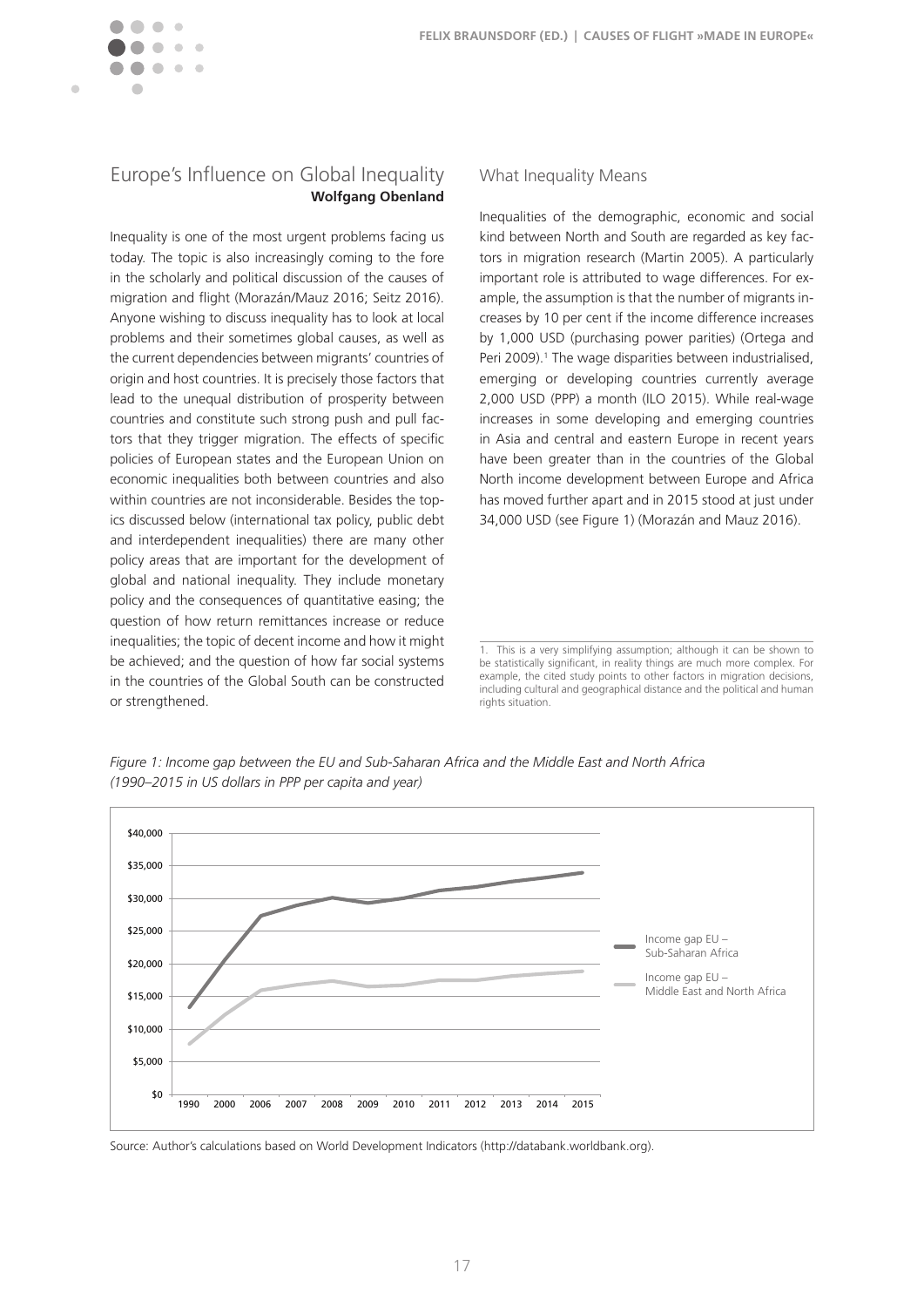tant factor in enhancing or reducing migration movements. Inequality is generally measured in terms of the Gini coefficient (a figure between 0 and 1, with 0 signifying complete equality and 1 complete inequality) but also other variables, such as the Palma ratio (the ratio between the share of the income share of the top 10 per cent to that of the bottom 40 per cent). Income inequality is attributed so much importance because it correlates closely with other social and economic variables. For example, in countries with major inequality more health problems are observed. In societies with lower inequality people have higher life expectancy and education systems work better (Wilkinson and Pickett 2010; Ortiz and Cummins 2011). Economic growth also seems to go together with higher income equality. Less clear, however, is in what direction the causalities go, whether, that is, higher growth leads to more equality or vice versa. Besides these correlations another important aspect is the fact that inequalities contribute to an enhanced perception of problems and options for improvement. Someone who recognises that a better life is available in the same country will make more effort to improve hers or his. Someone who sees economic, political and other barriers to improving her or his life, however, will be keen on moving to another country. This link will only be operative, however, when the necessary conditions for a decent life are in place; in other words, the realisation of social, economic and cultural, as well as political human rights. Someone suffering from hunger or political persecution or tangled up in violent conflict will not ask whether her or his neighbours are doing a bit better or worse. In reality the motives are closely intertwined and make it difficult to distinguish between »voluntary« migration and forced flight.

Income inequality within countries can also be an impor-

 $\sim$   $\sim$ 

 $\blacksquare$ 

The fact that there is a close connection between inequality and other issue areas has now come to be reflected in governments' policy programmes. For example, in September 2015 the UN heads of state and government, in their Sustainable Development Goals (SDGs) – within the framework of the 2030 Agenda – also included a specific goal on inequality (UN 2015). In SDG 10 it is demanded or resolved to reduce the inequality both between and within countries. However, this goal is not sufficiently spelled out and in the targets all that is called for is higher income growth for the lower 40 per cent of the income distribution. Interestingly, SDG 10 also contains a target (10.7) that provides for »facilitating orderly, secure, regular and responsible migration and mobility«. Whether that is meant as a contribution to a reduction of inequalities between countries or a way of dealing with their effects remains unclear. Presumably the inclusion of the issue represents another compromise formula between the different governments.

## Causes of Inequality and the Role of Europe

The relations between European policy and the development of (income) inequality both within and between countries are many and various. Elsewhere in this volume it has already been highlighted how misguided agricultural and investment policies can lead to the destruction of the bases of life or weaken social systems. The countries of Europe and the European Union are in a position, by implementing a fair financial policy, to reduce the gap within and between countries and to take action against the dramatic increase in inequality.

#### *International Tax Policy*

In recent years international cooperation on tax issues and so-called illegitimate financial flows have come to the fore both in politics and the media. As a result of such processes many countries of the Global South are not sufficiently in a position, through their own efforts, for example, to implement the SDGs; in other words, to make the necessary investments in infrastructure and education, to ensure energy supplies or to fund social systems for the poorest. Furthermore, there is a wealth of evidence that tax avoidance practices have heightened financial inequalities because transnational companies and rich individuals benefit disproportionately from the extra gains to be made in this way. The fact that well functioning – and properly designed – tax systems can contribute to more equal income distribution is well documented.

Illegitimate financial flows stem, among other things, from criminal activities, black market trading in weapons, people and drugs. However, these activities – at least from a financial standpoint – are only the tip of the iceberg. Much more serious, especially for the economic and financial systems of the countries of the Global South, are the losses arising from the tax avoidance practices of transnational companies. They include artificial profit shifting, falsely declared prices for imports and exports and the granting of tax breaks for investments or certain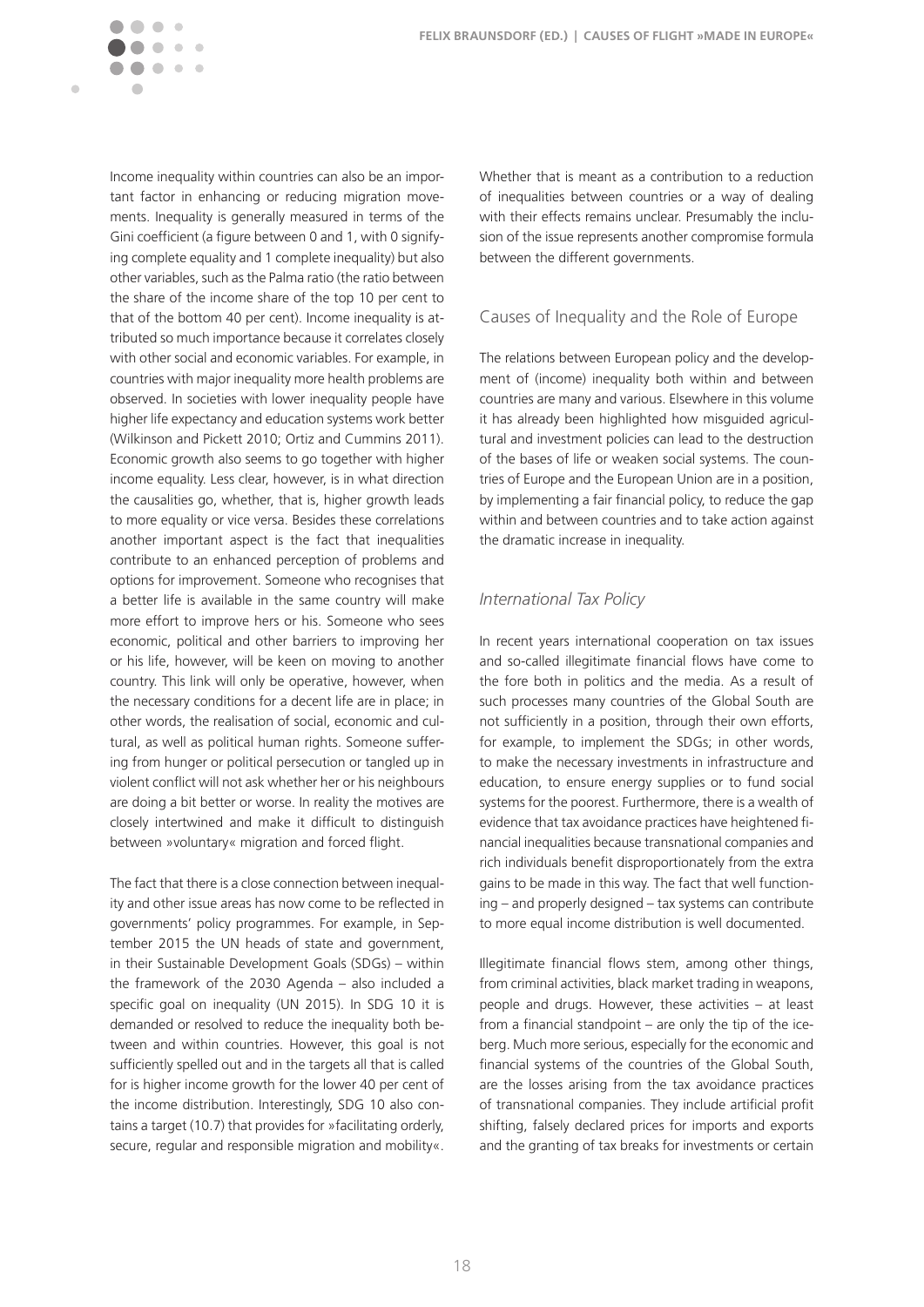goods. The Washington research institute Global Financial Integrity estimates that in the period 2004–2013 around 7.8 trillion USD flowed out of the countries of the Global South, 1.1 trillion in 2013 alone. More than 83 per cent of this immense sum is accounted for by the accounting tricks of transnational companies (Kar and Spanjers 2015). Just how vast these financial flows and their consequences are is also indicated by a study by the Tax Justice Network in 2012. Its authors estimate that around 21 trillion USD are stashed in shadow financial centres and do not even show up in the existing calculations of inequality figures, which makes a mockery of all existing statistics on wealth and income inequality (Shaxson/Christensen/Mathiason 2012).

 $\sim$  $\sim$   $\sim$ 

 $\blacksquare$ 

Even though no reliable figures are available on where precisely the illegitimate financial flows end up, we can say that Europe, too, is in need of reform, with regard to the vulnerability of its financial systems to money from questionable sources. With its Financial Secrecy Index, published since 2009, the Tax Justice Network estimates the level of secrecy on financial issues of various jurisdictions and countries, the main factor in the selection of locations for the »investment« of money from dubious sources. In 2015 Switzerland, Luxembourg and Germany were the three European countries in the top 10 of the Financial Secrecy Index. If one included all the UK's dependent territories, however, it would be a fourth European country incontrovertibly at the top of the financial secrecy centres (Tax Justice Network 2015).

Because European countries are also involved in the inadequate taxation of transnational companies – also as a result of competitive tax policy between European countries – in recent years various policy programmes have been launched to tackle it, such as the project Base Erosion and Profit Shifting instigated by the OECD and the G20. However, the envisaged measures are concentrated primarily on the problems of richer countries. The specific problems of the countries of the South, which, for example, stem from underresourced financial and tax administrations, the enormous importance of resource exports or the great demand for direct investments, are not satisfactorily taken into account.

In order to tackle these problems at a global level the G77 countries – the group of developing and emerging countries in the UN – at their Third International Conference on Financing for Development in Addis Ababa, which

in July 2015 also dealt with means of implementation for the 2030 Agenda, advocated that the UN step up its activities in the area of tax. The proposals – for example, the creation of a UN body and closer cooperation between governments with regard to tax – were, however, unable to make headway against the countries of the North, which continue to rely on the capacities of the OECD (Obenland 2016). In September 2016 the government of Ecuador renewed the proposal at the general assembly (Correa 2016). To strengthen the tax systems in the countries of the Global South Germany, the United States, the Netherlands and other governments launched the Addis Tax Initiative in Addis Ababa, which is supposed to double the resources available for establishing or expanding administrative structures ([https://www.ad](https://www.addistaxinitiative.net)[distaxinitiative.net\)](https://www.addistaxinitiative.net).

The effects of dual taxation agreements on the development of the tax base in the countries of the South are still not given sufficient attention. In such agreements the taxation rights – for example, for affiliates or establishments – are laid down, as well as withholding tax rates for expatriated profits. If designed in a certain way such dual taxation agreements can lead to the shrinking of the tax base, especially in developing countries. Some countries, such as Switzerland, the Netherlands and Ireland (although not Germany) have carried out spillover analyses on this; however, there has as yet been no systematic evaluation of these analyses and a revision of the agreements.

If the EU took the fight against the causes of flight and migration seriously, it would renounce its opposition to the closer involvement of poorer countries in global tax policymaking and take a closer look at the effects of its own regulations or agreements on the countries of the Global South. Because just as EU member states, for example, suffer from the tax privileges conferred on Apple by Ireland, the developing countries suffer from the tax policy patronage made available by the EU and its members for »their own« companies.

## *Public Debt*

In the foreseeable future, manifold causes could once more lead to numerous countries – not only in the Global South – getting into new sovereign debt crises: falling prices for commodities, stagnating growth in many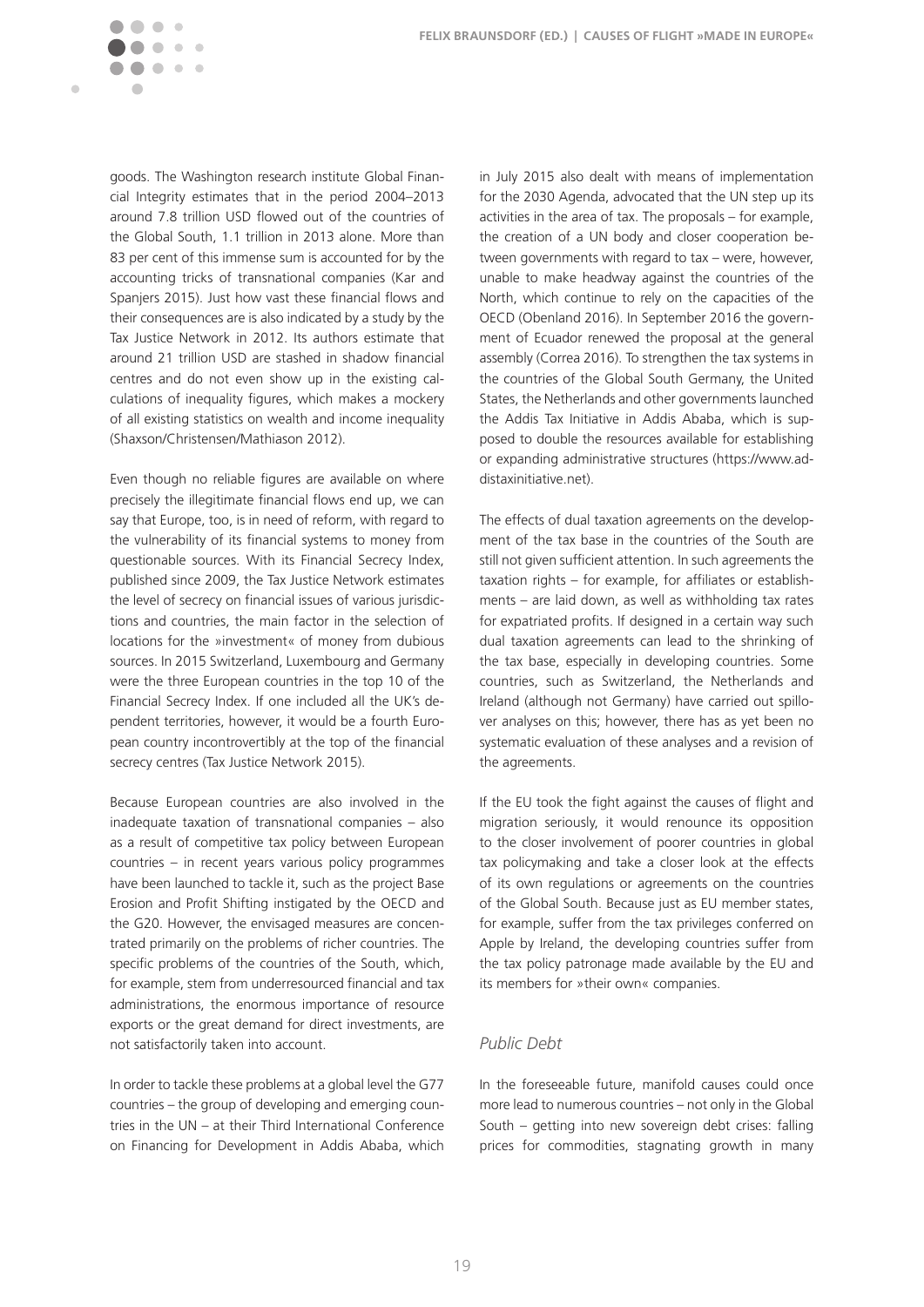Southern countries, cheaper credit as a result of the low interest rate policy in Europe and the United States, as well as various global and regional political crises. Even today the debt servicing of the Global South, at 609 billion USD (2014) far exceeds the resources of public development cooperation flowing back into these countries. The Debt Report 2016 by [erlassjahr.de](http://erlassjahr.de) and MISEREOR designates 108 countries as critically indebted. In particular the trend towards overindebtedness is evident in North Africa/Middle East, including countries that have taken a large proportion of refugees from Syria, namely Lebanon and Jordan (MISEREOR[/erlassjahr.de](http://erlassjahr.de) 2016).

 $\sim$   $\sim$ 

 $\blacksquare$ 

It is problematic because past experience shows that in countries that get into a debt crisis in particular the poorest stratum of the population and the middle class are affected by diminishing state spending, withdrawn subsidies and ravaged social systems as a result of »austerity« policies and rising unemployment. Inequalities are not only increased by this (the rich are generally in a better position to protect their wealth) but in extreme instances migration movements are triggered that exacerbate the situation in the overindebted country, such as the emigration of well educated young people from Greece due to the debt crisis and the related youth unemployment.

European countries and the international community have to date not found a systematic solution to the constantly arising debt crises. The 2014 initiative to establish a UN legal framework for resolving debt crises, under pressure from the G77, would have been an important step. Unfortunately, the European countries did not participate in the process constructively – although it would have been in their own interest. Instead, they continue to insist on debt management exclusively within institutions that they dominate, such as the International Monetary Fund (Montes 2016). The resolutions laid down in the Addis Ababa Action Agenda on debt sustainability are largely confined to the obligations of debtor countries, disregard the responsibility of state creditors – including the responsibility of international institutions such as the IMF and the World Bank, which are still dominated by the rich industrialised countries – and are still too weak in relation to private creditors. The fact that governments such as Argentina's are now once more subject to the rules of neoliberal financial markets instead of being reformed is not a good sign. New, hidden public debt generated by public-private partnerships brings additional risks (Rügemer 2016; Jones 2016).

#### *Interdependent Inequalities*

Another connection that merits more thorough research is the question of whether inequalities in different countries can mutually reinforce one another. For example, the increase in the competitiveness of Germany's export economy has a lot to do with the wage moderation of German trade unions over the past couple of decades, the implementation of Agenda 2010 and the related increase in income inequality in Germany. There have been at least two consequences: the enormous increase in the export surplus has led to major economic problems in other countries (inside the euro zone due to the elimination of an important balancing factor, the exchange rate), above all rising unemployment. Furthermore, also within Germany demand grew among relatively poor population groups for affordable goods, such as clothing. This demand is now being serviced by cheap imports, which leads to downward pressure on prices in the production countries, not to wages sufficient for a decent life; it also encourages poor working conditions. This has also increased the incentive for many people to try their luck in supposedly richer countries. In the latter, however, the enhanced influx can result in a new or larger low wage sector that only increases inequalities, as evidenced by the calls for the abolition of the minimum wage for refugees in Germany. Naturally, these links are not set in stone and could be prevented by adequate political action. Under the dictat of an ever more deregulated economy, however, inequalities could mutually reinforce one another – both financial inequalities and horizontal inequalities between social groups, such as men and women and ethnic groups.

#### Summary

Inequalities between countries and inequalities between people in individual countries are – besides other factors – important variables for the development of migration movements. In the context of other local problems social conflicts can be triggered. Even if the links should be subject to closer empirical research in one place or another, the underlying causalities are well attested.

European policy influences – deliberately or otherwise – the development of inequality both between and within countries. If European policy seeks to help minimise incentives for migration it must better understand its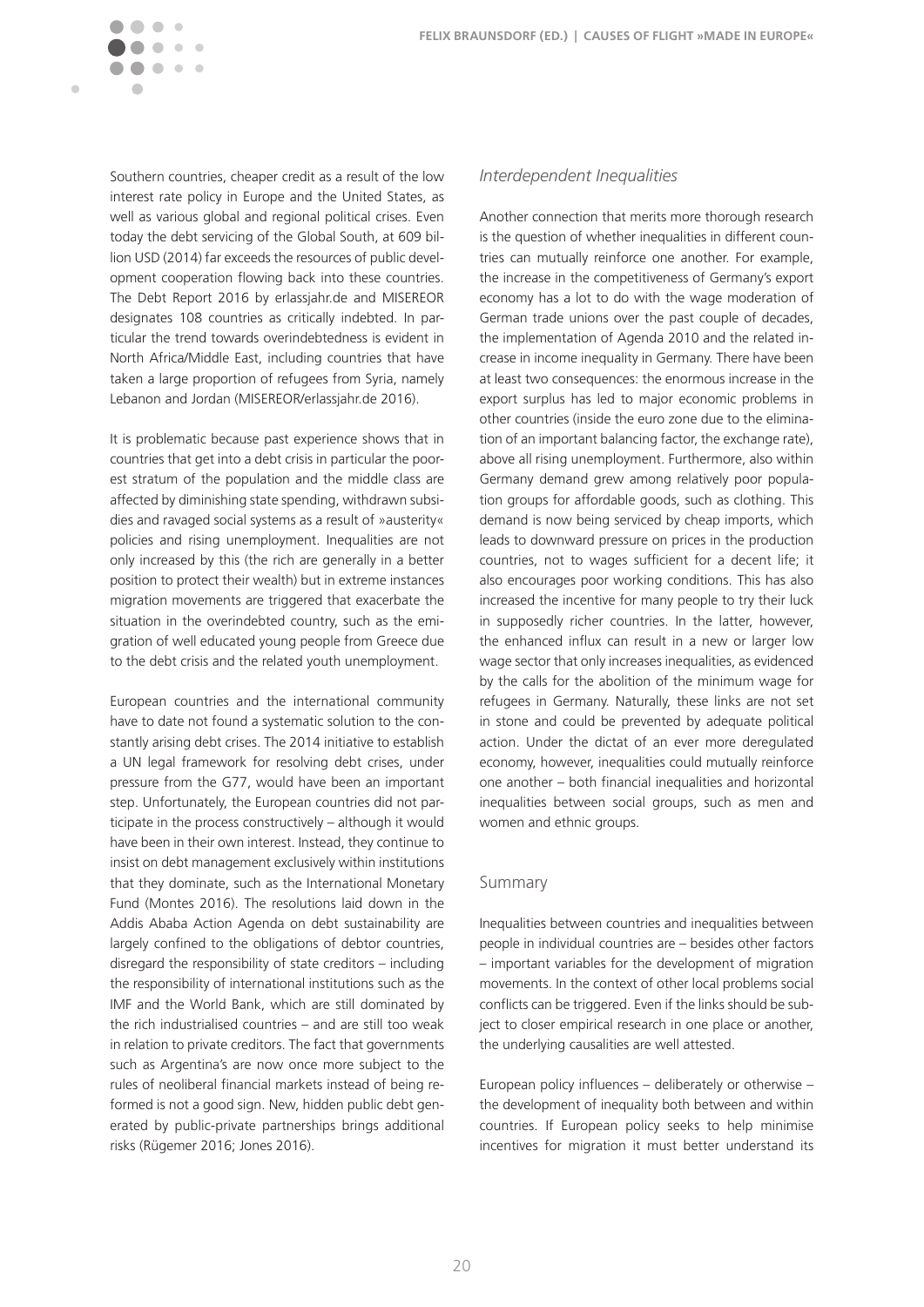**FELIX BRAUNSDORF (ED.) | CAUSES OF FLIGHT »MADE IN EUROPE«**



effects on the development of, for example, income inequality and duly plot a different course. Tax policy continues to be understood as a basis of competition between countries; the main aim is to maximise national revenues and minimise the burdens on one's own companies, which can be achieved only at the expense of other countries. The debt situation is similar: national interests – for example, private investors or speculators from one's own country – are asserted while national responsibility is sidelined. Such policies, however, are not sustainable because in a globalised world their consequences cannot be locally confined. The examples of tax policy and public debt show that Europe needs to do better in making its policies more consistent in terms of not exacerbating inequalities within and between countries and not compelling people to resort to flight or migration as a result.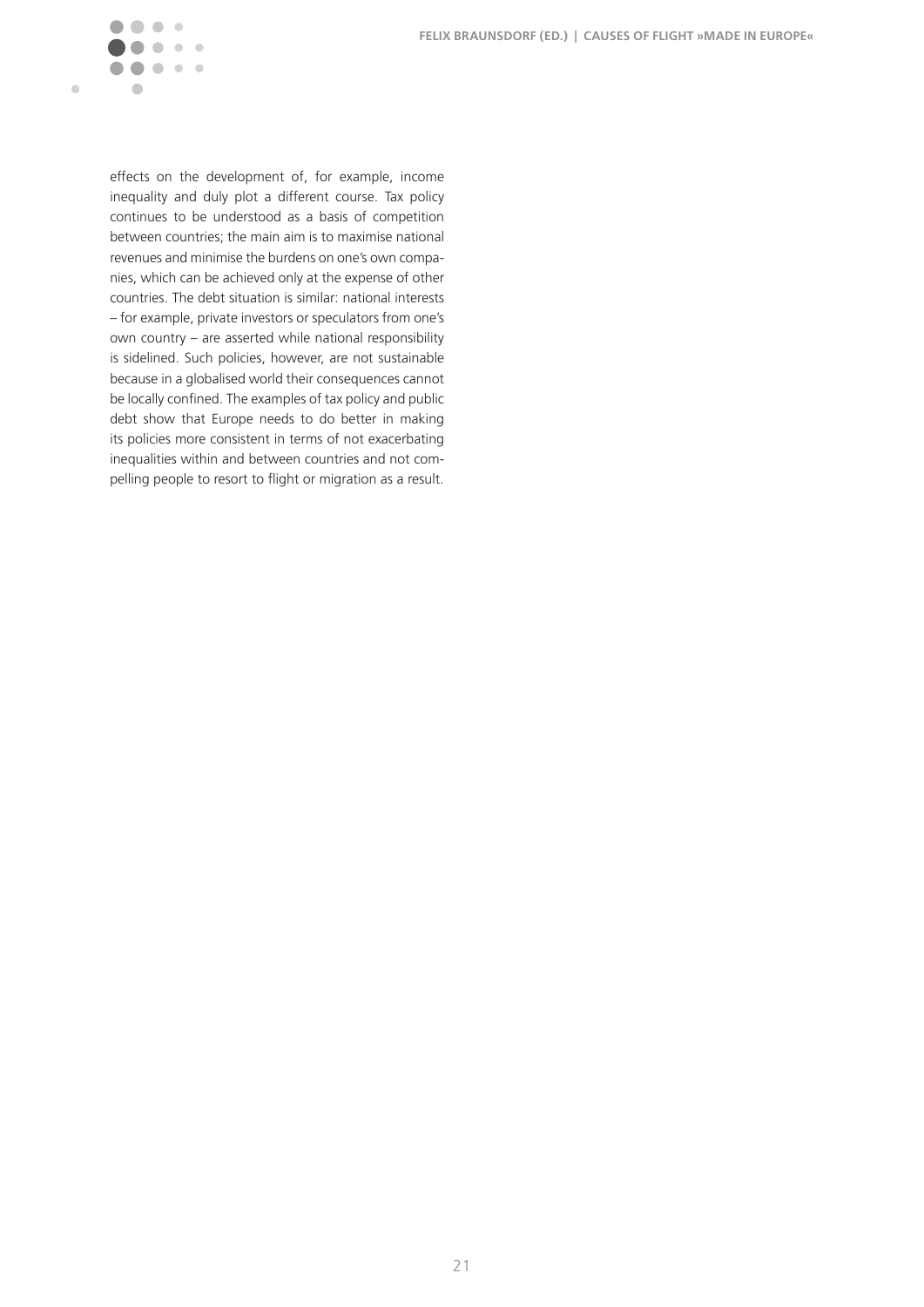

 $\mathbb{C}$  $\sim$ 

<span id="page-22-0"></span> $\blacksquare$ 

Today people are engaged in agriculture and resource extraction to an unprecedented extent. Agriculture and resource extraction have long been much more than means of provisioning society, but rather are the first links in global value chains, the fuel of immense economic engines for the generation of energy and consumer goods. The political structures of society, however, have not developed to the same extent and thus are often no longer capable of guiding and shaping the economy. It is no longer a matter of course that the state has the necessary expertise or technical knowledge to protect human rights against transnational economic activity. In many countries state and politics are also no longer able to effectively redress human rights violations due to economic activity.

Organised agriculture and the availability of raw materials are two central creative forces of human settlement and movement. If economic activity destroys these bases those affected often have no other choice than to move on. In this context one often talks of developmentinduced displacement,<sup>1</sup> whose causes and conditions of emergence can vary considerably. Despite this complexity there are solutions that can lead to discernible long-term improvements. National and international politics should find the courage to apply them.

#### Identifying the Problem

It was not by chance that the first large cities were established on the Euphrates and the French oil company Total does not negotiate with African governments selected at random: business brings people to the places where resources and products can be found. Modern transnational companies are flexible, mobile and quick on their feet; their presence is sought by governments and societies of resource-rich countries because of their investment potential. International markets and trade routes make possible the purchase of products even without local subsidiaries. From this, in the places where coal, gold or tantalum are found under the earth or three or

four harvests are possible each year rather than only one, arises intensive investment activity and a business presence on a global scale. In the ideal case environmentally friendly resource extraction and sustainable agriculture create jobs and robust civil societies. They confer selfdetermination and leverage on indigenous peoples and states: after all, the mineral jade is to be found primarily in Myanmar, underground, and the climatic conditions for four harvests a year are found in a few tropical countries, such as Uganda.

But wherever economic activity depends so strongly on the ownership and use of land, land, environmental and food rights can be violated and displacement or flight can be triggered. For example, textile companies outsource their production instead of establishing affiliates in Bangladesh or Cambodia. This makes it possible to switch production locations from one day to the next and heightens competition, dissuading governments from regulating. In agriculture and especially with regard to raw materials, however, the purchasing world economy lacks this option and so countries such as Ghana, Uganda and Columbia find themselves in an excellent negotiating position with regard to their natural resources.

As a rule, however, existing social structures are not strengthened because resource-rich states usually do not have the negotiating strength they ought to have. They often remain poor; governance, the rule of law and indicators such as the Human Development Index (HDI) scarcely register any improvement. None of these host countries of the postmodern world economy has yet achieved a level of democracy, rule of law or HDI comparable with that of Norway. At least, the company activities – usually managed from afar – in countries in which factories or mines are located have not done much to contribute to it. The countries Norway and Uganda differ, however, not in terms of their resource endowments or export potential, but in terms of the design of their state structures and the extent of the outside rule of society by foreign companies, purchasers and investors. Human rights violations arise when companies exploit the weaknesses of state structures to clear the way of rights that hamper, as well as of interest of outsiders. The following examples illustrate current practices:

<sup>1.</sup> For example, displacement and forced relocation due to major infrastructure projects, such as the building of dams, highways and harbours or the establishment of plantations, mines or logging.

<sup>1.</sup> The Indian mining company Coal India, with government participation, brought about the relocation of the Adivasi people in the federal states of Jharkand and Odi-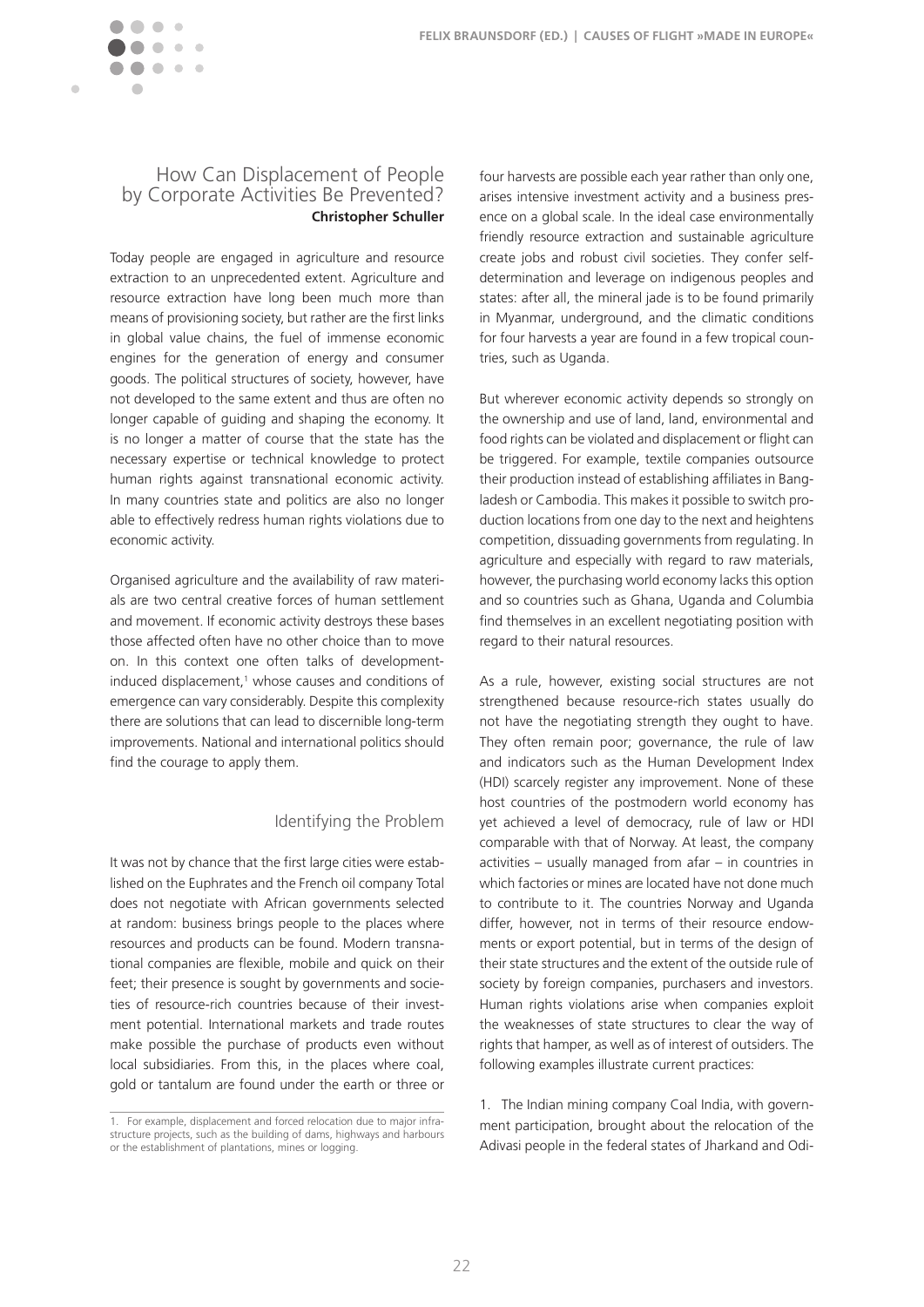

 $\alpha$ 

sha without taking into account their right to »free, prior and informed consent« in accordance with the UN Declaration on the Rights of the Indigenous Peoples (UNDRIP). In this case, which exhibits many features of so-called land grabbing, promises of compensation or reparation were either not kept at all or only years later. The company refused to take on local employees and sometimes carried out forced resettlement with violence (Amnesty International 2016).

2. Because of a mining project of the Antofagasta company the river of the small town of Caimanes in Chile dried up. It is unclear how the inhabitants of the town are now to be resupplied with water. The compensation agreement offered by the company, which provides for environmental safety measures and development projects for those affected, has split the community. Many inhabitants of Caimanes reject it and want to halt the project completely (Thomson/Reuters 2016).

3. Logging has harmed the bases of life of indigenous peoples in Columbia for years. They have to give way to the cultivation of exportable agricultural products. The government time and again issues extraction permits that violate indigenous land rights. The affected communities have little role in major programmes on land rights and rural development, such as Vision Amazonía 2020 (ForumSyd 2016).

Particularly affected by such situations are the owners and users of small parcels of land. They are often indigenous, almost always poor, politically powerless and rapidly driven from their land, either directly or by depriving them of the bases of making a living, for example, access to water.

Compensation processes for those affected meet with hitches at almost every stage, are rarely participatory and are not compatible with the principle of free, prior and informed consent (FPIC). Redress is not actively offered; it has to be fought for. That requires time, resources, will power and political unity among those affected that are seldom available. Information is lacking about available assistance mechanisms, which often can only be made use of with the help of NGOs. Even relatively accessible relief mechanisms, such as binding mediation procedures of national human rights institutions, on average take two to three years, court proceedings considerably

longer.<sup>2</sup> The delays in the procedures are due to the displacement of those affected, who are forced to find other possibilities for making a living. These systematic problems hit vulnerable groups such as women, children or older people particularly hard. Land users are not land owners. The former are overwhelmingly women (in many economies over 80 per cent of those working in agriculture), alarmingly often children. They are often the most powerless of powerless population groups. Redress often goes, however, to land owners, who are mainly older men, who either formally enjoy property rights or decide on the distribution of aid or compensation in community property structures. But even if a remedy is fought for and the promises made by companies or government in mediation proceedings are kept they often do not benefit those who have been harmed. And anyone robbed of their means of livelihood moves on in the hope of finding some prospects of living elsewhere.

#### European Responsibility

Europe is co-responsible for the abovementioned problems largely due to its demand for raw materials and consumer goods. Raw materials are extracted because there are buyers for them. For example, around 93 per cent of Columbian coal production is sold abroad, just under half to member states of the OECD. Also decisions on what plants are to be cultivated are based rather on available demand – and often only assumed – from exporters and export processing industry. Uganda, for example, sells agricultural exports worth around 2 billion USD a year, but remains a net importer of wheat and rice. Purchasers only rarely have a direct connection to the human rights consequences of this demand; even if they are directly involved in economic activity in the country of origin it is almost always via contractual or economic structures operating outside normal economic and social law: for example, oil company Total is contractually protected from the Ugandan state in its cooperation with the Ministry of Energy with regard to legal liability in relation to the communities affected by its activities. The British NGO War on Want meticulously, albeit also polemically documents British involvement in forced resettlements and displacement in connection with raw material extraction in Africa. German energy

<sup>2.</sup> Thirteen years in the *Neumann* case in Uganda, according to the company involved; [http://www.nkg.net/userfiles/Documents/2013-](http://www.nkg.net/userfiles/Documents/2013-04-16%20Chronologie%20-%20ENG.pdf)04-16%20 Chronologie%20-%[20ENG.pdf.](http://www.nkg.net/userfiles/Documents/2013-04-16%20Chronologie%20-%20ENG.pdf)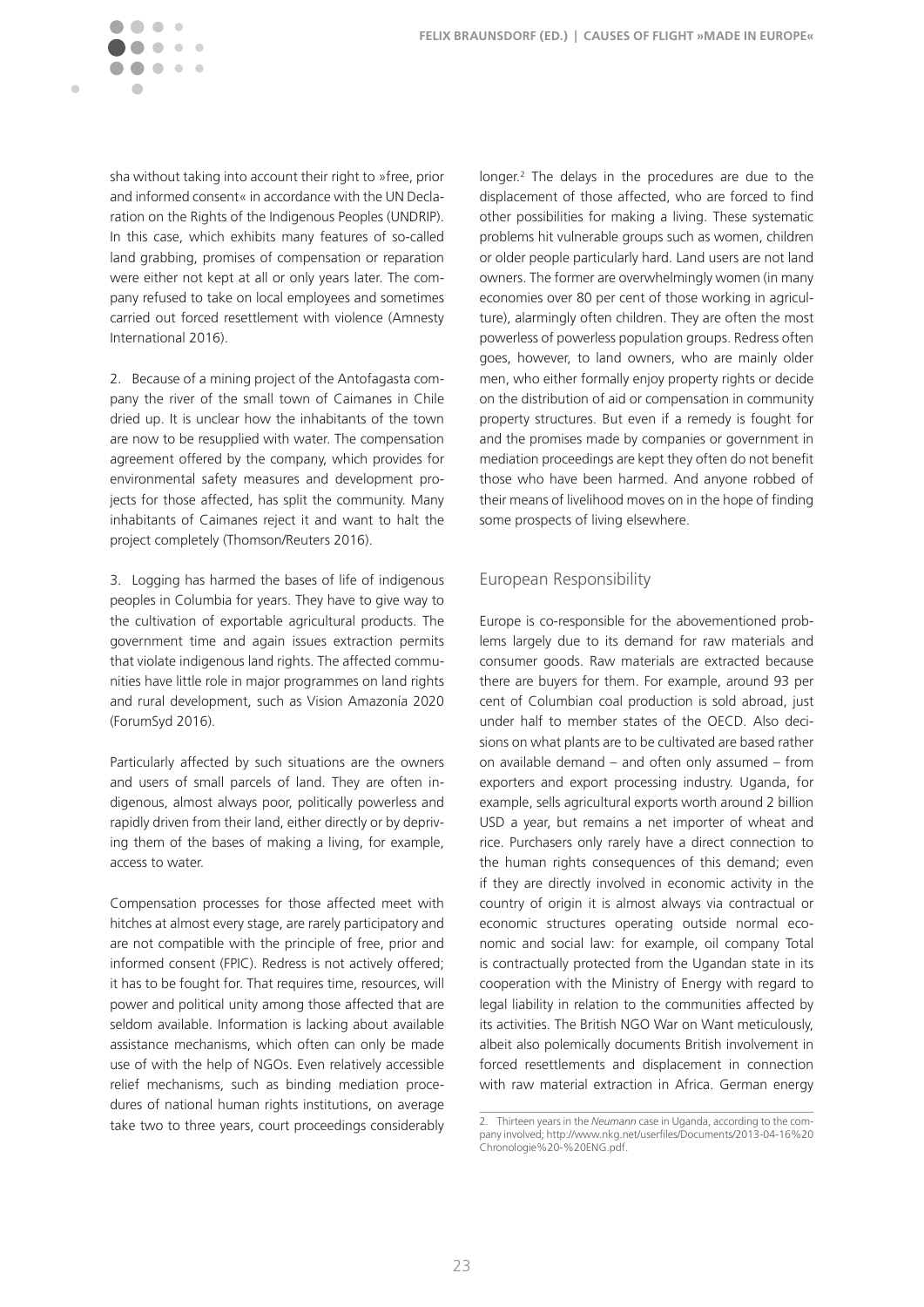companies, or energy companies active in Germany, such as Vattenfall, E.ON and EnBW, have a long history of human rights abuses in coal mining in Columbia. Although they are generally not directly involved in mining their purchases of coal provide incentives to continue existing human rights violating practices within the framework of extraction. Other countries are involved by way of state investments: the Swedish pension fund is a shareholder in multinational mining companies Anglo American, BHP Billiton and Glencore Xstrata, all parent companies of Columbian company Cerrejón.3

 $\blacksquare$ 

The European Union is aware of this problem. It has been working for years on a directive intended to inhibit European demand for so-called »conflict commodities« by obliging larger companies to report on the origin of their raw materials. The current draft of the directive is restricted to four rare minerals which are practically available only in conflict areas in Africa. It says nothing about coal or copper and imposes a reporting obligation only in regions afflicted by armed conflicts, but not, for example, in regions in which companies are responsible for environmental damage and entangled in corruption. Only in June 2016 did the European Parliament and the European Commission agree that such reporting should be obligatory for larger firms; smaller firms remain exempted from the regulation regardless of turnover or market share. In particular in Germany, where there is a very strong presence of small and medium-sized companies, and due to the vertical fragmentation especially in the production of technological goods, in which many companies are involved, some firms are not covered by the directive despite their significant market position.

The EU's Corporate Social Responsibility directive, too, sets a threshold for the number of employees for nonfinancial disclosure obligations.4 The government draft of the German implementation law sets a threshold of 500 employees, which covers only around 3 per cent (within the meaning of the Commercial Code) of large companies. The draft does not oblige any German company to apply an internationally comparable template for reporting and thus further reduces the international comparability of these company reports.

#### Solutions and Recommendations

The connections between international economic activity and flight, displacement and migration are manifold, although causal relations tend to be at best indirect. Therefore when discussing solutions one must first eschew the illusion that European consumers surfing websites that compare electricity suppliers or standing in front of a supermarket shelf can bring about much change with their choice of product. Generally speaking the will is lacking, and in times of rising inequality often enough people's range of economic options but in any case information on the real origin of the goods. After all, this approach requires that there be alternatives. By July 2016 virtually no smartphone in the world was without the conflict commodity tantalum; the sole exception is only available within the EU. Only if initiatives such as the conflict commodity directive are implemented will we approach an information balance between companies and society and step up the political pressure on business.

In any case, only a state or a supranational organisation of states such as the EU are in a position to bring about significant changes. Companies are – even with the best intentions – not institutions for promoting human rights or human development. But it should be in the interests of companies to stand alongside robust trade unions and civil society establishments and organisations. This strengthens and takes some of the pressure off them and creates more secure and easier conditions for their business activities. Even if what is at issue are the prosecution of human rights violations, access to protection or aid mechanisms or effective preventive approaches the basic principle of the UN with regard to the economy and human rights applies: the obligation for protecting human rights lies with the state and not with companies, NGOs, churches or consumers.

States must create better, more rapid and more accessible remedial mechanisms. These should not, for example, punish the companies concerned; rather it is a matter of effectively protecting an endangered basis of life or restoring or replacing one that has already been destroyed so that people are not driven from their habitation. For that purpose, affected or potentially affected groups have to be informed in detail and appropriately about these mechanisms. Only in this way can displacement be prevented in good time. The mechanisms in the companies' home states are a long way away, function

<sup>3.</sup> On this see Utlu 2016 and ForumSyd 2016.

<sup>4.</sup> This means primarily information on sustainability or human rights consequences that is supposed to be published together with the usual economic reports on results in accordance with commercial law.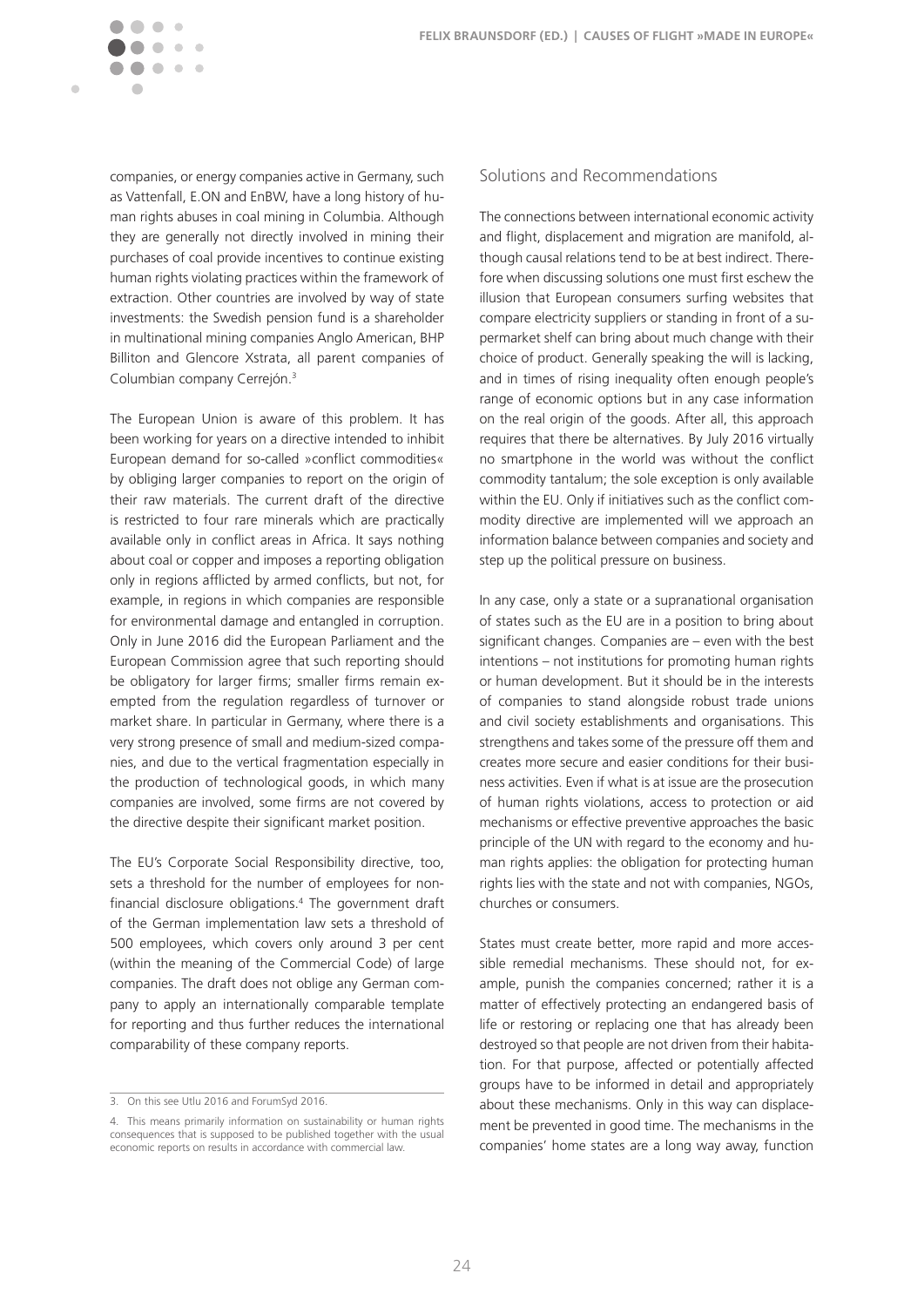

slowly and, without the support of international NGOs, can scarcely be reached. They demand a high level of political coordination within the affected community and generally have little prospect of success. Extrajudicial mechanisms such as the OECD's contact points are not appropriate for grave human rights violations or the elimination of urgent existential threats .

Preventive approaches are even better; the real goal of the whole movement concerning business and human rights is the prevention of human rights violations due to business activities. Initiatives such as reporting on human rights risk analysis contribute to this, so-called elements of human rights due diligence. Alongside independently developed models such as the Framework of the Global Reporting Initiative on Business and Human Rights or the UN Guiding Principles Reporting Framework companies deal with the human rights consequences of their business activities early on and in a structured way. On the ground – that is, in connection with a specific project or investment – an agreement is reached with the affected communities, issued voluntarily and in advance, in full knowledge of the facts, as in the case of the abovementioned UNDRIP. Companies must be compelled to take these steps by the statutory anchoring of a cross-border human rights due diligence.

Longer term flight due to business activities can be prevented only if companies comply with the relevant guidelines and conventions that enable people to benefit from economic activities and encourage them to take charge of their own affairs, for example, through trade union organisation. In other words, Norway is not Norway because it has oil, but because Norwegians benefit from commodity extraction. Extraction of natural resources lifts no one out of poverty, but if a local community can participate in the wealth attained in this way transnationally boosted economic development can improve prospects of life locally. Because ultimately that unites everyone: the desire for prosperity and progress, best of all where they feel at home.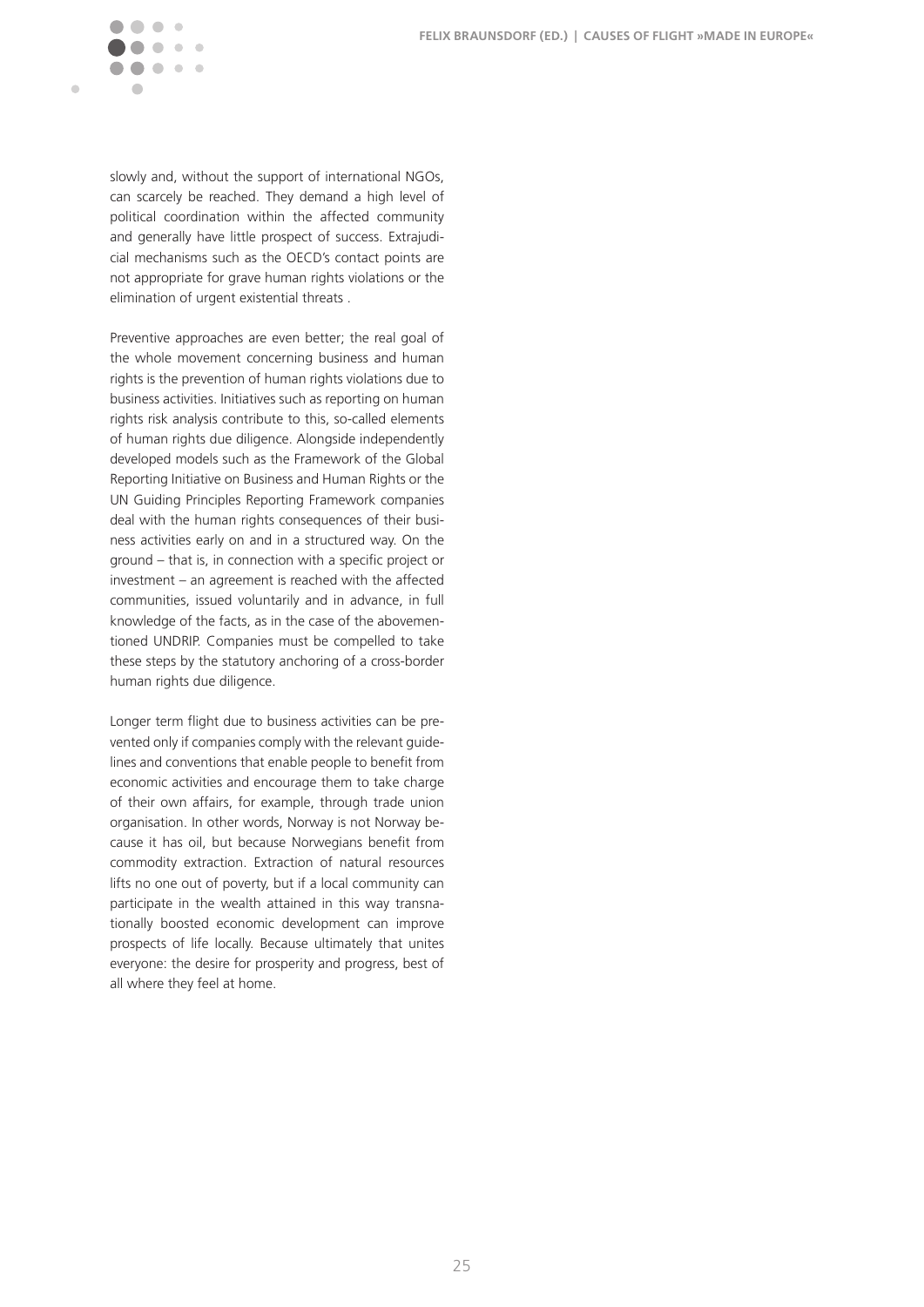<span id="page-26-0"></span>

### Fisheries, Agriculture and Economic Policy: How the EU Creates Hunger and Poverty in Africa **Francisco J. Marí**

The coastal waters and fertile soils of Africa have been coveted since the beginning of colonisation to meet the demand of European consumers. Europe's influence on the conditions of African agriculture and fisheries gave rise to tea and banana plantations, which were long worked with forced labour; peasants were compelled to cultivate cocoa and coffee; child labour is being tolerated in cotton fields up until today; and coasts with an abundance of fish were plundered by EU trawlers. On top of that we have economies based on imports and exports and an infrastructure with a developed road system only to the major port cities. Regional trade and exchange was completely neglected. Little changed after independence. African elites are too closely intertwined with European ones – especially the French and British – for either side to have any real interest in change. Europe appears to be generous, allowing products from former colonies into EU markets duty free, although first and foremost for products from plantations that previously belonged to the colonial masters. The industrialisation of Africa is not promoted and in any case exemption from duties applies only to raw materials: not even roasted coffee or chocolate may disrupt the high value added through processing in Europe. Thus the powers that be in Africa ultimately leave everything as it was. Africa supplies raw materials and exports agricultural products, which even today are the main provider of foreign currency.

### Causes of Flight or Reasons for Migration

The economic situation of the whole African continent offers inhabitants sufficient reasons to seek out regions in which they can imagine better life prospects. That applies first of all to migration within the continent and especially concerns large states in which people are fleeing rural areas for megacities. Some 90 per cent of continental migration takes place within Africa (Flahaux/ de Haas 2016). That also applies to flight from conflict and war areas. Sometimes refugees live in neighbouring states for a decade. This should always be borne in mind when trying to figure out why Africans want to come to Europe. It is usually only the end of a long road which begins with discussions with friends and family.

Europe's isolationist policy does not distinguish between migration and flight; in particular the people who drown in the Mediterranean never even had a chance to give the reasons for their endeavour. In a boat sinking in the Mediterranean everyone is equal. The figures of arriving refugees, divided up by country, merely give an indication of why people risked their lives. Regional origin provides only partial information on individual reasons for people's departure for Europe. Most people from Africa who set off for Europe for reasons of poverty in 2015 came from the west of the continent. The lives of East Africans from Somalia, Eritrea or Ethiopia are every bit as much afflicted by poverty as by political persecution. But people from Gambia in West Africa, for example, suffer under a government responsible for massive human rights violations. In what follows we shall describe a number of EU policies in Africa and their influence on agricultural structures and fishing, which play a role in people's decisions on whether they will set out for Europe. When looking at the causes we should keep in mind that people who imagine their future outside their country of birth are excercising a self-evident fundamental right, namely their freedom of movement.

#### Africa's Agriculture in the Clutches of Agricultural Multinationals

The veritable land grab of the colonial period through the cultivation of export products in agriculture, which not infrequently led to major famines,<sup>1</sup> established an agricultural structure for the local population that was supposed to reduce hunger by means of calorie rich and high fibre crops such as manioc. After independence and rapid population growth African governments bothered little with agriculture if it did not bring in much foreign currency. Mining licences and revenues from commodities – not infrequently for the private pockets of those in power – or gigantic infrastructure projects within the framework of catch-up industrialisation, such as dams, roads, new capital cities or ports, were more important to them than feeding the population.

The regions that have the longest and strongest ties with Europe are West and Central Africa. Not only were the most slaves taken from there, but their economies, gov-

<sup>1.</sup> For example, in 1931 in what today is Niger almost half the population died (Fuglestad 1974).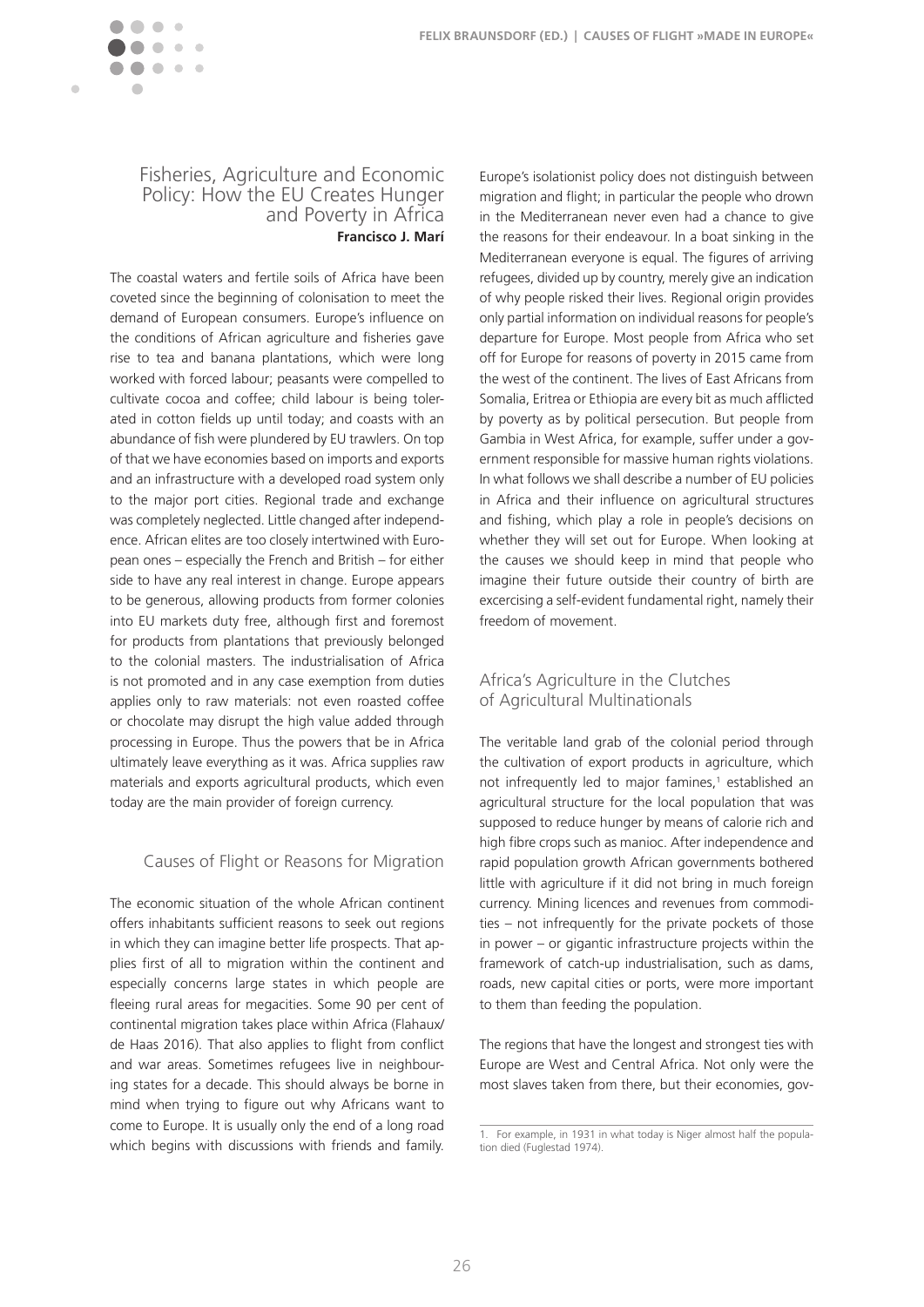ernments and production structures are still closely linked to the »mother countries«. France in particular continues to nurture these special African relationships, even if it means supporting corrupt and mafia-like networks with African despots. African elites and their supporters East and West have been able to rely on domestic agriculture to provide enough food for people in Africa. However, population growth led to an increasing need for food and to numerous crises. Drought as in Ethiopia in the 1980s or conflicts like the one in Biafra in present day Nigeria, Liberia or the Congo drove people from their farms. The world community provided aid and in spectacular actions dropped thousands of food packages by parachute. Food aid became a media event and allegedly showed the world that Africa was unable to meet its fundamental needs.

 $\sim$ 

Ċ

### Food Aid as a Trojan Horse of Agricultural Exporters

The EU and the United States were only too eager to seize on these images of famine in order to implement a new agricultural policy within the framework of the World Bank's structural adjustment programmes in Africa – the familiar key words were privatisation and liberalisation. State agricultural consultancy, agricultural and seed science research or veterinary services were shattered, considered to be superfluous state spending. Within the framework of tough conditions on debt reduction only an intensification of agriculture was promoted to bring in foreign currency via exports. Thus in the 1980s prices for coffee, cocoa and fruit from West Africa were eroded because now more and more states were reliant on exports. European consumers benefited from the plunging prices for tropical products, as did European companies such as the notorious French »Companie Fruitiere«, which also leased its plantations from the colonial period to US multinationals such as Del Monte for later sale in Europe. Not much remains for peasants from the value added of this export-oriented agriculture. States for a long time obtained so much foreign currency from it that they were able to purchase cheap food for the hungry population, including surplus and highly subsidised wheat from the EU. Thus African food markets became increasingly dependent on cheap EU imports. Baguettes and toast from EU wheat have now become staple foods at least in the West African coastal countries. They have driven out much more nourishing local grain varieties, such as sorghum and millet. Only in countries such as Mali and Niger, which are too poor for cheap EU imports, are they still cultivated to meet basic needs.

Besides that, massive poorer quality rice imports from the United States or Asia were established as a »second pillar« of import dependence with regard to foodstuffs in Africa. How fatal this enormous food dependence can be was shown in 2008, when due to speculation, strong demand and bad harvests prices worldwide rose so sharply that there were hunger protests even in Cameroon, Ivory Coast and Senegal. Now countries such as Senegal have to pay the price for their dependence on EU grain imports. If the grain price rises as in 2008 African governments have to support the price of bread and subsidise imports. For logistical reasons (ships with containers instead of bulk cargos) more and more wheat flour instead of grain is imported from the EU, as a result of which dozens of mills in Africa have had to close. There is no evil EU plan behind the conquest of African food markets; they are too unimportant – apart from meat and milk – compared with overall EU production. It is happening because »free and defenceless agricultural markets« make it possible. It is usually African importers that sell European products and make the big profits. Bread is just one example of the »sustainable« influence of an EU policy that deprives small farmers of their incomes and young people of their prospects of making a living from the land.

### The Founding of the World Trade Organisation Globalised African Farmers' Markets

With the founding of the World Trade Organisation (WTO) in 1995 a new much more effective phase began in the decoupling of African agricultural production from traditional, particularly urban markets. African governments were advised by the World Bank and donors to impose as low external tariffs as possible on foodstuffs at the WTO; they would benefit from that given the high dependence of their populations on food imports. This Trojan Horse opened up the African market to the EU. Apart from grain, EU production in many branches of agriculture in the 1990s had still not gone over to surplus production for third markets. Even the milk lakes and butter mountains were reduced after the McSherry agricultural reform of 1992 and the switch to area payments. No one imagined that further EU agricultural products would take aim at the low tariffs in Africa in order to ex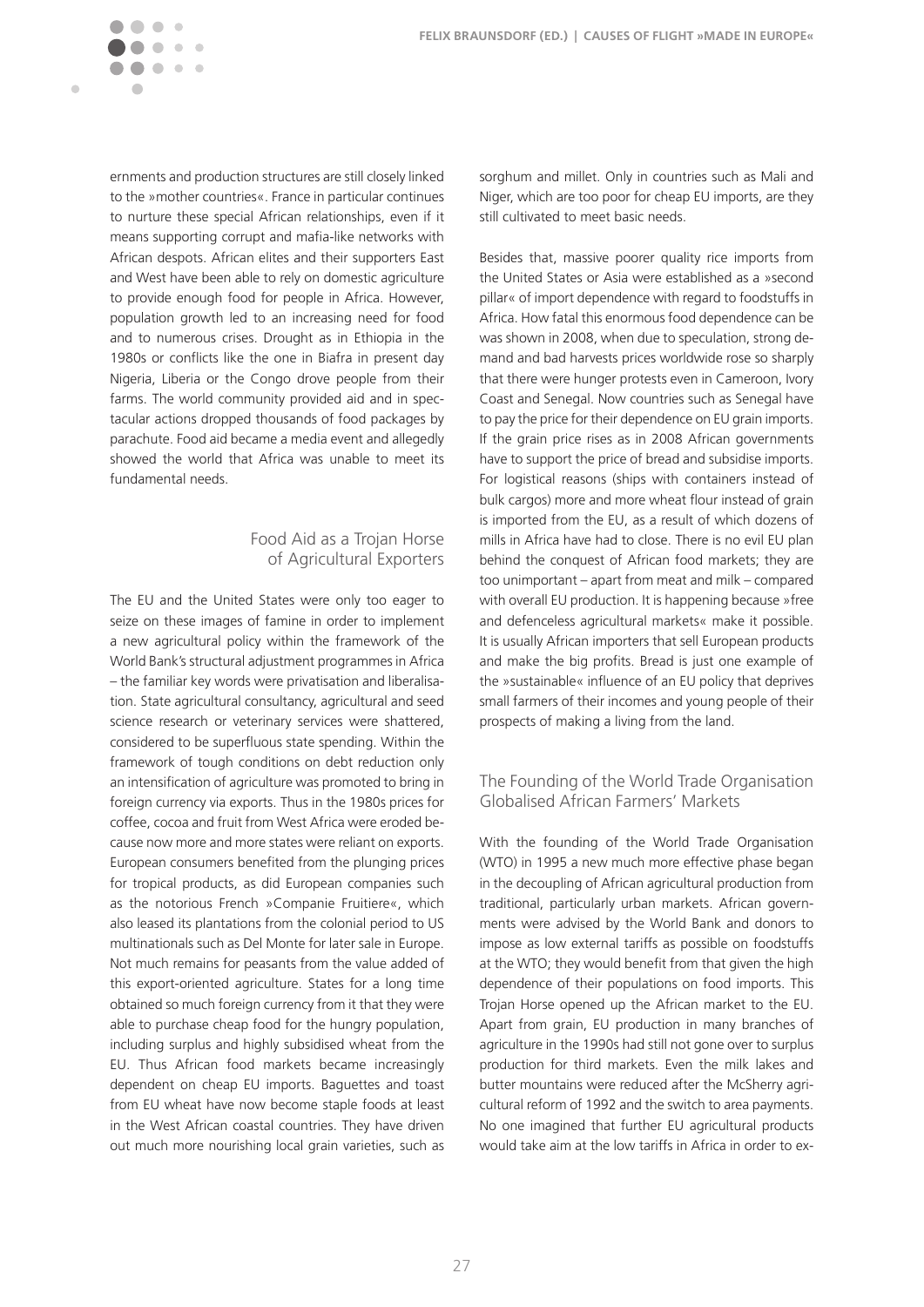port substantial amounts, in particular because purchasing power in Africa is too low for refined EU agricultural products such as cheese or tinned meat.

 $\mathcal{C}$ 

 $\sim$  $\sim$   $\sim$ 

 $\blacksquare$ 

But this was a major mistake: the massive intensification of EU agriculture, boosted by high subsidies from the EU agricultural budget, especially in vegetable cultivation and in milk and meat production, meant that the EU Agricultural Commission had to seek new sales markets. Emerging countries such as China, but also the Middle East, North Africa and Russia were initially welcoming markets. Although other export countries were cheaper, there was still the means of export refunds (in other words, export subsidies) to capture markets.

After the turn of the millennium, however, these markets were no longer sufficient. Furthermore, in particular meat, vegetables and milk were so cheap in the EU that consumers wanted only the highest quality they could get. As a result surpluses were produced that had no effect on prices. Enterprising importers from Africa seized the opportunity and bought surplus chicken thighs, pigs' feet, tinned fish and meat, second class onions and carrots and sold them on African markets with very low import duties. In consequence it was brought home to the peasant farmers who make up almost 70 per cent of workers in West Africa that even in the most remote village of the Sahel they were victims of globalisation. Governments in fact had no trade policy instrument to ward off these floods of imports.<sup>2</sup> Even though the WTO has a set of rules against dumping, a poor developing country has never managed to open an anti-dumping procedure against an industrialised country. On the contrary, the EU is still contesting that its agricultural policies have negative effects on agriculture in Africa. Even so, many African governments are defending themselves and have issued import bans – against WTO rules – on EU goods. Although this can be circumvented by smuggling through neighbouring countries it is evident that African elites recognise how important local supplies of agricultural products are. Another negative consequence of the food crisis is the race for Africa's fertile soils because the continent harbours enormous potential for supplying markets outside Africa. Emerging countries are having foodstuffs cultivated and EU and US speculators expect high profits from trade in fertile land.

### 15 Years of Negotiations – Africa Must Ultimately Open Its Markets to the EU

The criticisms of this unfair balance of power were articulated especially pronouncedly with regard to the negotiations between the EU and Africa on bilateral trade agreements, cynically called Economic Partnership Agreements (EPA). Because the exemptions from duty granted by the first Yaoundé agreement for African products in the EU have not led to prosperity and growth in Africa, the idea emerged to seek them by mutually opening up markets. At least that is the EU's official position. For this purpose an Article from the General Agreement on Tariffs and Trade (GATT) that has been in existence since 1948 was used that does not permit unilateral trade preferences if regions agree tariff cuts. The WTO as successor organisation to the GATT was asked by the EU in 2000 to permit this unilateral exemption from tariffs for Africa for another eight years only. Building on that, Africa was instructed in the Cotonou Agreement to open up to 80 per cent of its markets to EU exports in these EPAs. Because the EU, however, during the same period granted tariff exemptions to low-income countries as part of the initiative »Everything But Arms« the need arose for the few middle-income countries – such as Ghana, Ivory Coast, Kenya, Cameroon and Namibia – to conclude agreements on mutual market opening in order to continue to export tariff-free to the EU. A radical opening up of African markets for EU products aroused massive resistance among most African governments, however, so that no agreement was signed for 14 years. Naturally, the resistance from a civil society comprising small businessmen, small farmers, churches and NGOs »rescued« governments, as so often, from giving in to EU pressure. The position of representatives of African civil society, however, although heard in the negotiations was long ignored by the EU. The fears of those affected in Africa by a further market opening, especially small farmers, that in the end they would no longer be able to make a living off the land, led to strong protests. The negotiators for African states came under massive pressure and tried to resist the EU proposals and at least to obtain more protection for agriculture. The EU, by contrast, in 2014 applied its ultimate leverage to African states. All middleincome countries that did not conclude negotiations by 1 October 2014 would have punitive tariffs imposed on their export goods. Because the export economy has major influence over African elites due to its economic significance in terms of foreign currency revenues almost

<sup>2.</sup> The UN Food and Agriculture Organization (FAO) identified over 400 sudden import waves (FAO 2011).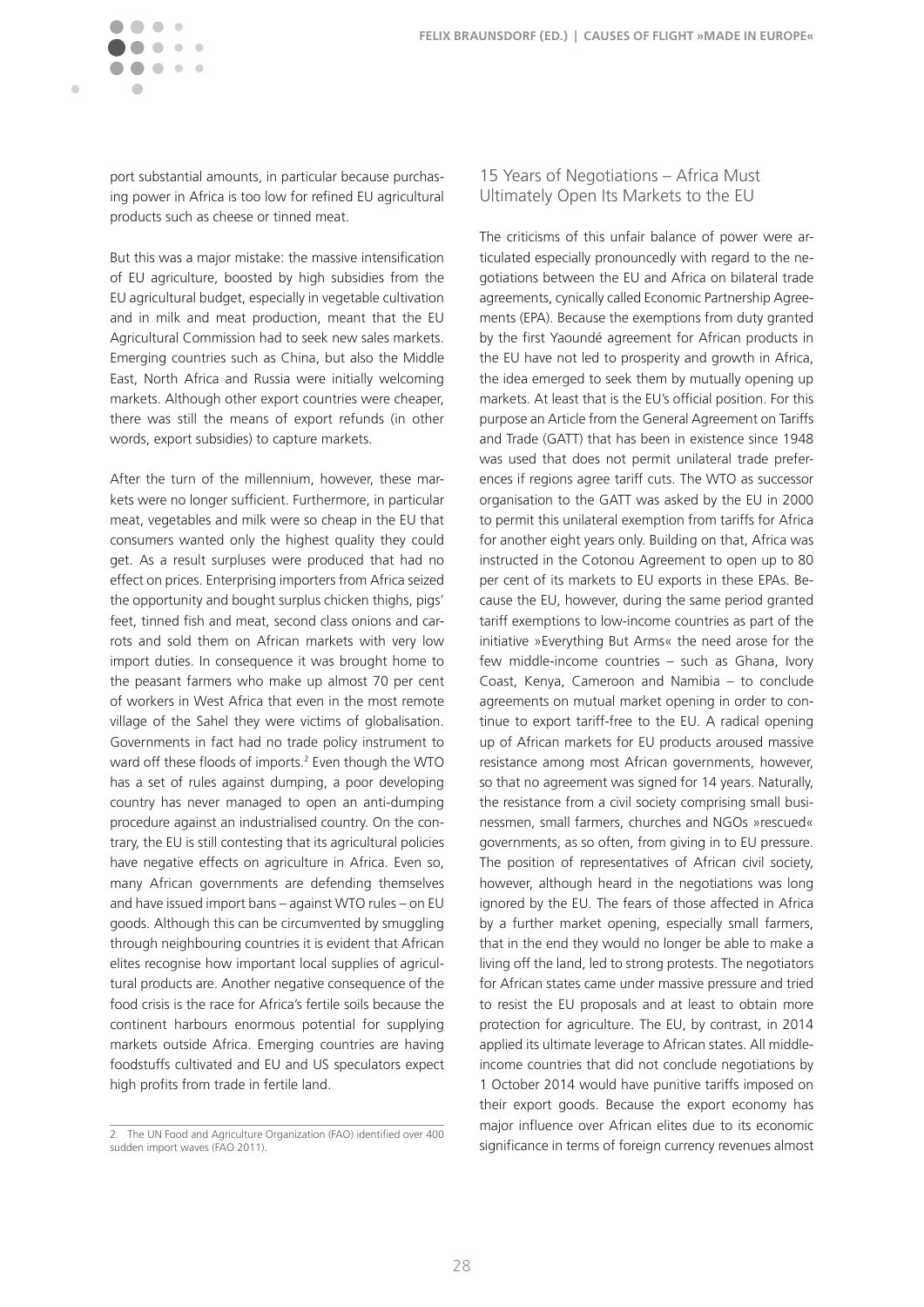$\sim$   $\sim$ 

Ċ

all governments gradually gave in to the pressure from the European Commission and at least declared an end to the negotiations in order to avoid punitive tariffs. The price Africa had to pay for the exemption of the bulk of agricultural products from tariff cuts in the agreement was bleak prospects for developing an industrial economy: almost all industrial goods will face unprotected EU competition in the coming years.

Subsequently the necessary ratification of the agreement threatened to founder on opposition in some national parliaments. Thus on 1 October 2016 the EU announced that it would punish those who did not sign, which only partly worked. While southern Africa ratified the agreement, in West and East Africa the worst possible scenario transpired. Because Nigeria continued to refuse to sign Ghana and Ivory Coast had to rush to sign the agreement they had already rejected in 2008. This represents a trade policy split in the West African Economic and Monetary Union. The same thing threatens East Africa because Tanzania withdrew its approval. Only Kenya, the only country with medium average income in East Africa, signed the agreement in order to avert punitive tariffs. That meant a breach for the East African customs union as a whole: instead of common external tariffs cheap products can now be channelled into the poorer neighbouring countries via Kenya.

What do these new trade policy conditions now mean for people in rural areas, for families that make a living from agriculture? While many had grown up with the export-oriented plantation economy, which sometimes helped them with seasonal work, the globalisation of agricultural markets brought ruin to many from the turn of the millennium. Becoming exposed in one's own markets to competition not just from the EU, but also the United States and Asia and, at the same time, to experience changes in food habits in the cities is, at least for many young people on the land, a sign that they have no future in agriculture. Their attempts at running small food processing businesses, such as poultry farming, tomato puree or cheese production have no chance against cheap products from the EU, causing them to leave rural areas. Only the old remain in the villages. The growing labour shortages are reducing local and regional food supplies, increasing hunger and malnutrition and creating dependencies on cheap imports. Agriculture is thus becoming less attractive and uneconomical and the coming generations will scarcely be able to remain on the land. Arriving in the cities, however, young people experience that the investments in processing industries – for example, in the food industry – as promised by the World Bank and development agencies to provide replacement jobs, do not exist. While international donor projects promote export-oriented agriculture and the development of commodities, which primarily enrich the economic elites, the government does hardly anything for young people. If they hear about trade agreements with the EU that compel Africa to open their markets completely for the next 20 years, so that local industry cannot even develop, no wonder they try to reach the countries that have partly caused Africa's problems.

### EU Fishing Policy – Turnaround after Decades of Plundering Fishing Grounds

Not only traditional EU policies are influencing Africa's future. Since more and more people are heading towards Europe for economic reasons the EU is trying to keep migrants well away from European coasts and thus having another negative effect on the economic development in particular of West Africa. The EU border agency Frontex plays a special role in this. Small fishermen in West Africa have already had a lot of experience with its rigid approach. When thousands of people in pirogues fled to the Canaries between 2004 and 2009 Frontex was mandated to check all fishing boats crossing maritime borders. Since then fishermen's activities have been hindered and curtailed or boats impounded on suspicion of illegal migration (Bread for the World, Medico International, Pro Asyl 2014). Because often up to 20 young men work on pirogues in order to be able to haul the heavy nets into the boat Frontex assumes that the boats are on the way to Spain (Belleret 2006). Fishermen on the West African coast are accustomed, however, to following the fish depending on the season. They are not concerned about maritime borders. Ghanaian fishermen fish in Sierra Leone and Liberians in Guinea Bissao or Senegalese in Mauretania. This possibility of fishing elsewhere during one's own poor season to protect young fish, in order to feed one's family has been massively interfered with by border patrols, with the consequence that fishing grounds are destroyed because now young fish are being caught. Fishermen are thus forced to give up their trade because they cannot make enough from it. Migration policy is subject to a security logic and has got into a vicious circle of defending against and reinforcing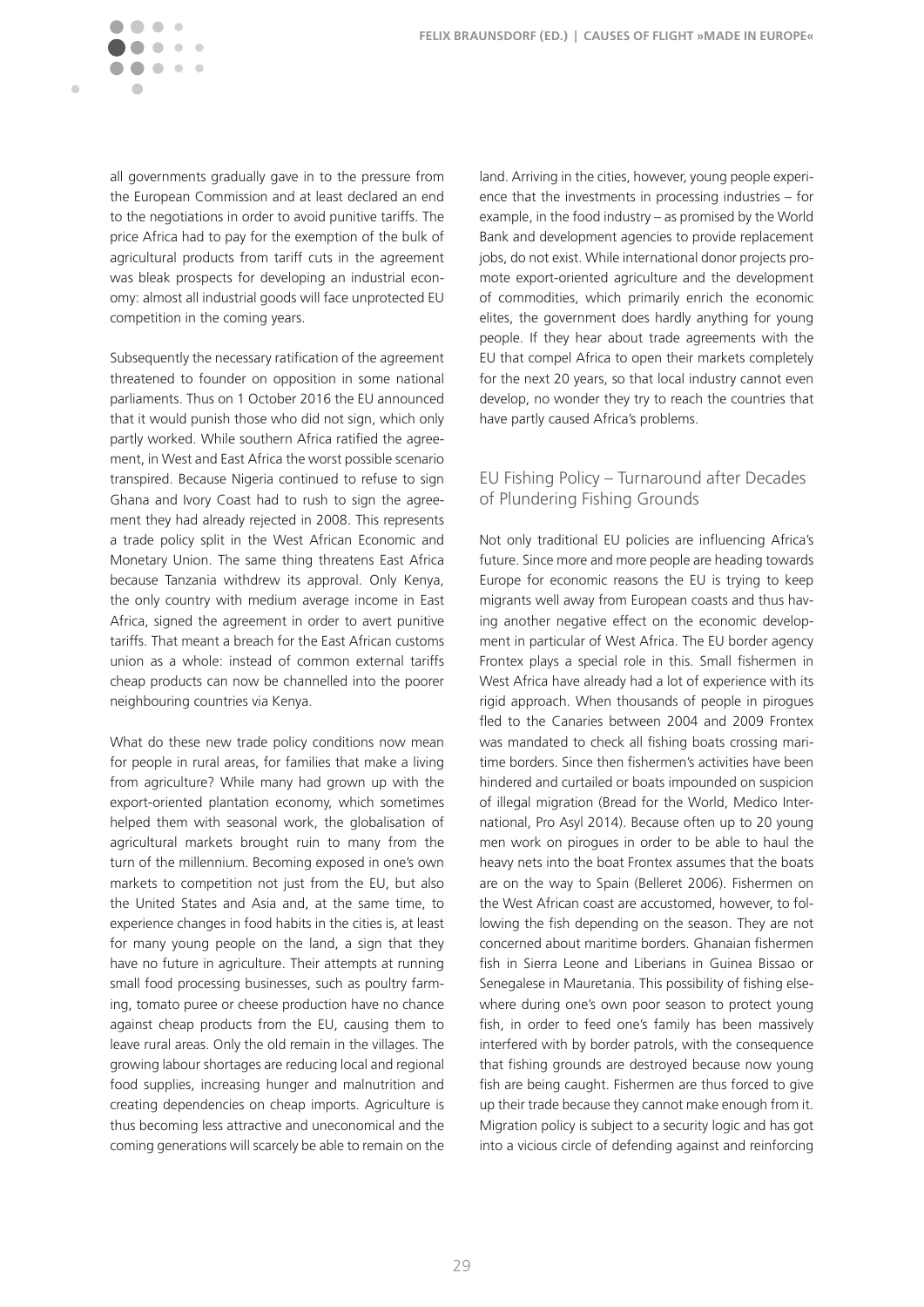migration. People are being deprived of their livings and thus are forced into migration in order to escape poverty and lack of prospects.

 $\sim$   $\sim$ 

 $\blacksquare$ 

In recent years – in contrast to EU agricultural and trade policy – EU fishing policy has developed very positively. In many areas, however, this turnaround is too late. EU fishing boats, after overfishing their own waters since the 1980s, stepped up fishing off African coasts, where they were not subject to effective supervision. This led to the use of illegal fishing techniques and methods, such as trawls on the seabed and enormous by-catches that were thrown dead overboard; non-compliance with closed seasons and catch quotas; holding back license fees through illegal entry; destruction of the nets of small fishermen; and accidents such as the sinking of small boats without compensation; tax evasion and other criminal violations concerning ships' crews by means of reflagging. The black list on which even the ships of large European fishing companies may be found is long. The consequences are visible on every coast, as small fishermen bring in meagre catches or fish that are much too small and have not even spawned. Not only oily fish for the poor (mackerel, sardines) are affected, but also fish varieties in which Europeans have been most interested so far, namely perch, pike, squid, lobster and crab. For every kilo of such fish up to 20 kilos of by-catch are caught, which are thrown dead overboard and thus never reach the tables of the poor. Small fishermen on the coasts and women in West Africa's fishing sector are today among the poorest population groups with the highest illiteracy and sickness rates, including HIV/Aids. Earlier on they were a respected and affluent group in West African societies. In 2010 the FU had to make a clean breast of all this in its fishing policy green paper: the EU promised to make its fishing outside EU waters sustainable and development oriented.

By 2014 an ambitious Commissioner and some representatives on the fisheries committee had managed to bring about a turnaround in EU fishing policy. Although no compensation payments have been paid for previous injustices in future the EU fleet must meet strict environmental and social conditions if they obtain licenses for West Africa and they are to be strictly controlled. On top of that there is to be high transparency for all catch activities. A committee made up of ship owners and civil society representatives are to supervise EU rules and receive complaints and grievances from African small

fishermen or African governments. In the meantime even small fishermen's organisations in Africa, including those demanding compensation for losses, have become satisfied with EU fishing policy. But there are many other ships in their waters that are not subject to EU rules. In future, however, the African coastal states will have to prove to the EU that other states receive licenses subject to the same transparency and sustainability criteria. To this end support will have to be given to African maritime authorities for the surveillance of their waters and to combat illegal fishing effectively. However, thousands of young fishermen have already given up their trade. While up to 2010 they were able to use their nautical skills and places on their boats to flee to Europe Frontex monitoring now makes that difficult. Many take the perilous route across the Mediterranean to get to Europe. Some manage it and ironically find work on Spanish trawlers that fish off their coasts.

### A New Beginning for the EU–Africa Partnership

European agricultural and trade policy has to undergo a turnaround – along the lines of fishing policy – in order to make a contribution to poverty reduction. Not too much would be needed to bring that about. Agreements that enable effective protection mechanisms against cheap EU imports and a renunciation of trade agreements that compel market opening and tariff cuts in Africa would be a good new start. The EU should support the African Union's plan to create a free trade zone for the whole continent. The best support would be a unilateral 100 per cent opening up of the EU market to all exports with no obligation for Africa to open up to EU exports. Instead of spending billions on Africa's governments for border security or even development aid for security actors these resources could be used more effectively and sustainably to support agriculture, fisheries and small industry. In this way the EU–Africa partnership could be re-established.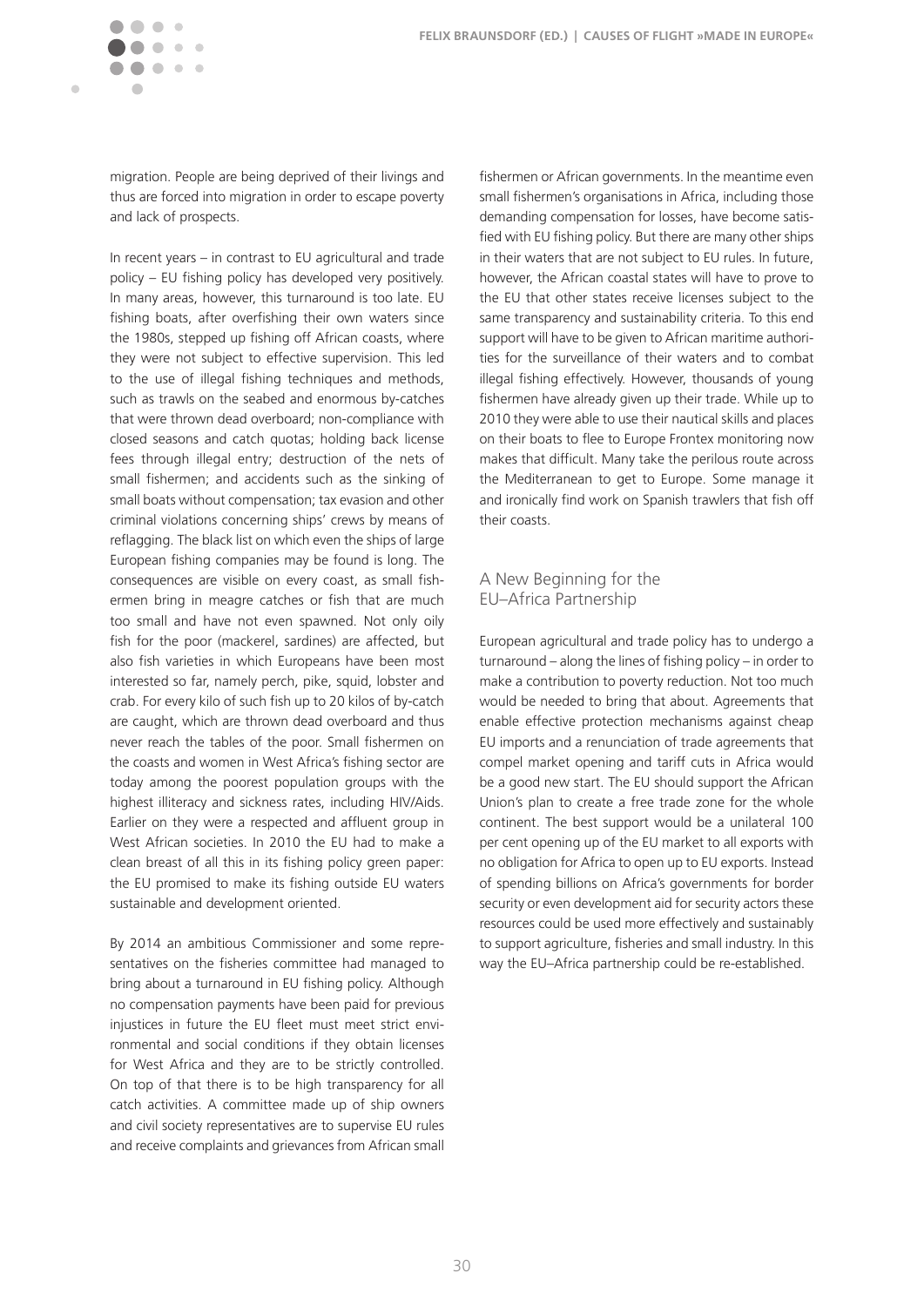<span id="page-31-0"></span>

## European Trade Policy: Does It Boost or Hinder Migratory Movements? **Dr Evita Schmieg**

### 1. Foreign Trade and Migration

It is usually assumed that an increase in prosperity and a reduction in poverty in the developing countries would combat the causes of flight and stem migration. One argument against this is that the poorest people do not have the means to emigrate. Free trade agreements, which generally speaking lead to rising incomes in the countries concerned, would thus provide people on very low incomes with the financial means they need to emigrate.

Neoclassical foreign trade theory assumes that trade liberalisation – though the alignment of wage costs – could reduce migration; on top of that, productivity would rise and trade contribute to growth and poverty reduction. Reality is shaped by a wide range of factors, however, as well as by the interaction of other policies, especially of the country of origin; overall, in other words, by many more complex connections. Because the neoclassical model is based on unrealistic assumptions – among others, perfect markets – it is not suitable for explaining reality. More recent strands of foreign trade theory have shown that on more complex basic assumptions the simple recipe that one-sided trade liberalisation could reduce migration in every case does not apply. Thus theory conforms better with reality: although it has been shown that a country's economic openness is a key element of long-term economic growth, opening up to other countries by suppressing domestic production leads to a decline in production and employment in many sectors, which triggers or increases migration. For developing countries an aggravating factor is that in the past they protected precisely the sectors with unqualified labour so that trade liberalisation mainly affected the developing countries themselves; in particular in some African countries negative effects on income and employment were observed (World Bank 2005).

Foreign trade critics take the view that trade liberalisation disrupts markets. This danger exists not only in relation to unilateral trade liberalisation, as took place in the 1980s within the framework of the World Bank's structural adjustment programmes. Because of the loss

of economic prospects people were pushed to seek to improve their chances in other countries. The risk that domestic production will be squeezed out also exists in free trade agreements if the income differences between the countries involved are great. The European Union and regions in Africa, the Caribbean and the Pacific therefore laid down in the Cotonou Agreement in 2000 that they would not negotiate pure free trade agreements, but so-called Economic Partnership Agreements (EPAs) that go beyond mere trade agreements; in particular they contain protection and monitoring mechanisms and take into account the goal of sustainable development in their overall design.

As more recent research shows, trade liberalisation leads above all between richer industrialised and poor developing countries to more migration over the short term, but over the long term to new trade flows that stem migration (the so-called migration hump).<sup>1</sup> The degree of delay depends on how large the technological »lead« of the industrialised country is (for example, in relation to the benefits of mass production) and how high the costs of adjustment are in the developing country with regard to the emerging changed conditions due to the free trade agreement. The extent of migration also depends on the living standards of workers in the developing country, as well as the existence of migrant networks, which make emigration easier.

Highly qualified people are regarded as more prepared for migration than the unqualified. Particularly many have migrated in recent years to industrialised countries with labour shortages, especially in information and communications (World Bank 2004: 92). However, this emigration is particularly problematic for developing countries because it leads to losses in tax revenues and generally worse prospects in the country of origin (brain drain). Sub-Saharan Africa is particularly affected by this; 20 per cent of people who obtained a higher education there now live in OECD countries (OECD 2006).

Not only free trade agreements can influence migration – migration also has effects on trade flows between countries of origin and host countries. As a rule, immigration leads to rising exports and even more imports from the host country. The effect is stronger if migrants are

<sup>1.</sup> A very good brief overview of the theoretical explanatory models is provided by Mahendra (2014). He also shows in an econometric model for NAFTA that migration initially rose, but fell over the long term.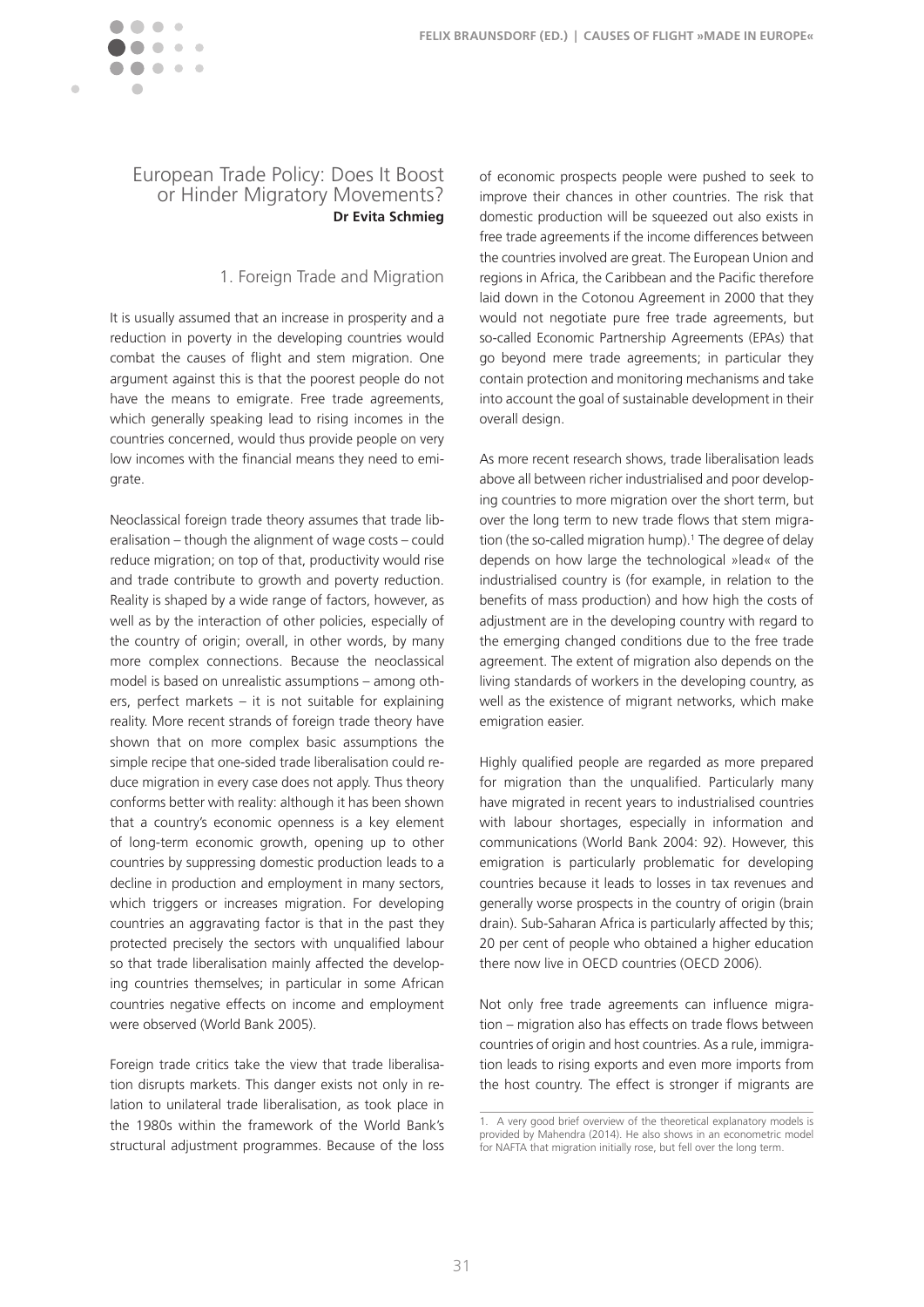highly qualified and if country of origin and host country are linguistically and culturally very different. In this case migrants' potential contribution to opening up their complex home markets is greater (Chiswick/Miller 2015), for example, if a rare language is spoken in their home country or corruption, pension insecurity and weak institutions represent high barriers for trade or investment. Migrants thus bring cultural and technological capabilities. That can contribute to a rise in productivity in the host country. For the countries of origin the diaspora often – by means of remittances and investments – proves to be an important source not only of capital, but also of knowledge and technology (Mashayekhi 2009). Labour migration can thus be in the common interest of the host country and the country of origin, although it is politically sensitive.

 $\sim$   $\sim$ 

 $\blacksquare$ 

## 2. Consequences for the Instruments of (European) Trade Policy

Although trade liberalisation can contribute to rising productivity, competitiveness and growth, it is only under certain conditions and in particular when it is embedded in a larger set of reforms. The instruments of foreign trade policy – the WTO, bilateral and regional free trade agreements, unilateral trade preferences – have to take this into account and be designed in such a way that they promote decent working conditions and living standards. This requires that attention be paid to the goals of sustainable development in trade policy and that people's economic, social and environmental prospects be improved, thereby helping to reduce poverty.

### *Trade policy as a Contribution to Growth and the Fight against Poverty*

Negotiations on free trade agreements between the EU and, in particular, poorer developing countries must be prepared carefully in order to identify the initial situation, as well as possible opportunities and risks. The European Union uses so-called Sustainability Impact Assessments (SIA) for this purpose, studies that seek to evaluate the possible consequences before the agreement is concluded. However, to date this instrument has de facto played no role in the formulation of the negotiation format for the European Commission and in the political discourse accompanying the negotiations. In order to be able to serve as basis for a sustainable design of free trade agreements it would have to be further improved and its application changed fundamentally.

Trade liberalisation must bring about positive income effects in the relevant countries as quickly as possible and thus facilitate positive effects for the poor. A precondition of this is that industrialised and emerging countries open up their market to poorer countries. In the WTO tariff and quota free access was agreed for the Least Developed Countries (LDC) as early as 2005, but to date it has been fully implemented only by the EU within the framework of the so-called »Everything But Arms« initiative. This is part of the Generalised System of Preferences (GSP) that facilitates access to EU markets for all developing countries. A particular incentive is provided by additional trade preferences for countries that comply with international conventions on labour and the environment (»GSP+« countries). With regard to regional free trade agreements again only the EU has so far conferred completely free market access on other countries, namely the ACP regions within the framework of the EPAs. In the agreements with other, more competitive countries, such as Vietnam or the states of North Africa, however, even the EU has proved to be less generous. Furthermore, the maintenance of agricultural subsidies within the EU – and other industrialised and emerging countries – hinders access to their markets for third countries. Another – at present unfortunately not ongoing – discussion within the WTO on how trade disrupting subsidies can be further restricted, would be a further step in dealing with this fundamental problem.

Market opening is always linked to the risk that local production will be squeezed out by the more competitive trade partner. The danger can be minimised if the design of trade liberalisation takes into account the activities and competitiveness of the partner countries. Basically, weaker countries should open up their economies to a lesser extent and less rapidly than stronger trade partners (asymmetry). Again the EPAs are a positive example because they demand less market opening from the partner regions – 20 to 25 per cent of tariff lines remain permanently excluded from liberalisation – and market opening takes place gradually (up to 25 years).

Only with the implementation of free trade agreements does it turn out whether their design really meets the needs of the partner countries. Impact monitoring of im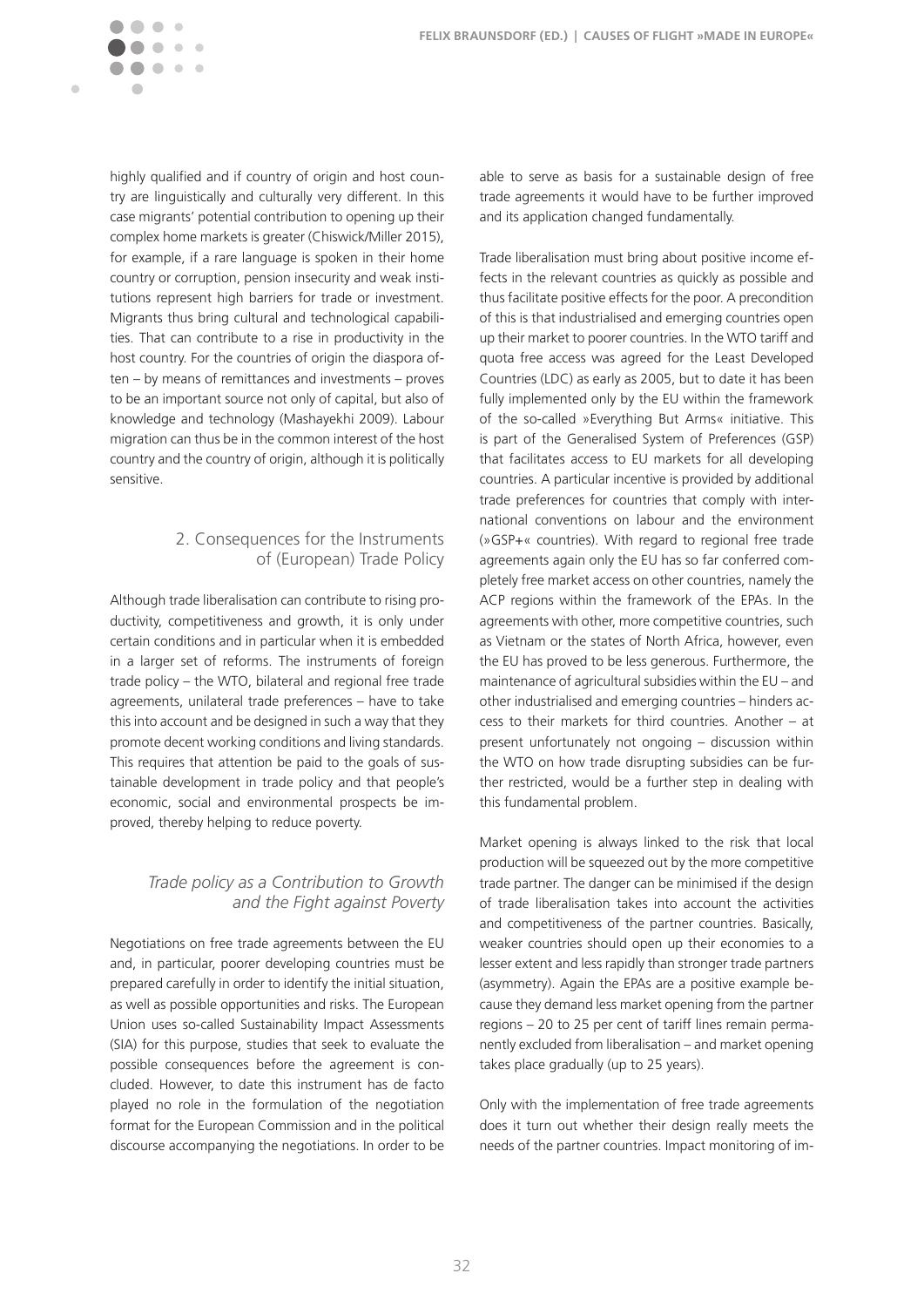plementation is thus needed so that emerging problems can be addressed rapidly. The rules of the agreement, including protection clauses and sufficient policy space, must make this possible. Some examples of this can be found in the various EPAs. For example, in the protection clause in the Caribbean EPA which allows, in the case of market disruptions, the reintroduction of tariffs, is very much more flexible to the benefit of Caribbean countries than the WTO's protection clause. It will be absolutely central, however, to build up functional monitoring systems that include the various parts of society. Such systems are provided for in the EPAs and in the Caribbean the discussion of the possible design has already begun. The other EPA regions should commence the development of monitoring mechanisms as soon as possible after the coming into force of the agreement.

 $\sim$   $\sim$ 

 $\blacksquare$ 

### *Market Opening Must Be Accompanied by Supportive Measures – Including Traderelated Development Policy (Aid for Trade)*

Trade liberalisation by no means leads automatically to growth or combating poverty, especially not unilateral trade liberalisation, of the kind implemented in the 1980s within the framework of structural adjustment programmes. In particular in countries with low human capital and few experienced companies, in the past firms have reacted to import competition by reducing production rather than by increasing efficiency and retaining market share, as the World Bank observed in Kenya, Tanzania and Zimbabwe at the turn of the millennium. Taking everything into consideration it came to the view, from its experiences in the 1990s, that market opening must be embedded in a reform package in order to obtain positive outcomes. Even the export boost expected from free trade agreements arises only under certain conditions, as the implementation of the Caribbean EPA showed (Schmieg 2015: 10f). Constricting factors, such as lack of access to credit, too high telecommunications or electricity costs, lack of infrastructure or difficulties in maintaining technological and health care standards often represent more significant problems than tariffs in getting into demanding export markets. Almost all success stories in the past have explicitly or implicitly promoted exports and implemented the requisite economic, political and social reforms, while creating or reinforcing the necessary institutions (World Bank 2005: 147).

Trade liberalisation is successful above all within the framework of a broader reform package, so there is a lot to be said for giving areas of reform equal billing in free trade agreements, such as services, investments, competition policy, public procurement, labour rights and core international labour standards. The European Union takes up all these issues in its free trade agreements. This approach is very controversial with regard to the EPAs, however. Some regions defended themselves against the new topics with reference to their lack of negotiating capacities. Only the Caribbean region, however, actively used the option and addressed the new topics in a comprehensive agreement in 2007. The Caribbean made trade policy concessions only where it was in its own interest, for example, the protection of intellectual property for music, film or geographical indications of origin. Many other chapters of the Caribbean EPA, by contrast, define starting points for trade-related development policy among the new topics or measures to promote regional institutions in these areas. The chapter on public procurement, for example, does not give EU firms special treatment, but foresees the strengthening of transparency and the creation of a regional institution. Some EPAs with other regions contain the intention of negotiating the new topics at a later date. In this context they should take their bearings from the positive example of the Caribbean EPA.

Accompanying policies, such as labour market or social policy, also play a key role in opening up new opportunities for people who lost their jobs due to rising imports as a result of trade liberalisation. Developing countries often lack the know-how to prepare, negotiate and implement free trade agreements. That applies in particular to necessary accompanying policies, whose implementation – for example, in areas such as infrastructure, education and social security – goes together with a substantial financial burden. The opening up of foreign markets is accompanied by additional difficulties. With the beginning of the Doha development round an intensive discussion commenced in the WTO and the OECD on the important role of trade-related development policy. Japan, the EU institutions, the World Bank and, in fourth place, Germany are the largest donors with regard to trade-related development policy (OECD 2016).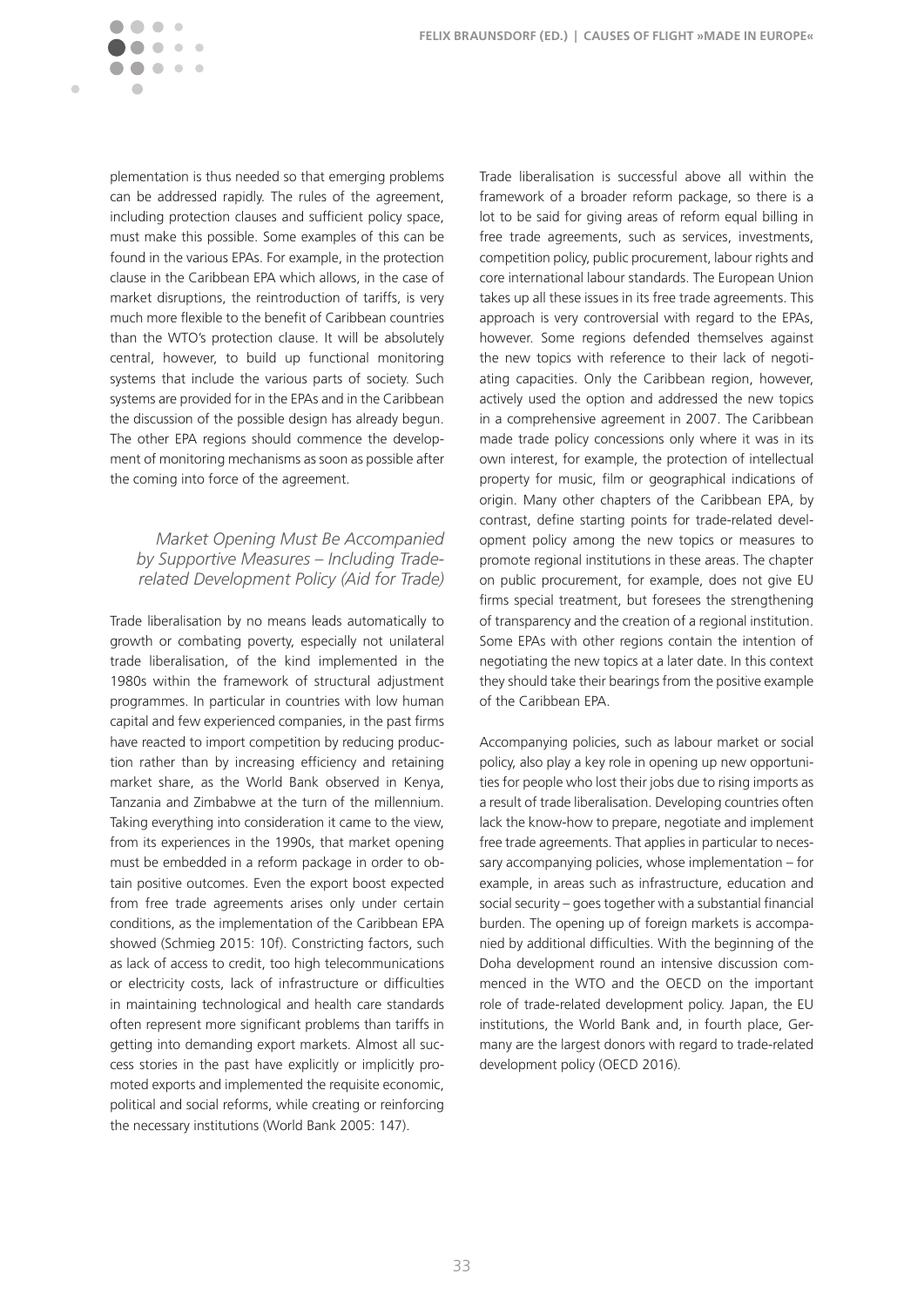

### *Trade Policy Must Include Possibilities for Legal Migration*

There is a very direct relationship with migration in the area of trade in services. Within the framework of the WTO services agreement of 1995 (the General Agreement on Trade in Services or GATS) the provision of services by natural persons was defined as one of four methods (mode 4) for exporting services. Since then the liberalisation of services has been a component of the WTO and is generally part of free trade agreements. For the Caribbean countries far-reaching concessions with regard to mode 4 were an important motivation for EPA negotiations.

The share of global trade in services provided by natural persons, however, is below 5 per cent in contrast to 55 to 60 per cent for mode 3, commercial presence within the framework of foreign direct investments (Panizzon 2010). In addition, trade under mode 4 is strongly concentrated among highly qualified services and services related to investments (over 60 per cent). That means, however, that less developed countries have virtually no chance of exporting under mode 4 because they have practically no involvement in international direct investment. In particular for LDCs, however, workers are often the factor that they want to use in international trade. Furthermore, the provision of services by natural persons often entails major practical problems with regard to visas because visa rules are generally not harmonised or changed in line with free trade agreements. This criticism was also levelled by the Caribbean countries against the EU with regard to the EPA.

A sustainable trade policy must therefore include legal options for migration in particular for poorer countries and thereby balance the existing preference for foreign direct investments as against labour in world trade. Free trade agreements could be particularly appropriate means of promoting this problematic area in the parties' mutual interest because migration is a politically sensitive and economically difficult issue not only in the EU member states, but also in developing countries. It is difficult to achieve an opening at WTO level, because it applies in relation to all countries. It would be easier in free trade agreements that link a liberalisation of mode 4 with regulations from successful bilateral migration agreements on voluntary repatriation and visa issuance.<sup>2</sup> »Circular migration«, when (labour) migrants at least once immigrate to the host country, return to their country of origin and then immigrate to the host country once more could contribute to the transfer of know-how to developing countries without leading to a braindrain and at the same time meet the labour needs of ageing societies in the EU.

## *The World Trade System Must Generally Do More to Address the Interests of Poor Countries*

Trade policy must eliminate the deep-lying injustices in the structures of the world trade system and open up economic prospects for people in developing countries. Only in this way can it be avoided that people feel compelled to leave their homeland to ensure the survival of their families. The regulations are at present oriented towards the interests of industrialised countries, from the exemptions for subsidies in agriculture to the regulations of the Agreement on Trade-Related Aspects of Intellectual Property Rights (TRIPS), which lead to a considerable transfer of resources from South to North. However, even the WTO's exemption clauses for LDCs, which were introduced to protect developing countries, contribute to these inequalities. This is because they resulted in LDCs in particular for a long time not articulating their interests in the WTO because they assumed that they were not affected by the outcome in any case. The negotiations passed them by with the result that in particular the products of the poorest – agricultural products and textiles – are subject to particularly high tariffs and rich countries take in twice as much revenues from duties from trade with developing countries as from trade with other industrialised countries (World Bank 2005: 152). The lack of personnel and financial resources also makes it difficult for poorer countries to participate actively in negotiations. As a result the share of LDCs in international trade has barely changed, rising from 0.5 per cent in 1995 to 1.1 per cent in 2014 (WTO 2015).

These structural problems can be solved only if the developing countries play a stronger role in negotiations – which is already manifest in the Doha round – if free trade negotiations take into account sustainable development and if there is a readiness on all sides to tackle

<sup>2.</sup> For specific proposals on this see Panizzon (2010).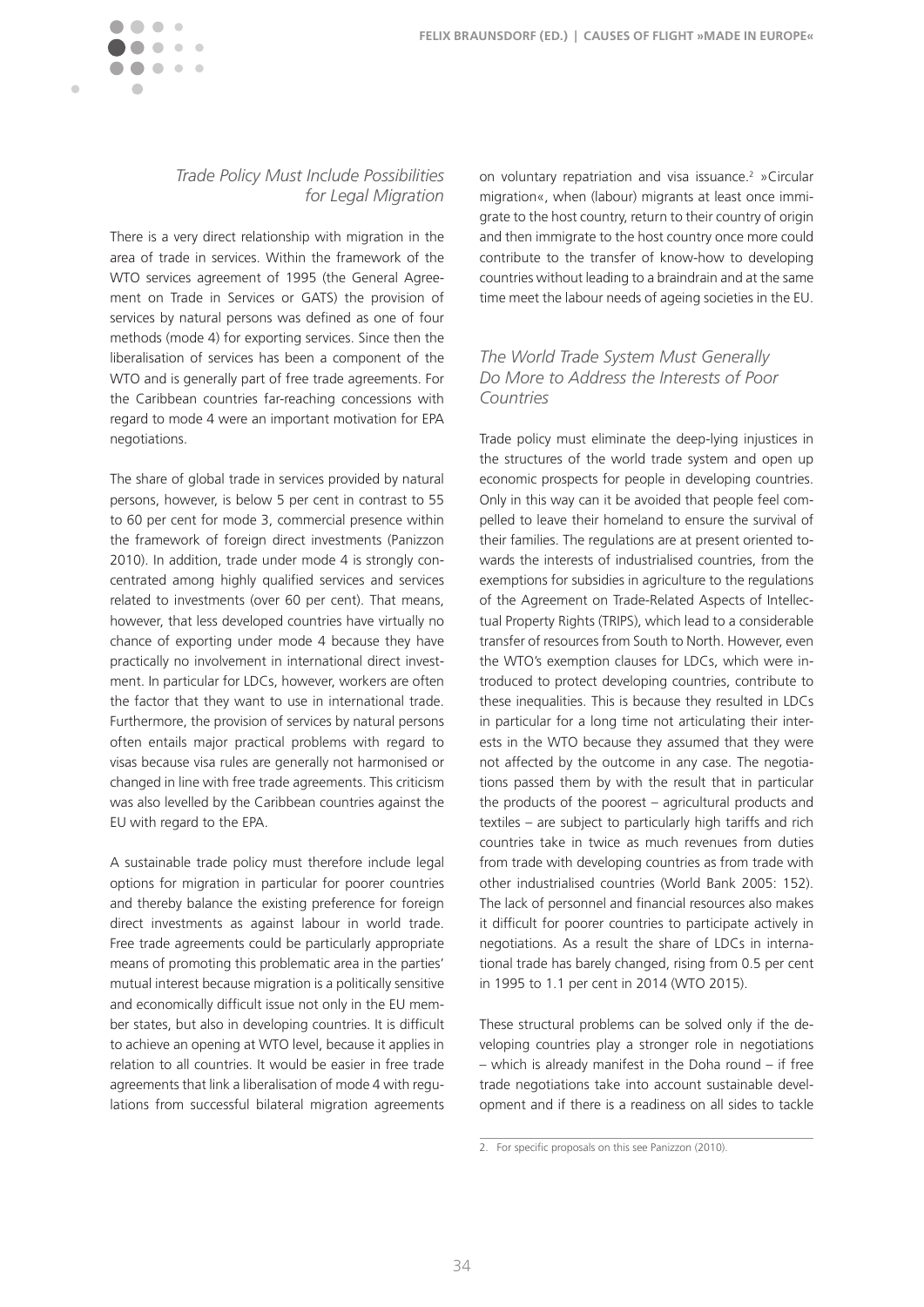$\sim$ 

 $\blacksquare$ 

pending topics of the future in the interests of all countries. Developing countries must step up their assertion of their interests in the WTO so that the world trade system better reflects them. The agreement on trade facilitation concluded in Bali in 2013 could serve as a model for future agreements that make it easier for countries with weak capacities to be actively involved in the design and implementation of agreements. For the first time the scope and speed of agreement implementation is being aligned with the administrative and financial capacities of developing countries and, at the same time, implementation is being made dependent on support from development cooperation resources. There is a danger that countries unwilling to reform are using this flexibility to delay implementation; for countries willing to reform but lacking capacities, however, this is making this possible for the first time, under certain circumstances.<sup>3</sup> A strengthening of the WTO is necessary, however, in the face of the numerous pending regional free trade agreements, such as TTIP or TPP, whose implementation would further marginalise the poorest countries in particular.

#### Conclusions and Recommendations

The relations between trade policy and migration are very complex and generally speaking do not permit monocausal explanations of migration movements, especially because the internal politics of the sending countries play a role in both trade and migration movements. However, there are many ways of better avoiding in the future the negative effects of trade liberalisation that lead people to migrate. At the same time, more use must be made of the options available to boost the positive effects of agreements in order to increase exports and employment in the partner countries. Aid for trade is one starting point for this; others include the substantive provisions of free trade agreements themselves, as described above. All these efforts must be integrated in the basic efforts to orient the international trade system to the UN sustainable development goals (SDGs).

The design of economic partnership agreements between the EU and ACP countries shows unusual concern for the conditions in the partner countries and gives them totally free market access. They represent an exception among all North–South agreements, but also in EU trade

policy, deriving from the long-standing special relationship between the EU and ACP states. The EPAs have to show themselves, particularly in their implementation, to be able to contribute to the sustainable development of the partner countries.

In relation to countries that may be more competitive than the ACP states the EU – especially with regard to access to its markets – will have to show more goodwill if it would like to afford their people more prospects. For example, in relation to the countries of North Africa a serious opening up of markets for – to them – important products such as olive oil or tomatoes would be helpful. However, such concessions would come at the expense in particular of the southern European countries, whose economies are already in turmoil. Such decisions would thus require compensation within the framework of European solidarity.

<sup>3.</sup> For more details on this see Schmieg (2016).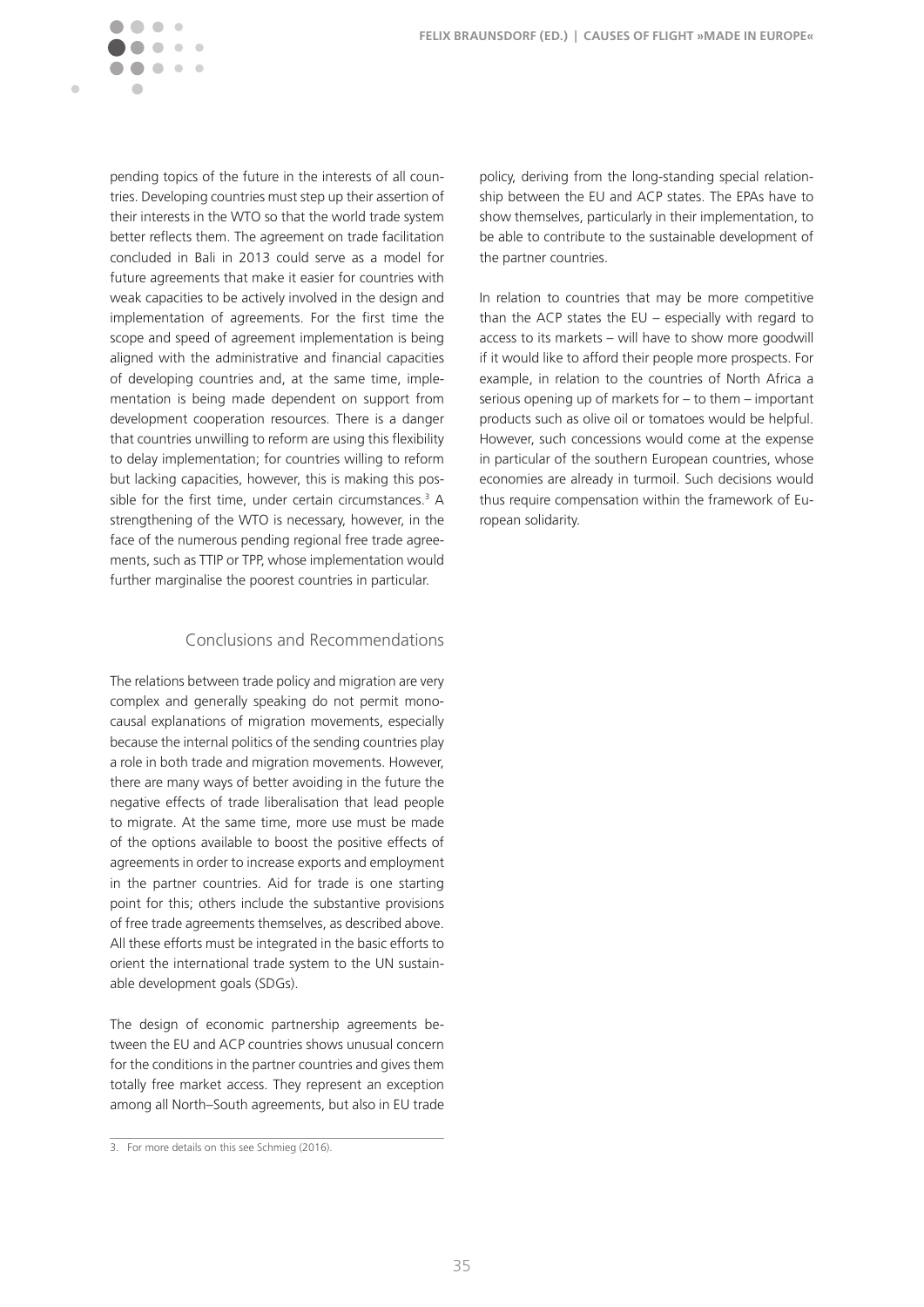

Ċ

# **Bibliography**

**Amnesty International India** (2016): When Land is Lost, Do We Eat Coal? Coal mining and violations of Adivasi rights in India.

**Balkan Investigative Reporting Network – BIRN & Organized Crime and Corruption Reporting Project – OCCRP**  (2016): Making a Killing: The 1.2 Billion Euro Arms Pipeline to Middle East; [http://www.balkaninsight.com/en/article/](http://www.balkaninsight.com/en/article/making) [making](http://www.balkaninsight.com/en/article/making)-a-killing-the-1-2-billion-euros-arms-pipeline-to-middle-east-07-26-2016 (accessed on 29.7.2016).

**Belleret, Robert** (2006): On n'arrête pas la mer avec les bras, in: Le Monde (14.10.2006).

**Boemcken, Marc von/Grebe, Jan** (2014): Gemeinsam uneinig: Ambivalenzen in der Kontrolle europäischer Rüstungsexporte, in: Werkner, Ines-Jacqueline et al. (eds): Friedensgutachten 2014, Münster, LIT: 140–153.

**Bonn International Center for Conversion** (BICC) (2016): Länderinformation Libyen; [http://ruestungsexport.info/](http://ruestungsexport.info/uploads/pdf/countries/201607/libyen.pdf) [uploads/pdf/countries/201607/libyen.pdf](http://ruestungsexport.info/uploads/pdf/countries/201607/libyen.pdf) (accessed on 12.10.2016).

**Bressensdorf, Agnes Bresselau von** (2016): Das globale Flüchtlingsregime im Nahen und Mittleren Osten in den 1970er und 1980er Jahren, in: Politik und Zeitgeschichte (APuZ 26–27/2016). Bonn, Bundeszentrale für politische Bildung, 27.6.2016.

**Bromley, Mark** (2012): The Review of the EU Common Position on Arms Exports: prospects for Strengthened Controls, in: EU Non-Proliferation Consortium (ed.): Non-Proliferation Paper, No. 7: 9 ff.

**Brot für die Welt et al.** (2015): Klimabedingte Schäden und Verluste. Berlin.

**Brot für die Welt, Medico International, Pro Asyl** (eds) (2014): Im Schatten der Pyramide. Der Einfluss des Europäischen Migrationsregimes aus »Drittstaaten«. Karlsruhe.

**Center for Participatory Research and Development – CPRD** (2015): Climate induced displacement and migration: Policy gaps and policy alternative. Dhaka.

**Chayes, Sarah** (2007): The Punishment of Virtue: Inside Afghanistan after the Taliban. London.

**Chiswick, Barry/Miller, Paul** (2015): Handbook of the Economics of International Migration, Volume 1B © 2015 Elsevier B.V.; [http://dx.doi.org/10.1016/B978-0-444-53768-3.00018-](http://dx.doi.org/10.1016/B978-0-444-53768-3.00018-7)7 (accessed on 10.10.2016).

**Correa, Rafael** (2016): Tax Havens Are A Global Shame. Now Is The Time To Put An End To Them, in: Huffington Post, 27.9.2016: [http://www.huffingtonpost.com/entry/tax-](http://www.huffingtonpost.com/entry/tax-havens-are-a-global-shame-now-is-the-time-to-put-an-end-to-them_us_57e99fdce4b082aad9b64335)havens-are-a-global-shame-now-is-the-time-to-put-an-end-tothem\_us\_57e99fdce4b082aad9b64335 (accessed on 19.9.2016).

**Daily Record** (2013): Revealed: Britain sold nerve gas chemicals to Syria 10 months after 'civil unrest' began, in: Daily Record (1.9.2013); [http://www.dailyrecord.co.uk/news/uk-world-news/revealed](http://www.dailyrecord.co.uk/news/uk-world-news/revealed-britain-sold-nerve-gas-2242520)-britain-sold-nerve-gas-2242520 (accessed on 4.7.2016).

**Displacement Solutions** (2013): The Peninsula Principles on climate displacement within states. Geneva.

**Duquet, Nils** (2014): Business as usual? Assessing the impact of the Arab Spring on European arms export control policies. Flemish Peace Institute: 39.

**European Parliament** (ed.) (2011): »Climate Refugees« – Legal and policy responses to environmentally induced migration. Brussels.

**Flahaux, Marie-Laurence/de Haas, Hein** (2016): Comparative Migration Studies: African migration: trends, patterns, drivers 4:1, Springer Open Journal.

**Food and Agriculture Organization – FAO** (2011): Agricultural import surges in developing countries, Analytical framework and insights from case studies. Rome.

Forum Menschenrechte et al. (eds) (2016): Noch lange nicht nachhaltig: Deutschland und die UN-Nachhaltigkeitsagenda 2016. Bonn/Berlin/Osnabrück; <https://www.2030report.de> (accessed on 19.9.2016).

**Forum\Syd** (2016): As Black as Coal: Business and human rights with focus on coal mining in Columbia.

**France24** (2014): France delivered arms to Syrian rebels, Hollande confirms, in: France24 (21.8.2014); [http://www.](http://www.france24.com/en/20140821-france-arms-syria-rebels-hollande) [france24.com/en/20140821-](http://www.france24.com/en/20140821-france-arms-syria-rebels-hollande)france-arms-syria-rebels-hollande (accessed on 12.7.2016).

**Frontex** (2016): Risk Analysis 2016; [http://frontex.europa.eu/assets/Publications/Risk\\_Analysis/Annula\\_Risk\\_Analy](http://frontex.europa.eu/assets/Publications/Risk_Analysis/Annula_Risk_Analysis_2016.pdf)[sis\\_2016.pdf](http://frontex.europa.eu/assets/Publications/Risk_Analysis/Annula_Risk_Analysis_2016.pdf) (accessed on 27.7.2016).

**Fuglestad, Finn** (1974): La grande famine de 1931 dans l'Ouest, Revue française d'histoire d'outre-mer, 61 (222): 18–33.

**Hansen, Susanne T./Marsh, Nicholas** (2015): Normative power and organized hypocrisy: European Union member states' arms export to Libya, in: European Security, 24 (3), 264-286.

**Hippler, Jochen** (2008): Von der Diktatur zum Bürgerkrieg – Der Irak seit dem Sturz Saddam Husseins, in: Jochen Hippler (ed.): Von Marokko bis Afghanistan – Krieg und Frieden im Nahen und Mittleren Osten. Hamburg: 92–109.

**Hippler, Jochen** (2012): Zum Zustand des Irak beim Abzug des US-amerikanischen Militärs, in: Zeitschrift für Außen- und Sicherheitspolitik, 5 (1): 61–71.

**Internal Displacement Monitoring Centre – IDMC** (2015): Global Estimates 2015: People displaced by disasters. Geneva.

**International Labour Organization (ILO)** (2015): Global Wage Report 2014/15: Wages and income inequality Global. Genf; [http://www.ilo.org/wcmsp5/groups/public/---dgreports/---dcomm/---publ/documents/publication/wcms\\_324678.](http://www.ilo.org/wcmsp5/groups/public/---dgreports/---dcomm/---publ/documents/publication/wcms_324678.pdf) [pdf](http://www.ilo.org/wcmsp5/groups/public/---dgreports/---dcomm/---publ/documents/publication/wcms_324678.pdf) (accessed on 19.9.2016).

**International Organization for Migration – IOM** (2014): IOM perspectives on migration, environment and climate change. Geneva.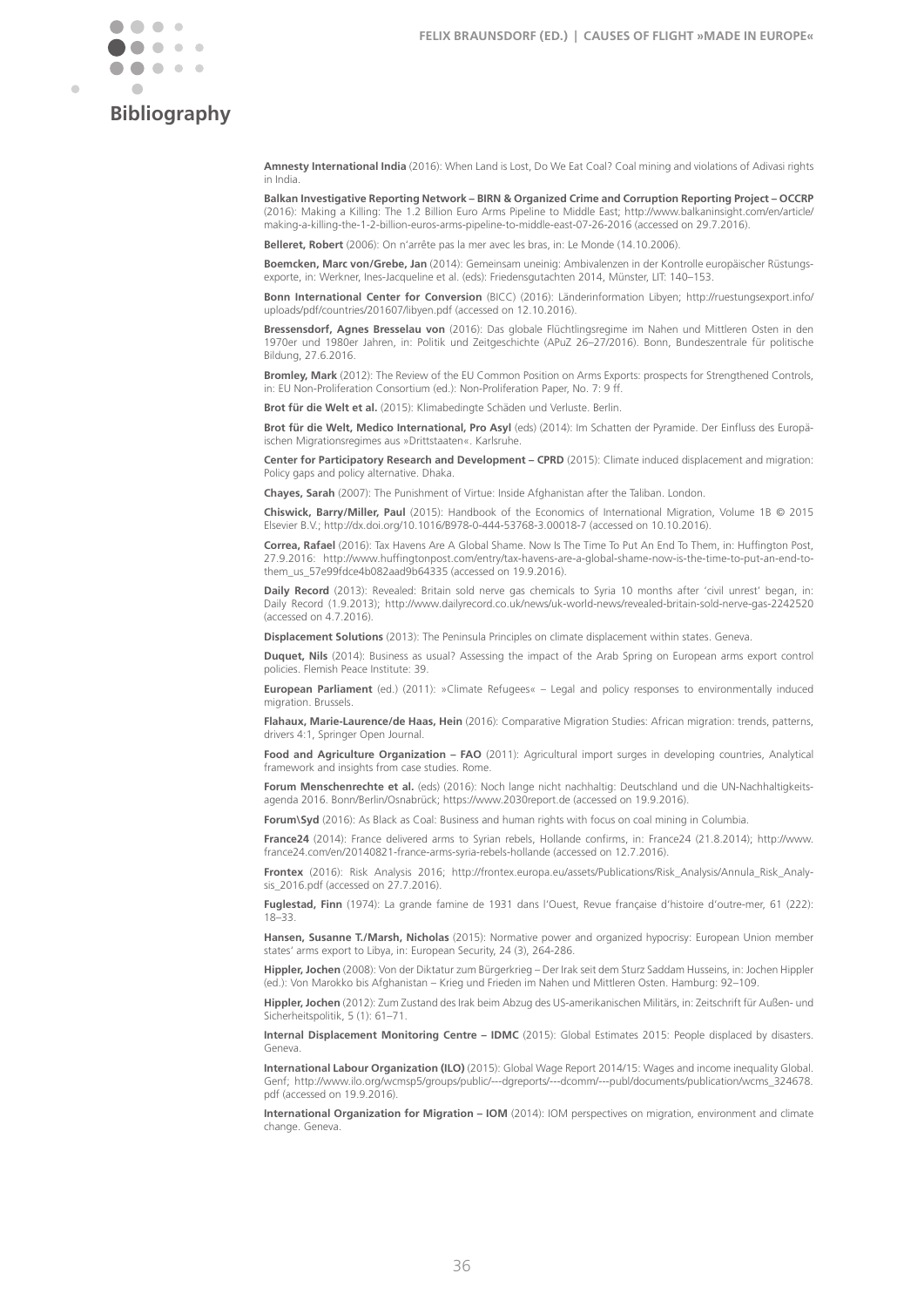

Ċ

# **Bibliography**

**International Organization for Migration – IOM** (2016): Missing Migrants Project; <http://missingmigrants.iom.int> (accessed on 27.7.2016).

**International Trade Union Confederation – ITUC et al.** (2015): Fair shares: A civil society equity review of INDCs. Summary.

**Jolly, David/Fahim, Kareem** (2011): France Says It Gave Arms to the Rebels in Libya, in: New York Times (29.6.2011); [http://www.nytimes.com/2011/06/30/world/europe/30france.html?\\_r=0](http://www.nytimes.com/2011/06/30/world/europe/30france.html?_r=0) (accessed on 5.7.2016).

**Jones, Tim** (2016): Die Risiken von Public Private Partnerships für überschuldungsgefährdete Länder, in: MISEREOR/ [erlassjahr.de](http://erlassjahr.de) (ed.) (2016), pp. 47–50.

**Kar, Dev/Spanjers, Joseph** (2015): Illicit Financial Flows from Developing Countries: 2004–2013. Washington, D.C., Global Financial Integrity; [www.gfintegrity.org/wp-content/uploads/2015/12/IFF-Update2015-Final.pdf](http://www.gfintegrity.org/wp-content/uploads/2015/12/IFF-Update2015-Final.pdf) (accessed on 19.9.2016).

**Mahendra, Edo** (2014): Trade Liberalisation and Migration Hump: NAFDTA as a Quasi – Natural Experiment, in: IMF Working Papers, 98/2014.

**Martin, Philip** (2005): Migrants in the global labor market. Global Commission on International Migration. A paper for the Policy Analysis and Research Programme of the Global Commission on International Migration. Davis.

**Mashayekhi, Mina** (2009): Contribution of migrants to development: Trade, investment and development linkages. Geneva, UNCTAD (29.7.2009); [http://unctad.org/en/docs/emditctncd\\_01\\_en.pdf](http://unctad.org/en/docs/emditctncd_01_en.pdf) (accessed on 24.9.2016).

**MISEREOR[/erlassjahr.de](http://erlassjahr.de)** (ed.) (2016): Schuldenreport 2016. Aachen/Berlin; [http://erlassjahr.de/wordpress/wp-content/](http://erlassjahr.de/wordpress/wp-content/uploads/2016/03/Schuldenreport-2016.pdf) [uploads/2016/03/Schuldenreport-2016.pdf](http://erlassjahr.de/wordpress/wp-content/uploads/2016/03/Schuldenreport-2016.pdf) (accessed on 19.9.2016).

**Montes, Manuel** (2016): UN-Prinzipien für den fairen Umgang mit überschuldeten Staaten, in: MISEREOR[/erlassjahr.](http://erlassjahr.de) [de](http://erlassjahr.de) (2016), pp. 32–34.

**Morazán, Pedro/Mauz, Katharina** (2016): Migration und Flucht in Zeiten der Globalisierung: Die Zusammenhänge zwischen Migration, globaler Ungleichheit und Entwicklung. Bonn, Südwind Institut für Ökonomie und Ökumene; [http://](http://www.suedwind-institut.de/fileadmin/fuerSuedwind/Publikationen/2016/2016-24_Migration_und_Flucht.pdf) [www.suedwind-institut.de/fileadmin/fuerSuedwind/Publikationen/2016/2016-24\\_Migration\\_und\\_Flucht.pdf](http://www.suedwind-institut.de/fileadmin/fuerSuedwind/Publikationen/2016/2016-24_Migration_und_Flucht.pdf) (accessed on 19.9.2016).

**Mutschler, Max/Wisotzki, Simone** (2016): Waffen für den Krieg oder Waffen für den Frieden? Die ambivalente Rolle von Klein- und Leichtwaffen in Gewaltkonflikten, in: Johannsen, Margret et al. (eds): Friedensgutachten 2016. Münster, LIT: 140–151.

**Nansen Initiative** (2015): Agenda for the protection of cross-border displaced persons in the context of disasters and climate change. Geneva.

**Norwegian Refugee Council** (2016): Global estimates 2014. People displaced by disasters. Geneva.

**n-tv** (2016): Waffen für syrische Rebellen: Frankreich will Embargo aufheben, in: n-tv (15.3.2013); [http://www.n-tv.de/](http://www.n-tv.de/politik/Frankreich-will-Embargo-aufheben-article10302401.html) [politik/Frankreich-will-Embargo-aufheben-article10302401.html](http://www.n-tv.de/politik/Frankreich-will-Embargo-aufheben-article10302401.html) (accessed on 12.7.2016).

**Obenland, Wolfgang** (2016): Options for strengthening global tax governance. Draft for Discussion. Bonn/New York, Global Policy Forum; [https://www.globalpolicywatch.org/wp-content/uploads/2016/04/Draft-for-Discussion-Options-for](https://www.globalpolicywatch.org/wp-content/uploads/2016/04/Draft-for-Discussion-Options-for-strengthening-global-tax-governance-1.pdf)[strengthening-global-tax-governance-1.pdf](https://www.globalpolicywatch.org/wp-content/uploads/2016/04/Draft-for-Discussion-Options-for-strengthening-global-tax-governance-1.pdf) (accessed on 19.9.2016).

**Organisation for Economic Co-operation and Development – OECD** (2006): »Effects of migration on sending countries: what do we know?« Report of the Secretary-General of the United Nations entitled »International migration and development« (A/60/871), cited in Pannizon (2010).

**Organisation for Economic Co-operation and Development – OECD** (2016): Aid for Trade at a Glance, Interactive Database; [https://public.tableau.com/views/Aid\\_for\\_trade/Aid\\_for\\_trade?:embed=y&:showTabs=y&:display\\_](https://public.tableau.com/views/Aid_for_trade/Aid_for_trade?:embed=y&:showTabs=y&:display_count=no&:showVizHome=no#1) [count=no&:showVizHome=no#1](https://public.tableau.com/views/Aid_for_trade/Aid_for_trade?:embed=y&:showTabs=y&:display_count=no&:showVizHome=no#1) (accessed on 16.9.2016).

**Ortega, Francesc/Peri, Giovanni** (2009): The Causes and Effects of International Migrations: Evidence from OECD Countries 1980–2005. NBER Working Paper No. 14833. Cambridge, MA, National Bureau of Economic Research; [http://](http://www.nber.org/papers/w14833.pdf) [www.nber.org/papers/w14833.pdf](http://www.nber.org/papers/w14833.pdf) (accessed on 19.9.2016).

**Ortiz, Isabel/Cummins, Matthew** (2011): Global Inequality: Beyond the Bottom Billion – A Rapid Review of Income Distribution in 141 Countries. Geneva, UNICEF, [http://www.unicef.org/socialpolicy/files/Global\\_Inequality.pdf](http://www.unicef.org/socialpolicy/files/Global_Inequality.pdf) (accessed on 19.9.2016).

Pannizon, Marion (2010): Trade and Labor Migration: GATS Mode 4 and Migration Agreements, in: Dialogue on Globalization, Occasional Papers No. 47. Geneva, Friedrich-Ebert-Stiftung.

**Rügemer, Werner** (2016): Public Private Partnerships: Nachhaltigkeit für die Infrastruktur?, in: Forum Menschenrechte et al. (ed.) (2016), pp. 77–82.

**Salloum, Raniah** (2013): Arsenal für Terroristen – Waffenbasar Libyen, in: Spiegel Online (30.3.2013); [http://www.](http://www.spiegel.de/politik/ausland/waffen-in-libyen-terrorgruppen-bedienen-sich-am-arsenal-gaddafis-a-891310.html) [spiegel.de/politik/ausland/waffen-in-libyen-terrorgruppen-bedienen-sich-am-arsenal-gaddafis-a-891310.html](http://www.spiegel.de/politik/ausland/waffen-in-libyen-terrorgruppen-bedienen-sich-am-arsenal-gaddafis-a-891310.html) (accessed on 5.7.2016).

**Schiff, Maurice** (1996): Trade Policy and International Migration: Substitutes or Complements, in: Taylor, J. E. (ed.), Development Strategy, Employment and Migration: Insights from Models. Paris, OECD.

**Schleussner, C.-F. et al.** (2016): Armed-conflict risks enhanced by climate-related disasters in ethnically fractionalized countries, in: Proceedings of the National Academy of Sciences (Early Edition, EE).

**Schmieg, Evita/Rudloff, Bettina** (2016): Die Zukunft der WTO nach der Ministerkonferenz in Nairobi, in: SWP-Aktuell, 2016/A 09.

**Schmieg, Evita** (2015): Handels- und Investitionsabkommen als Beitrag zu nachhaltiger Entwicklung? Lehren aus dem Wirtschaftspartnerschaftsabkommen der EU mit karibischen Staaten, SWP-Studie 13.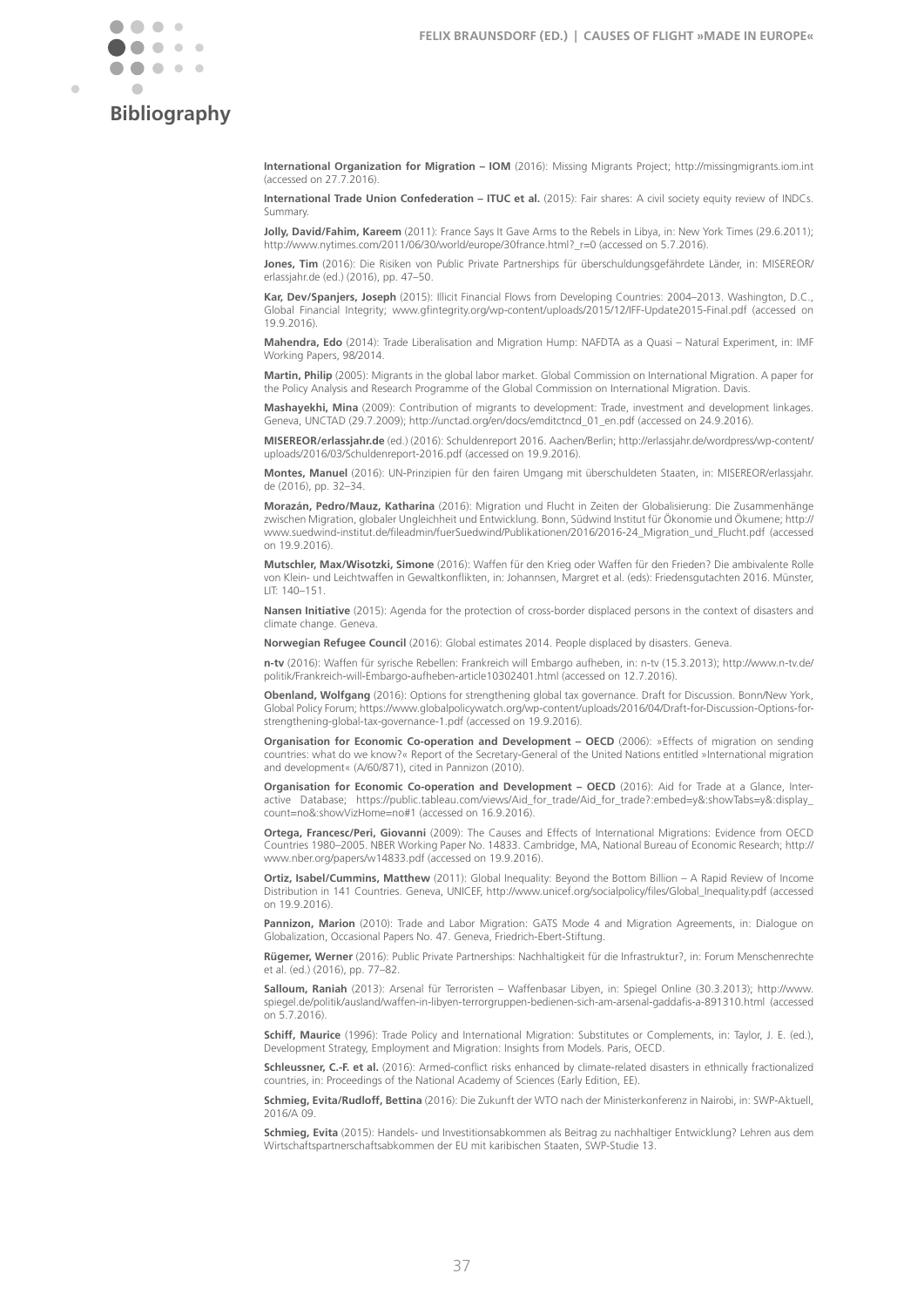

# **Bibliography**

**Schröder, Gerhard** (2001): Plenardebatte, Deutscher Bundestag, 14. Wahlperiode, 198. Sitzung. Berlin, 8.11.2001, Seite 19284.

**Seitz, Klaus** (2016): Wer von Armut spricht, darf über Reichtum nicht schweigen – soziale Ungleichheit und weltweite Armut, in: Forum Menschenrechte et al. (ed.) (2016), pp. 21–25.

**Shaxson, Nicholas/Christensen, John/Mathiason, Nick** (2012): Inequality – You Don't Know the Half of It. London, Tax Justice Network; [http://www.taxjustice.net/cms/upload/pdf/Inequality\\_120722\\_You\\_dont\\_know\\_the\\_half\\_of\\_it.pdf](http://www.taxjustice.net/cms/upload/pdf/Inequality_120722_You_dont_know_the_half_of_it.pdf) (accessed on 19.9.2016).

**Spiegel Online** (2013): Wirtschaftsministerium: Deutschland lieferte bis 2011 Chemikalien an Syrien, in: Spiegel Online (30.9.2013); [http://www.spiegel.de/politik/deutschland/deutschland-lieferte-bis-2011-waffenfaehige-chemikalien-an](http://www.spiegel.de/politik/deutschland/deutschland-lieferte-bis-2011-waffenfaehige-chemikalien-an-syrien-a-925368.html)[syrien-a-925368.html](http://www.spiegel.de/politik/deutschland/deutschland-lieferte-bis-2011-waffenfaehige-chemikalien-an-syrien-a-925368.html) (accessed on 12.7.2016).

**Stockholm International Peace Research Institute – SIPRI** (2014): UN Arms embargo on Libya (29.8.2014); [https://](https://www.sipri.org/databases/embargoes/un_arms_embargoes/libya/libya_2011) [www.sipri.org/databases/embargoes/un\\_arms\\_embargoes/libya/libya\\_2011](https://www.sipri.org/databases/embargoes/un_arms_embargoes/libya/libya_2011) (accessed on 28.6.2016).

**Stockholm International Peace Research Institute – SIPRI** (2011): Fact Sheet Trends in International Arms Transfers 2010; <https://www.sipri.org/sites/default/files/files/FS/SIPRIFS1103a.pdf> (accessed on 28.6.2016).

**Tax Justice Network** (2015): Financial Secrecy Index – 2015 Results; [www.financialsecrecyindex.com/introduction/](http://www.financialsecrecyindex.com/introduction/fsi-2015-results) [fsi-](http://www.financialsecrecyindex.com/introduction/fsi-2015-results)2015-results.

**Thomson/Reuters** (2016): Antofagasta signs deal in Chile to end protests at mine. [http://news.trust.org/](http://news.trust.org/item/20160518164113-jafp1) [item/20160518164113-](http://news.trust.org/item/20160518164113-jafp1)jafp1 (accessed on 12.10.2016).

**United Nations High Commissioner for Refugees – UNHCR** (2015): UNHCR, the environment and climate change. Geneva.

**UNHCR/Georgetown University** (2015): Guidance on protecting people from disasters and environmental change through planned relocation. Geneva.

**United Nations High Comissioner for Refugees – UNHCR** (2016a): Global Trends: Forced Displacement in 2015; <https://s3.amazonaws.com/unhcrsharedmedia/2016/2016-06-20-global-trends/2016-06-14-Global-Trends-2015.pdf> (accessed on 27.7.2016).

**United Nations High Comissioner for Refugees – UNHCR** (2016b): Europe: Syrian Asylum Applications; [http://data.](http://data.unhcr.org/syrianrefugees/asylum.php) [unhcr.org/syrianrefugees/asylum.php](http://data.unhcr.org/syrianrefugees/asylum.php) (accessed on 27.7.2016).

**United Nations Office for the Coordination of Humanitarian Affairs – OCHA** (2015): Humanitarian Need Overview 2016, Syrian Arab Republic, October 2015.

**United Nations Security Council – UNSC** (2014): Final Report of the Panel of Experts established pursuant to resolution 1973 (2011) concerning Libya, S/2014/106; [http://www.securitycouncilreport.org/atf/cf/](http://www.securitycouncilreport.org/atf/cf/%7B65BFCF9B-6D27-4E9C-8CD3-CF6E4FF96FF9%7D/s_2014_106.pdf)%7B65BFCF9B-6D27-4E9C-8CD3-CF6E4FF96FF9%7D[/s\\_2014\\_106.pdf](http://www.securitycouncilreport.org/atf/cf/%7B65BFCF9B-6D27-4E9C-8CD3-CF6E4FF96FF9%7D/s_2014_106.pdf) (accessed on 25.7.2016).

**Utlu, Deniz** (2016): Was für ein Staat? Wo ist der? in: Frankfurter Allgemeine Zeitung (22.8.2016): 15.

**United Nations** (2015): Transformation unserer Welt: die Agenda 2030 für nachhaltige Entwicklung. UN Dok. A/ RES/70/1. New York; <http://www.un.org/depts/german/gv-70/band1/ar70001.pdf> (accessed on 19.9.2016).

**Vranckx, An/Slijper, Frank/Isbister, Roy** (2011): Lessons from MENA. Appraising EU Transfers of Military and Security Equipment to the Middle East and North Africa. Gent, Academia Press: 1–58.

**War on Want** (2016): The New Colonialism.

**World Bank** (2005): Trade Liberalization: Why so Much Controversy? Economic Growth in the 1990s: Learning from a Decade of Reform, PREM Network, ch. 5: 133–155.

**World Bank** (2004): Globalization: International Trade and Migration, [https://www.google.de/search?q=12+Globaliz](https://www.google.de/search?q=12+Globalization:+International+Trade+and+Migration&ie=utf-8&oe=utf-8&gws_rd=cr&ei=jMfXV4GpBcyYgAbb-LigBg) [ation:+International+Trade+and+Migration&ie=utf-8&oe=utf-8&gws\\_rd=cr&ei=jMfXV4GpBcyYgAbb-LigBg;](https://www.google.de/search?q=12+Globalization:+International+Trade+and+Migration&ie=utf-8&oe=utf-8&gws_rd=cr&ei=jMfXV4GpBcyYgAbb-LigBg) (accessed on 13.9.2016).

**Wezeman, Siemon T.** (2012): Waffenhandel im syrischen Bürgerkrieg, in: Informationsstelle Wissenschaft & Frieden (ed.): Dossier 71: Rüstungsexporte; <http://www.wissenschaft-und-frieden.de/seite.php?dossierID=075> (accessed on 21.7.2016).

**Wilkinson, Richard/Pickett, Kate** (2010): The Spirit Level – Why Greater Equality Makes Societies Stronger. New York. **World Trade Organization – WTO** (2015): International Trade Statistics 2015. Geneva; [https://www.wto.org/english/](https://www.wto.org/english/res_e/statis_e/its2015_e/its2015_e.pdf) [res\\_e/statis\\_e/its2015\\_e/its2015\\_e.pdf](https://www.wto.org/english/res_e/statis_e/its2015_e/its2015_e.pdf) (accessed on 15.9.2016).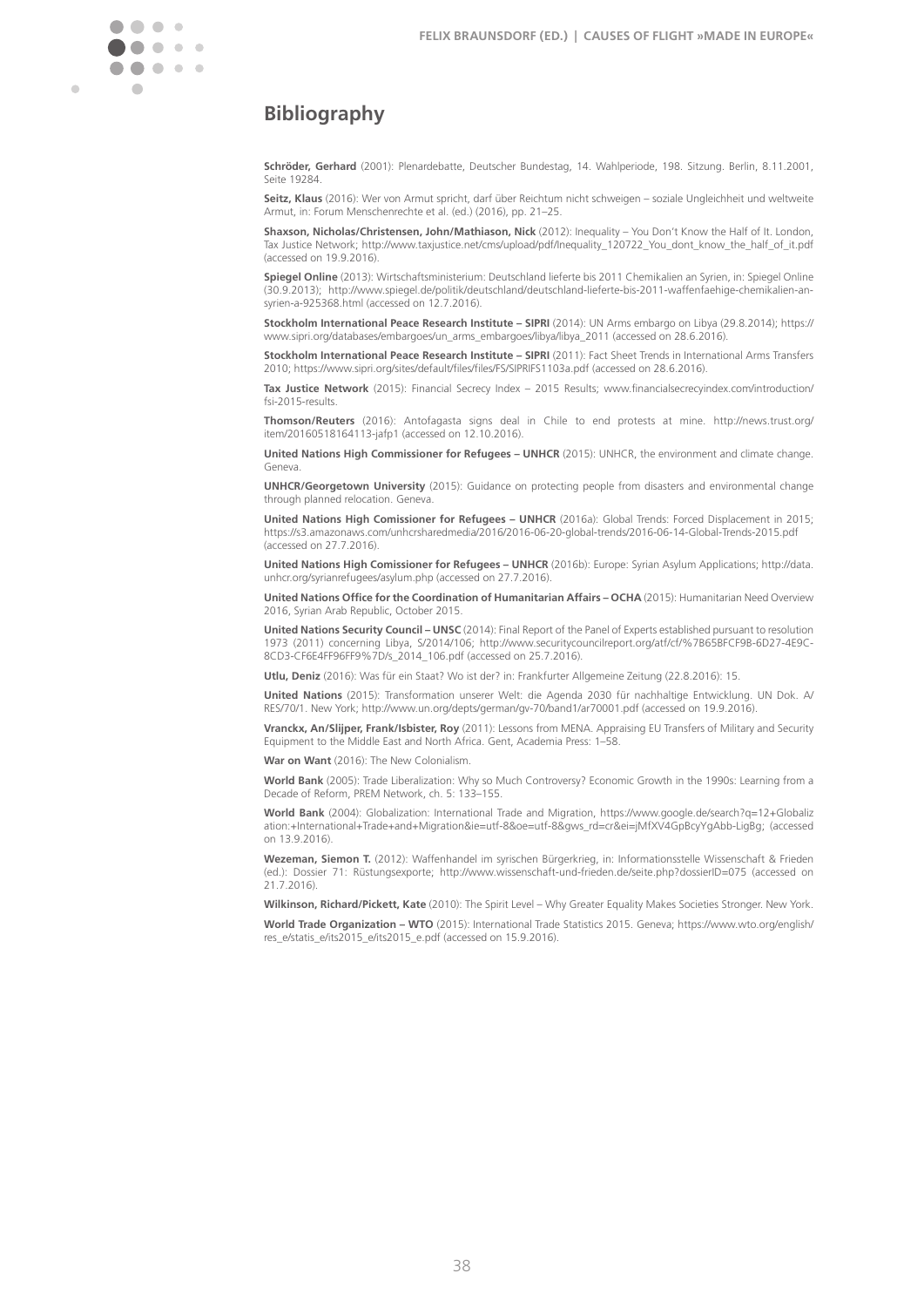Ċ

# **Bibliography Authors**

**Felix Braunsdorf** is contact person for the issues migration and development at the department of Global Policy and Development, Friedrich-Ebert-Stiftung, Berlin.

**Jochen Hippler** is a political scientist and peace researcher at the Institute for Development and Peace (INEF) at the University of Duisburg-Essen, focusing on international politics. He deals especially with the topics of regional conflict and political violence, including civil wars and military interventions.

**Julia Gurol** is student assistant at the Bonn International Center for Conversion (BICC) and is studying for an MA in political science at the Rhenish Friedrich-Wilhelm University Bonn. The focus of her studies and research is social movements in the Middle East, as well as the concept of structural power.

**Dr Esther Meininghaus** is Senior Researcher at the Bonn International Centre for Conversion (BICC). Her research focus is humanitarian aid, peace processes and flight.

**Dr Max M. Mutschler** is Senior Researcher at the Bonn International Centre for Conversion (BICC). His research concerns, among other things, issues of arms control, the international arms trade and German arms export policy.

**Carina Schlüsing** is doing a doctorate from the Bonn International Center for Conversion (BICC) in Kurdish movements and is working at the same time as an academic assistant in the area of arms export controls. Her research focus is networks and ethnic groups in the area of peace/conflict studies and Middle Eastern studies.

**Thomas Hirsch** graduated in geography and heads Climate & Development Advice, an international Consultancy network specialising in climate and development issues.

**Wolfgang Obenland** is a political scientist and since 2010 has been programme coordinator of the Global Policy Forum. He is also a member of the coordination committee of the Tax Justice Network in Germany and at Tax Justice Europe.

**Christopher Schuller** is a lawyer and research associate in the area of human rights and economics at the German Institute of Human Rights. His main focus is access to law and aid, agricultural investment and trade policy.

**Francisco Marí** is desk officer for world nutrition, agricultural policy and maritime policy at Bread for the World – Evangelical Development Service. In recent years he has been particularly concerned with the topics of EU agricultural exports, the effects of food standards on small producers, WTO and EU-Africa trade relations (EPAs), development policy effects of deep sea mining and EU fishing policy.

**Dr Evita Schmieg** since 2013 has been a researcher in the research group EU/Europe at the German Institute for International and Security Affairs (SWP). She has long experience in the areas of foreign trade policy, globalisation and development policy, among other things, in the European Commission and as department head at the Federal Ministry of Economic Cooperation and Development (BMZ).